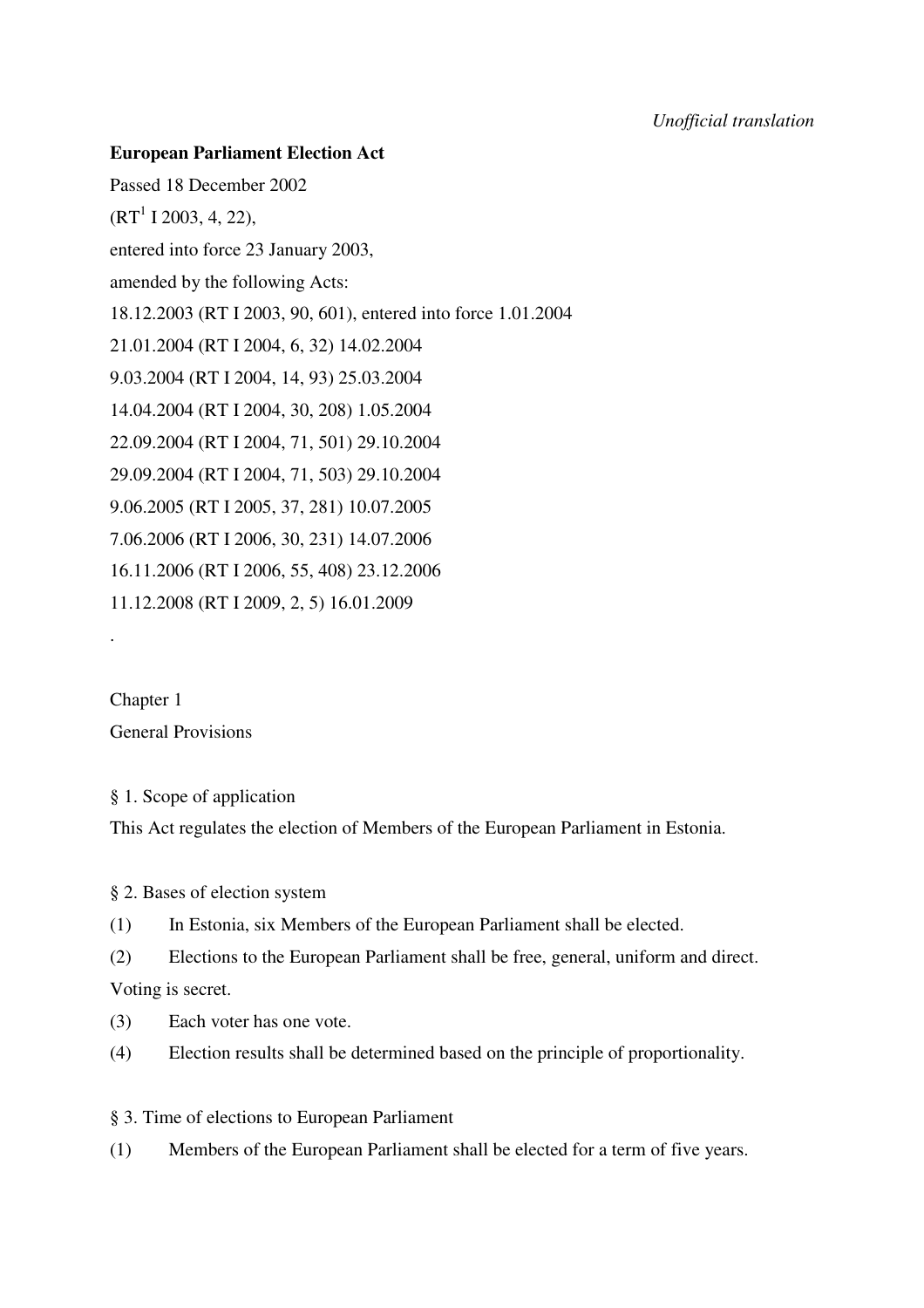(2) Elections to the European Parliament shall be held on a date falling within the period determined by the Council of the European Union. The elections shall be held on a Sunday.

(3) Elections to the European Parliament shall be declared by the President of the Republic by a resolution not later than three months before election day.

§ 4. Right to vote and stand as candidate

(1) An Estonian citizen who has attained 18 years of age by election day shall have the right to vote.

(2) A citizen of the European Union who is not an Estonian national (hereinafter citizen of the European Union) shall have the right to vote if:

1) he or she has attained 18 years of age by election day;

2) his or her permanent residence is in Estonia, i.e. the address details of his or her residence have been entered in the Estonian population register (hereinafter population register);

3) he or she has not been deprived of the right to vote in his or her home Member State.

(3) A person shall not have the right to vote if:

1) divested of his or her active legal capacity with regard to the right to vote;

2) he/she has been convicted of a crime by a court and is serving sentence in a penal institution.

(4) An Estonian citizen who has attained 21 years of age by election day shall have the right to stand as a candidate.

(5) A citizen of the European Union shall have the right to stand as a candidate if:

1) he or she has attained 21 years of age by election day;

2) his or her permanent residence is in Estonia, i.e. the address details of his or her residence have been entered in the population register;

3) he or she has not been deprived of the right to vote in his or her home Member State.

(6) The following shall not stand as candidates in elections to the European Parliament:

1) a person who has been divested of his or her active legal capacity with regard to the right to vote;

2) a person who has been convicted of a crime by a court and is serving sentence in a penal institution;

3) regular members of the Defence Forces.

(7) No person may vote or stand as a candidate in more than one Member State of the European Union in the same election to the European Parliament.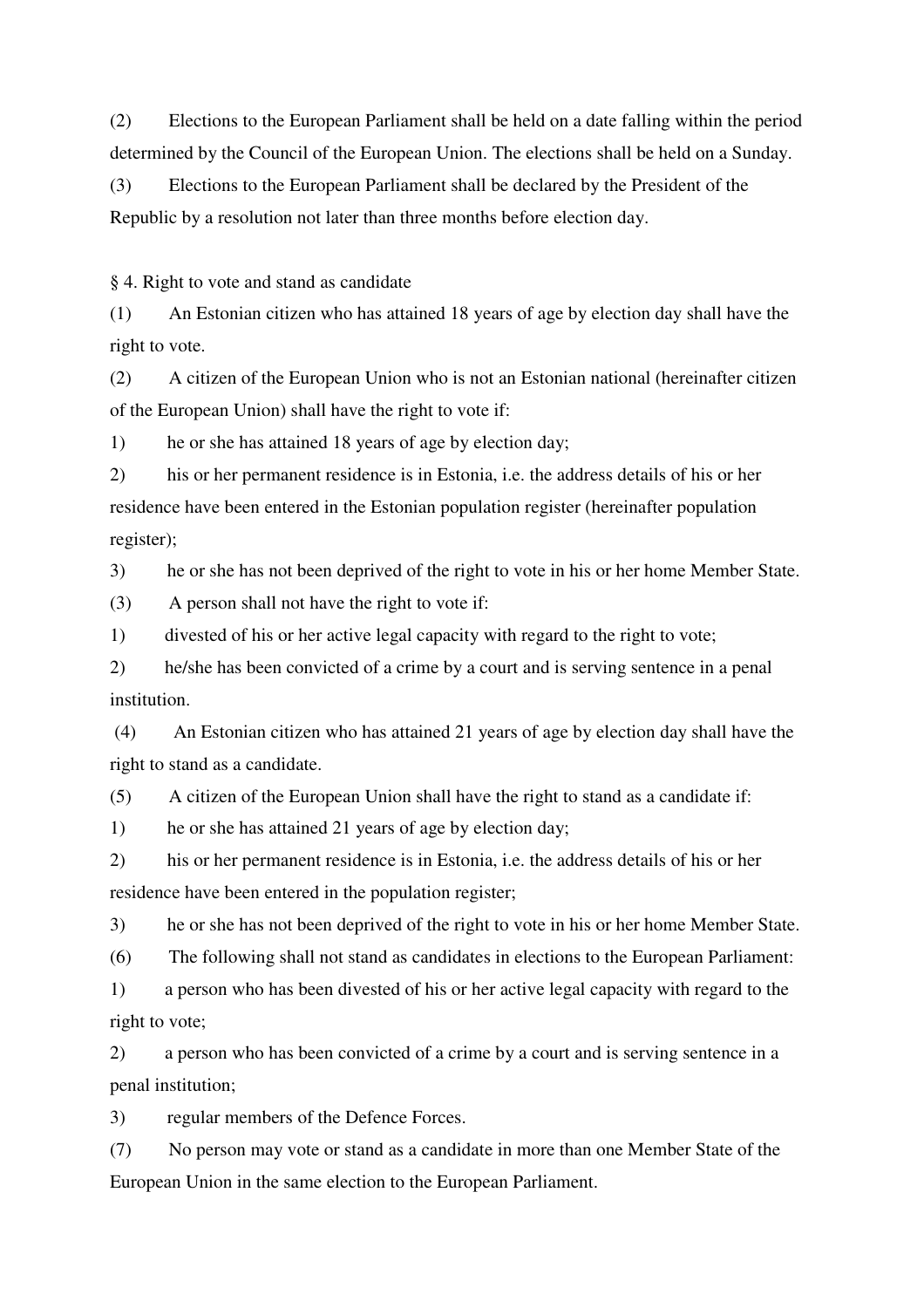## [RT I 2006, 30, 231, entered into force 14.07.2006]

Chapter 2 Campaigning

§ 5. Restriction on election campaigning

(1) Active election campaigning on an election day is prohibited.

(2) Election campaigning is prohibited in polling places and rooms through which voters enter the polling places.

(3) The time of active election campaigning is deemed to be the time from the last day for the registration of candidates.

[RT I 2005, 37, 281, entered into force 10.07.2005]

**§ 5 1 .** Prohibition of political outdoor advertising

Advertising an independent candidate, political party or person who runs as party nominated candidate, or their logo or other sign or programme on a building, facility, inner or outer side of public transport vehicle or taxi, or any other political outdoor advertising shall be prohibited during the active election campaigning period. [RT I 2005, 37, 281, entered into force 10.07.2005]

Chapter 3

Constituency and Polling Divisions

## § 6. Constituency

Elections to the European Parliament are held in one national constituency.

§ 7. Formation of polling divisions

(1) In order to hold voting, polling divisions shall be formed within the territory of a local government.

(2) A rural municipality government or city government shall form polling divisions by a regulation which shall set out:

1) the numeration of polling divisions;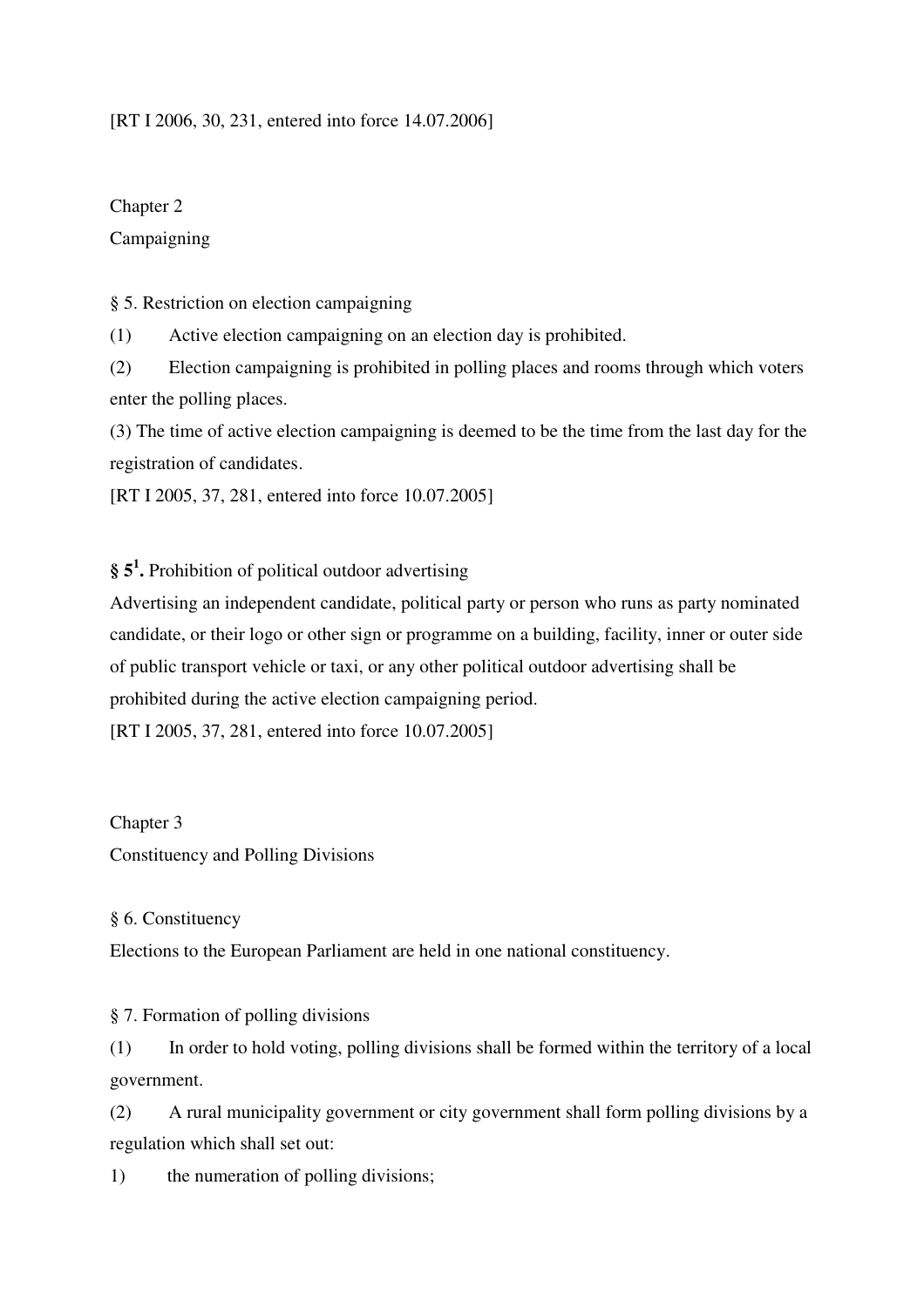2) the boundaries of polling divisions;

3) the locations of polling places;

4) at least one polling division where voters can vote outside the polling division of their residence (subsection 40 (2));

5) a polling division where voters whose address details in the rural municipality or city have been entered in the population register to the accuracy of the rural municipality or city or city district in Tallinn can vote.

(3) Polling divisions are permanent. Voting in elections to the European Parliament, elections to the Riigikogu, elections of local government councils and in a referendum shall be organised in the same polling divisions unless a rural municipality or city government regulates otherwise by amending the regulation referred to in subsection (2) of this section.

(4) A rural municipality or city government may amend the regulation referred to in subsection (2) of this section not later than on the fiftieth day before election day or, in exceptional cases, after the said deadline. The rural municipality or city government shall give notice of the amendments to the National Electoral Committee and the chief processor of the population register.

(5) A rural municipality or city government shall publish the information listed in subsection (2) of this section before the elections.

(6) A county electoral committee shall publish the information listed in subsection (2) of this section in the week preceding the beginning of advance polls.

## Chapter 4

Electoral Committees

§ 8. Types of electoral committees

(1) The following electoral committees shall hold elections to the European Parliament:

1) the National Electoral Committee;

2) county electoral committees;

3) division committees.

(2) In the cities of Tallinn and Tartu, the functions of county electoral committees shall be performed by city electoral committees.

§ 9. Term of electoral committee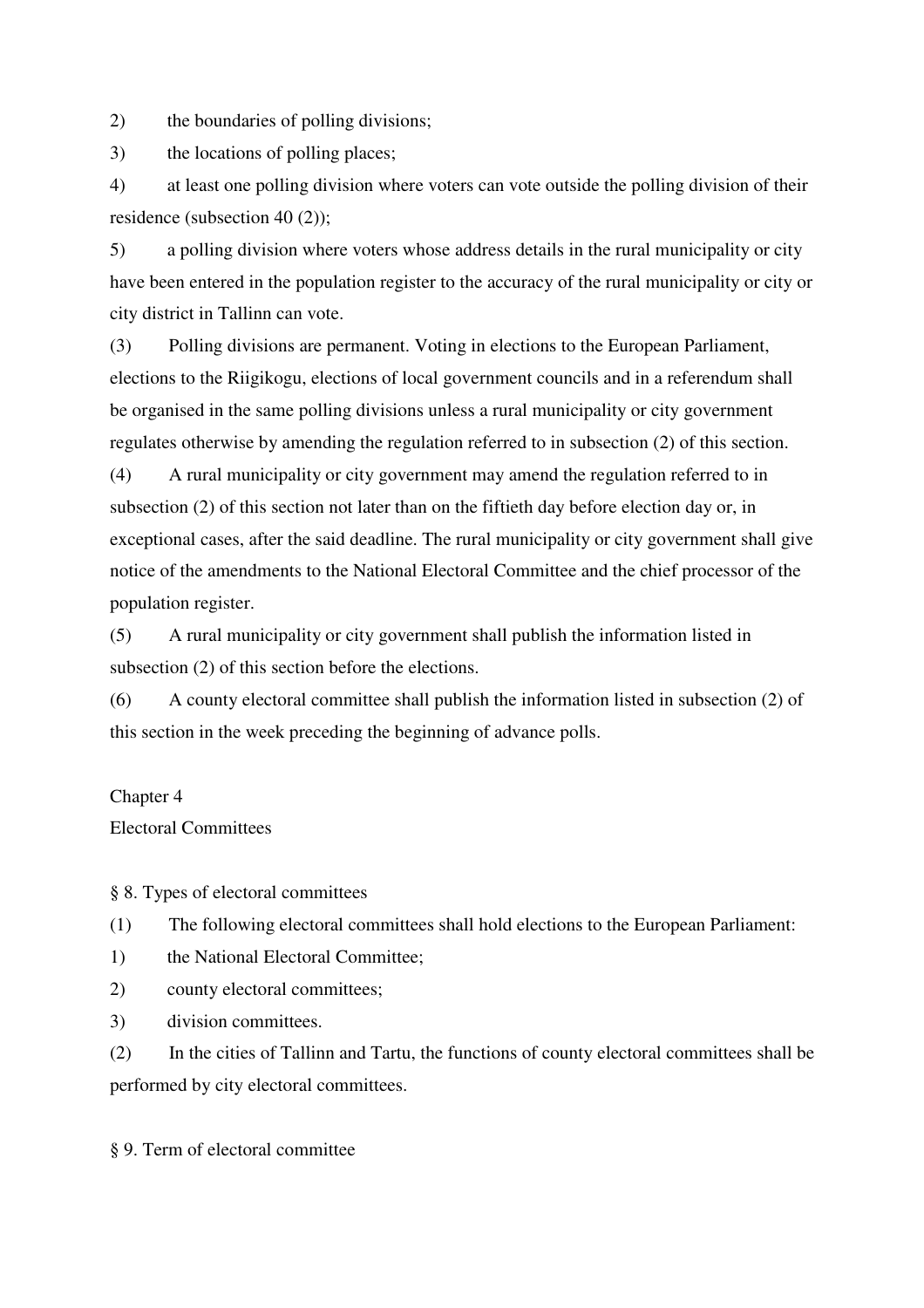(1) The term of the National Electoral Committee, county electoral committees and the city electoral committees of Tallinn and Tartu and the procedure for their formation is prescribed in the Riigikogu Election Act (RT I 2002, 57, 355).

(2) Division committees shall be formed before elections to the European Parliament. The term of a division committee shall be until the appointment of a new membership of the committee.

§ 10. Member of electoral committee

(1) A person who has the right to vote according to subsections  $4(1)-(3)$  of this Act and whose authority of a member of an electoral committee has not been terminated in the course of the last five years by a decision of the National Electoral Committee may be a member of an electoral committee. A member of a division committee shall be proficient in Estonian.

(2) The provisions of subsections 11 (2)-(4), (6) and (9) of the Riigikogu Election Act apply to members of division committees.

(3) The authority of a member of an electoral committee shall be suspended if he or she:

1) becomes an authorised representative of a political party;

2) becomes an authorised representative of an independent candidate;

3) is presented for registration as a candidate for Member of the European Parliament.

(4) The authority of a member of an electoral committee shall be restored:

1) in the cases prescribed in clauses (3) 1) and 2) of this section, as of the date of announcement of election results;

2) in the case provided for in clause (3) 3) of this section, as of the day following the date on which the candidate is not registered or declines to stand as a candidate or as of the date of announcement of election results if the candidate is not elected.

(5) A member of an electoral committee shall not campaign for or against political parties or candidates.

[RT I 2006, 30, 231, entered into force 14.07.2006]

§ 11. Organisation of work of electoral committee

The work of electoral committees shall be organised pursuant to the provisions of § 12 of the Riigikogu Election Act.

§ 12. Assistance to electoral committee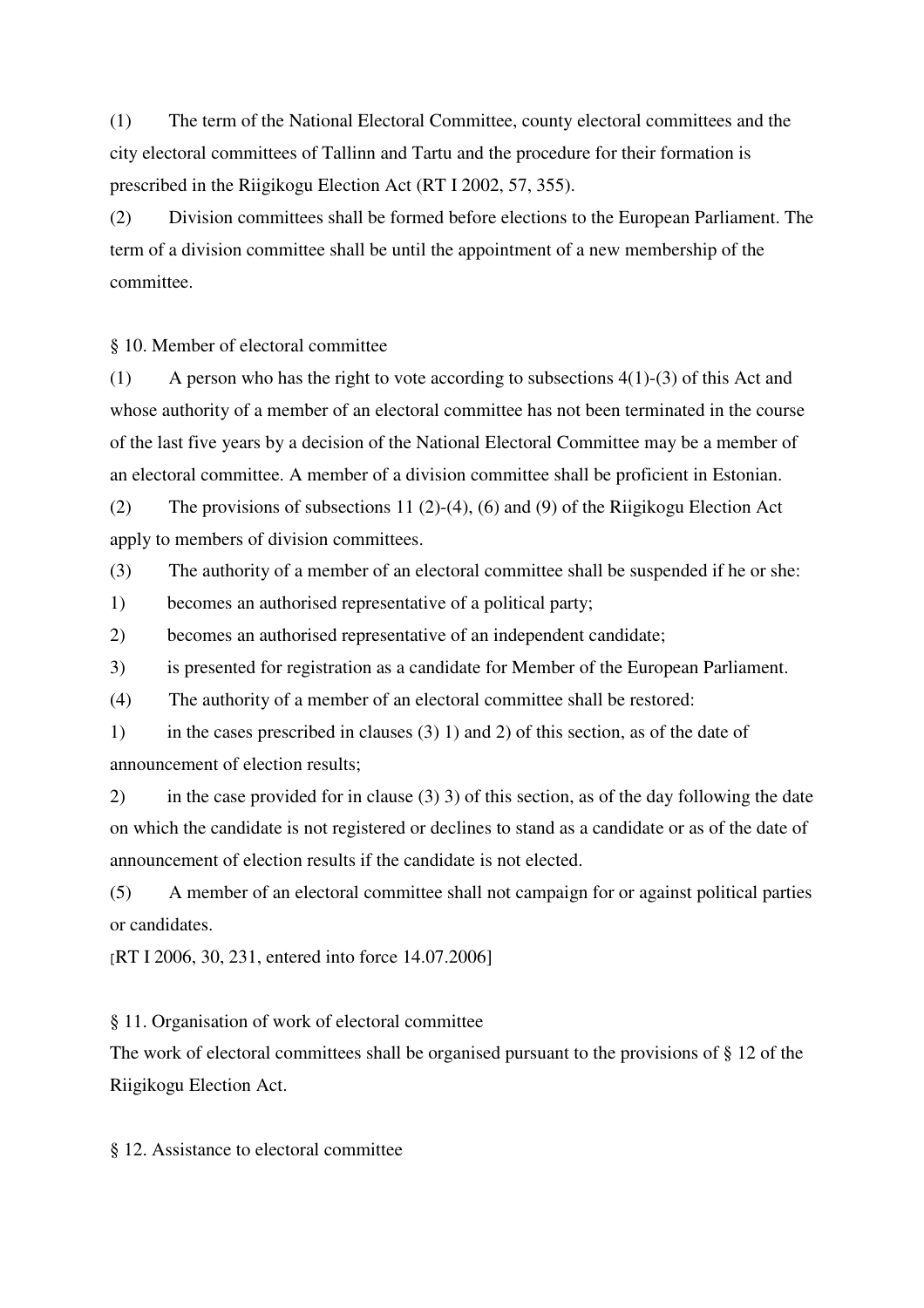Assistance to electoral committees shall be provided pursuant to the provisions of § 13 of the Riigikogu Election Act.

§ 13. Competence of National Electoral Committee

(2) The National Electoral Committee has the right to:

1) suspend or terminate the authority of a member of a county electoral committee or a division committee if she or she violates the European Parliament Election Act, a regulation of the National Electoral Committee or instructions of a superior electoral committee;

2) issue precepts for the elimination of deficiencies of an act of a county electoral committee or division committee or a resolution of a county electoral committee;

3) suspend an act of a county electoral committee or division committee or the validity of a resolution of a county electoral committee;

4) to repeal a resolution of a county electoral committee or to declare an act of a division committee or a county electoral committee unlawful and to issue a precept to the division committee or county electoral committee for elimination of the violation;

5) to declare the voting results in the polling division, the county, the city of Tallinn or Tartu or the state invalid and to hold a repeat vote if the violation significantly affected or could have significantly affected the voting results.

(3) The National Electoral Committee shall issue regulations in the cases prescribed in subsection (4) of this section. The Chairman shall sign the regulations of the National Electoral Committee. Regulations enter into force on the third day after publication in the *Riigi Teataja*.

(4) By its regulation, the National Electoral Committee shall establish the following:

1) the procedure for the presentation of candidates for registration and for the registration of candidates;

2) the standard format of applications for the registration of candidates, the standard format of the list of candidates, the standard format of applications to stand as candidates and the standard format of the personal data form of candidates;

3) the standard format of the notices of the right to vote sent to citizens of the European Union;

4) the standard format of polling lists;

5) the procedure for voting in foreign states;

6) the procedure for the holding of voting and verification of voting results and election results;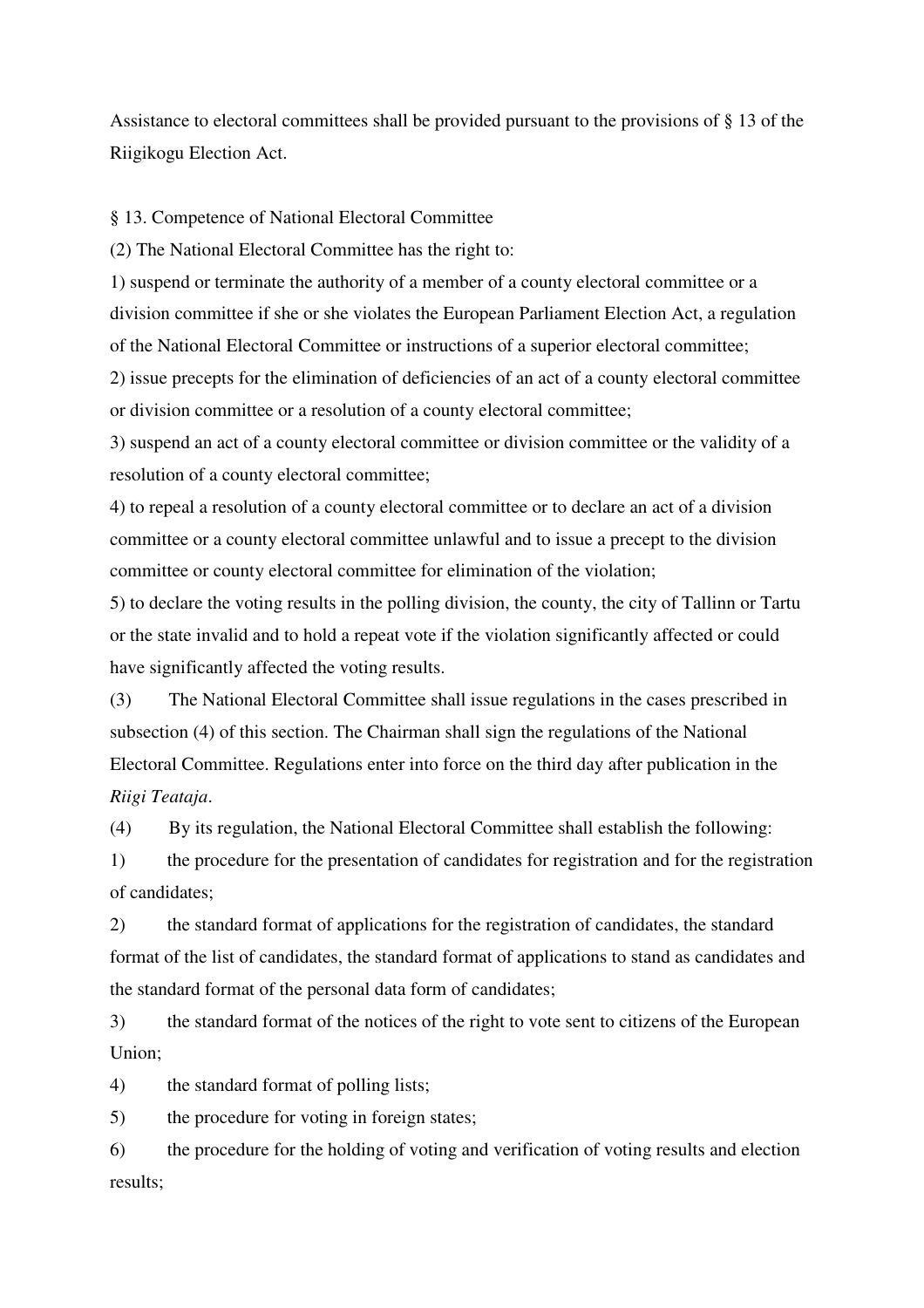7) the standard format of ballot papers;

8) the standard format of the records of voting results and election results;

9) the status of an observer;

10) the procedure for the use of money allocated for the organisation of elections;

11) (Repealed - 21.01.2004 entered into force 14.02.2004 - RT I 2004, 6, 32)

(5) The National Electoral Committee shall adopt decisions in order to resolve individual matters within the competence of the National Electoral Committee. The Chairman of the Committee shall sign the decisions. A decision shall enter into force upon signature.

(6) The regulations, decisions and instructions of the National Electoral Committee shall be binding on county electoral committees and division committees.

[RT I 2006, 30, 231, entered into force 14.07.2006]

§ 14. Competence of county electoral committee

(1) The functions of a county electoral committee are to verify voting results in the county, instruct division committees, exercise supervision over the activities thereof and perform other functions arising from this Act.

(2) A county electoral committee has the right to:

1) suspend the authority of a member of a division committee if she or she violates the European Parliament Election Act, a regulation of the National Electoral Committee or instructions of a superior electoral committee;

2) to propose to the National Electoral Committee to terminate the authority of a member of a country electoral committee who has violated the European Parliament Election Act, a regulation of the National Electoral Committee or instructions of a superior electoral committee;

3) issue precepts for the elimination of deficiencies of an act of a division committee;

4) suspend an act of a division committee;

5) declare an act of a division committee unlawful;

6) to make a proposal to the National Electoral Committee to declare the voting results in the polling division invalid and to hold a repeat vote in the polling division if the violation significantly affected or could have significantly affected the voting results.

[RT I 2006, 30, 231, entered into force 14.07.2006]

(3) A county electoral committee shall adopt decisions in order to resolve individual matters within the competence of the county electoral committee. The chairman of the committee shall sign the decisions. A decision shall enter into force upon signature.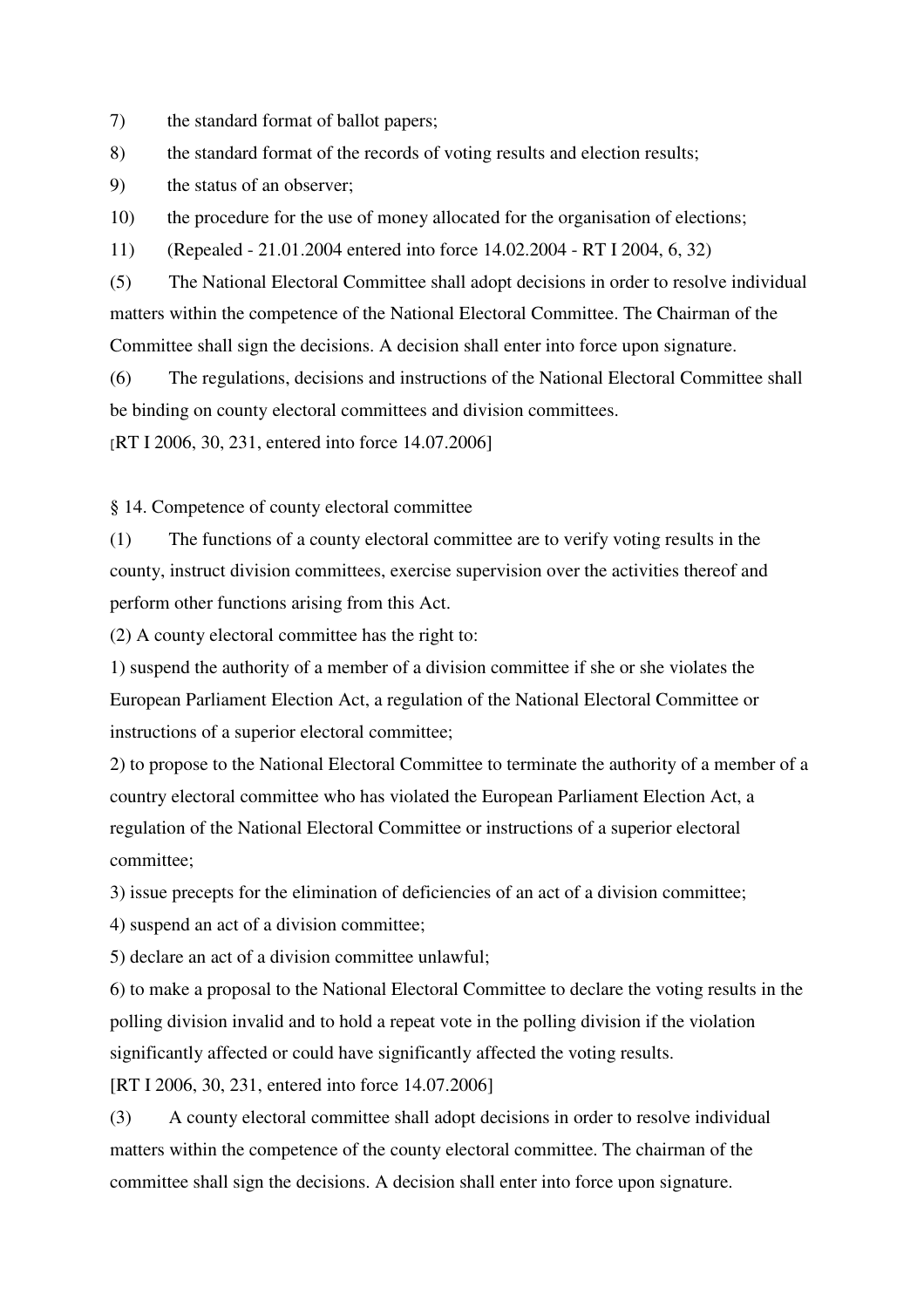(4) Decisions and instructions of a county electoral committee shall be binding on division committees.

§ 15. Formation of division committee

(1) A division committee shall be comprised of up to nine members.

(2) The chairman and members of a division committee shall be appointed by a resolution of the local government council (hereinafter *council*) on the proposal of the rural municipality or city secretary not later than twenty days prior to election day.

(3) The rural municipality or city secretary shall put forward half of the members of a division committee and the rest of the members shall be put forward by political parties.

(4) Political party participating in the election shall put forward one member candidate for a division committee to the rural municipality or city secretary not later than forty-five days prior to election day.

(5) The consent of the person is required to put him or her forward as a member of a division committee.

(6) If political parties do not put forward candidates or if the number of candidates put forward is smaller than the number of places parties have in the division committee, the council shall appoint the rest of the members on the proposal of the rural municipality or city secretary.

(7) If the number of member candidates for a division committee put forward by parties exceeds the number of places parties have in the division committee the rest of the candidates are appointed alternate members of the division committee.

(8) The council shall also appoint, on the proposal of the rural municipality or city secretary and pursuant to subsection 7 of this section, at least two alternate members who, during the term of authority of the committee and in the order specified by the council, shall replace the members of the committee whose authority is suspended or terminates.

(9) A division committee shall elect a deputy chairman of the committee from among its members.

(10) Jaoskonnakomisjoni asjaajamise ja tehnilise teenindamise tagab valla- või linnavalitsus. [RT I 2006, 30, 231, entered into force 14.07.2006]

### § 16. Competence of division committee

The functions of a division committee are to hold voting and verify voting results in the polling division and perform other functions arising from this Act.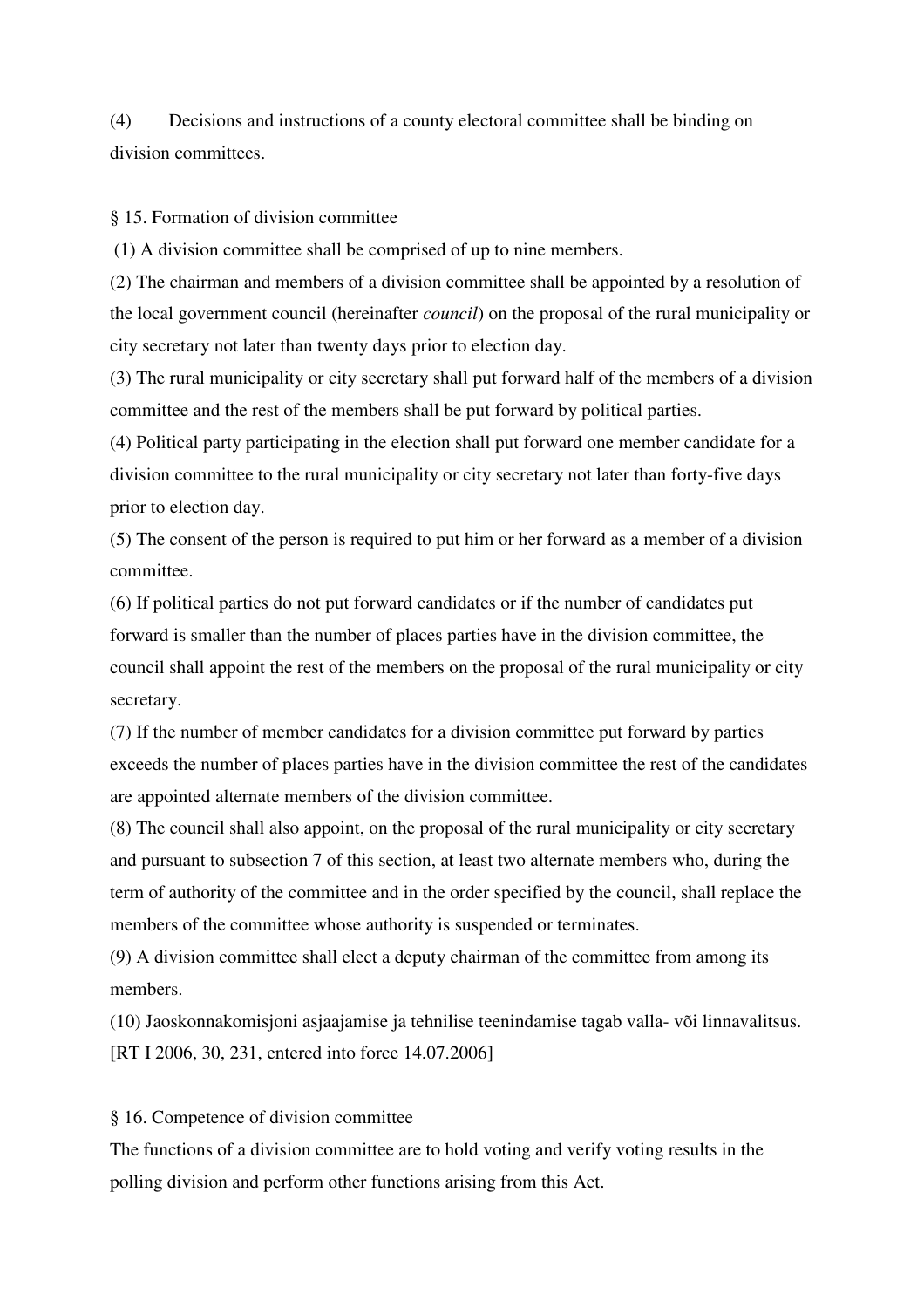## Chapter 5

## Registration of Voters

§ 17. Registration of voters

(1) Voters are registered in the population register.

(2) The procedure for the maintenance of the population register is prescribed by an Act.

(3) Voters are registered on the basis of the following data on persons entered in the

population register:

- 1) given name and surname;
- 2) date of birth;
- 3) personal identification code;
- 4) data on citizenship;
- 5) information concerning divestment of active legal capacity;
- 6) data on the place of residence.

§ 18. Notification of citizens of European Union of right to vote in elections to European Parliament

(1) The chief processor of the population register shall organise the preparation and sending of notices, not later than on the seventieth day before election day, to citizens of the European Union who are entitled to participate in the voting pursuant to subsections 4 (2) and (3) of this Act.

- (2) The following shall be set out in a notice:
- 1) the given name and surname of the voter;
- 2) the date of birth of the voter;
- 3) residential address;
- 4) information concerning the voter's right to vote and stand as a candidate;
- 5) information concerning the procedure for standing as a candidate and voting.

§ 19. Voter card

(1) The chief processor of the population register shall organise the preparation and sending of voter cards to voters not later than on the twentieth day before election day. Voter cards shall not be sent to voters data on whose residence have been entered, on the initiative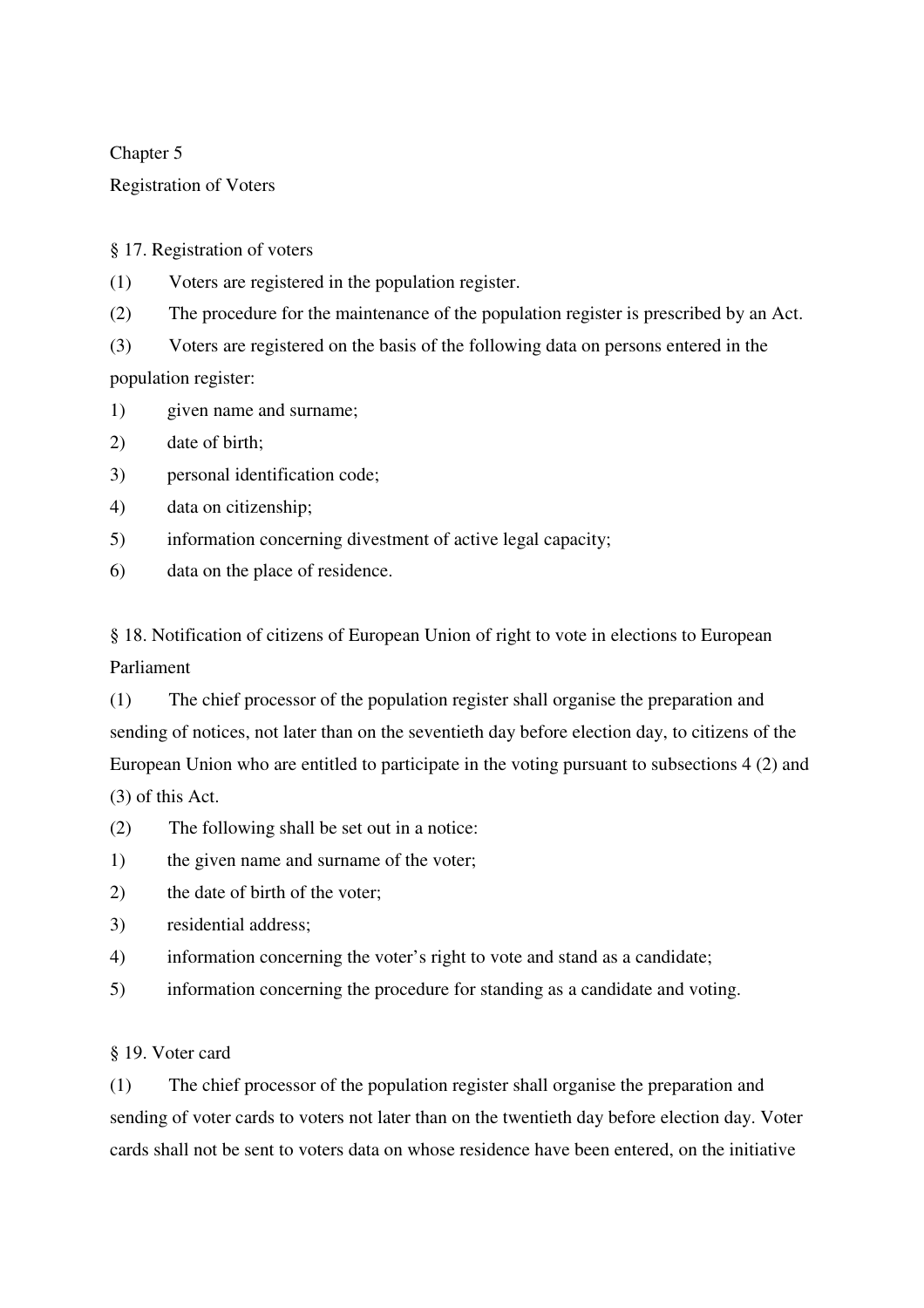of the local government, in the population register to the accuracy of the rural municipality or city or city district in Tallinn.

(2) The following shall be entered on a voter card:

1) the given name and surname of the voter;

2) the year of birth of the voter;

3) the residential address of the voter;

4) the name of the rural municipality or city and the number of the polling division in which the voter is entered in the polling list;

5) the time and place of voting on advance poll days and on election day.

(3) A voter who has not received a voter card fifteen days before election day or whose voter card contains incorrect data may submit a request to the rural municipality or city secretary to receive clarifications or for errors to be corrected. The rural municipality or city secretary shall review the request immediately together with the person who prepared the voter card and reply to the request in writing within three working days as of the date of receipt thereof.

## § 20. Polling list

(1) (1) The chief processor of the population register shall organise the preparation and printing of the polling lists for each polling division on the basis of the information held in the population register and shall organise the delivery of polling lists to the division committees not later than by the seventh day before election day. Electronic lists of electors shall be delivered to the National Electoral Committee by the eleventh day before election day. [RT I 2009, 2, 5, entered into force 16.01.2009]

(2) The data prescribed in subsection 17 (3) of this Act, as at the thirtieth day before election day, shall be the basis for the preparation of polling lists. Any amendments made to the data specified in clauses 17 (3) 1)-5) of this Act after the thirtieth day before election day shall also be taken into account upon the preparation of polling lists. Amendments made to address details of residences after the thirtieth day before election day shall not be taken into account.

(3) A person shall not be entered in a polling list if:

1) according to the punishment register, the person has been convicted of a criminal offence by a court and, as at the thirtieth day before election day, is serving a prison sentence until election day;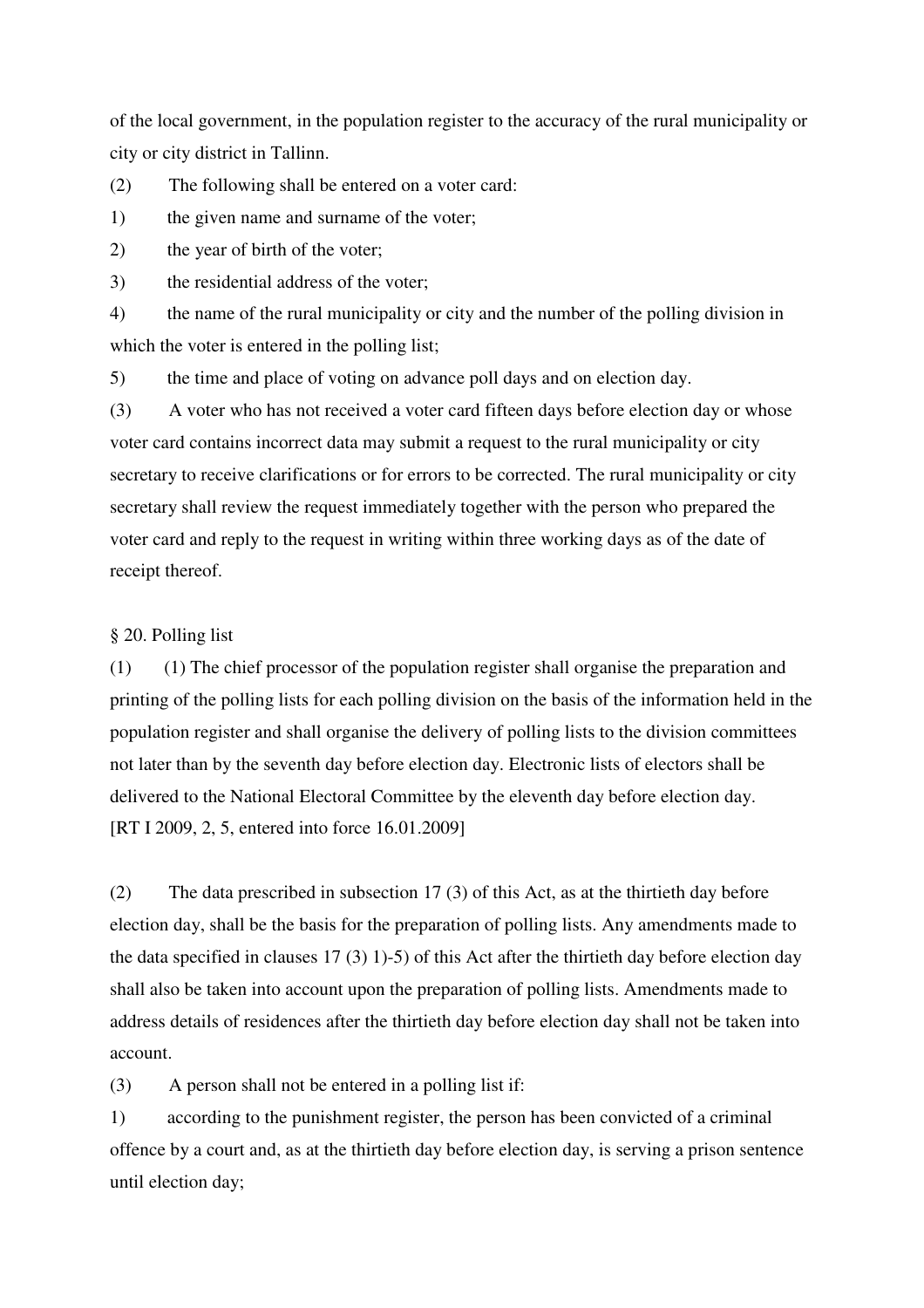2) according to a notice from the competent administrative authorities of a Member State of the European Union, the person has expressed his or her wish to exercise his or her right to vote in another Member State of the European Union;

3) the person is a citizen of the European Union and has not submitted an application to be entered in a polling list or has submitted a request to be removed from a list.

(4) A voter shall be entered in the polling list of the polling division in the territory of which his or her residence is located as entered in the population register as at the thirtieth day before election day. If data on the residence of a voter have been entered in the population register to the accuracy of the rural municipality or city or city district in Tallinn, the voter shall be entered in the polling list of the polling division formed on the basis of clause 7 (2) 5) of this Act.

(5) The following data on a voter shall be entered in a polling list:

1) given name and surname;

2) personal identification code;

3) the residential address.

(6) Voters shall be entered in the polling list in the alphabetical order of their surnames.

(7) The person who prepares a polling list shall sign the polling list not later than on the seventh day before election day and the chairman of the division committee shall sign the polling list on election day after the close of voting. The Chairman of the National Electoral Committee shall sign the list of voters who voted electronically after the close of voting.

(8) Polling lists are permanently stored in the archives.

[RT I 2006, 30, 231, entered into force 14.07.2006]

§ 21. Procedure for entry of citizens of European Union in polling list

(1) A citizen of the European Union who, pursuant to subsections 4 (2) and (3) of this Act, is entitled to the right to vote and who wishes to exercise the said right shall submit a request to be entered in a polling list to the chief processor of the population register not later than on the thirtieth day before election day. The person shall append a copy of the page of an identity document with personal data thereon to the request.

(2) In a request, a person shall state:

1) his or her nationality;

2) the address of his or her residence in Estonia;

3) the local government or constituency in his or her home Member State in the electoral register of which his or her name was last entered, if such data are available;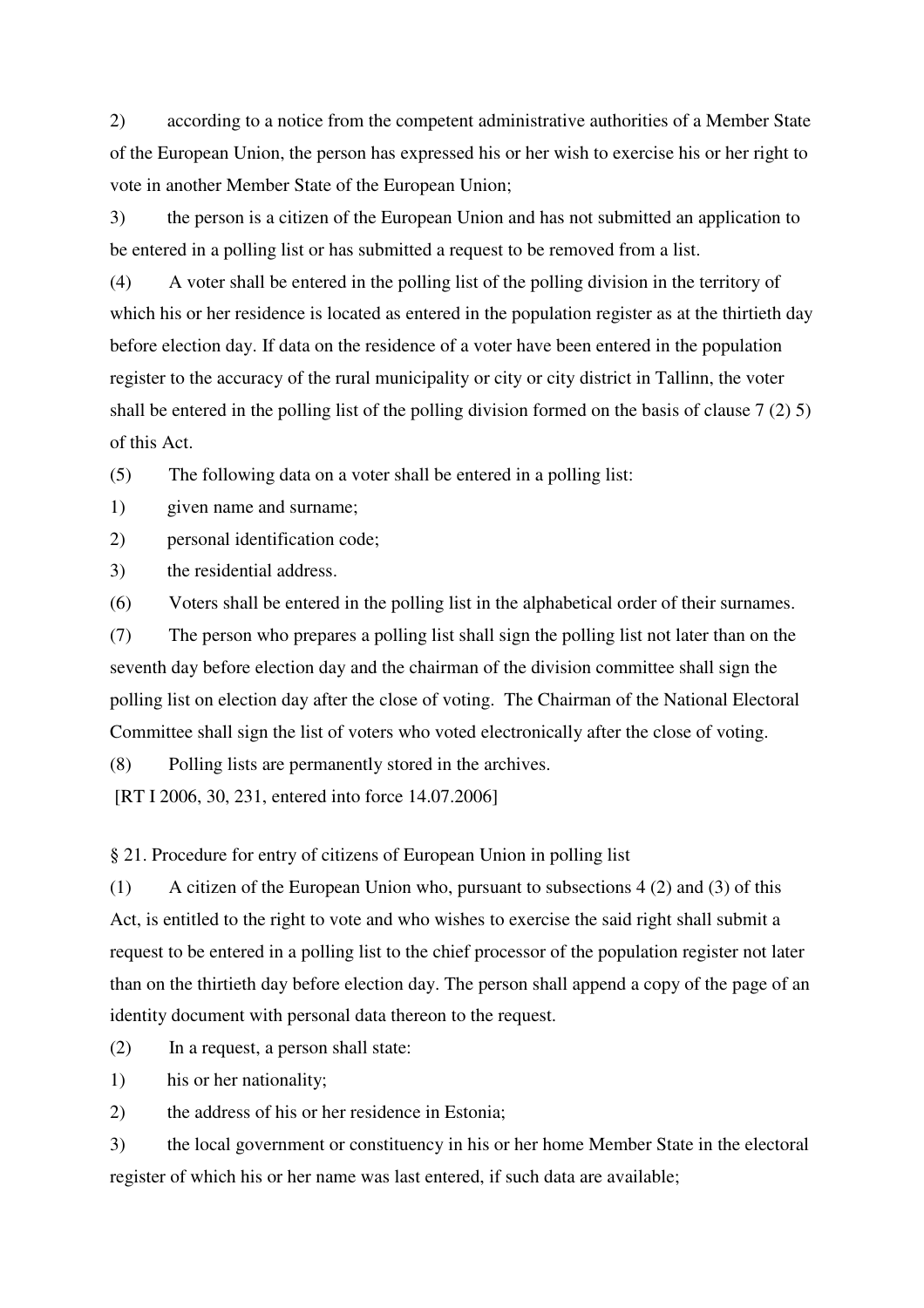4) that the person wishes to exercise his or her right to vote in Estonia only;

5) that he or she has not been deprived of the right to vote in his or her home Member State.

(3) The chief processor of the population register shall enter a person in a polling list pursuant to the procedure prescribed in § 20 of this Act and inform the competent administrative authorities of the person's home Member State thereof and inform the person of being entered or not being entered in the polling list.

(4) In the next elections to the European Parliament, a person who has been entered in a polling list pursuant to the provisions of this section shall be entered in the polling list without him or her having to submit another request, if the person:

1) is entitled to the right to vote according to subsections 4 (2) and (3) of this Act;

2) has had a permanent residence in Estonia which is entered in the population register during the entire period of time between the elections.

§ 22. Restrictions on access to polling lists

(1) A voter may check the correctness of data entered in the polling list concerning himself or herself.

(2) After election day, authorised representatives of political parties and independent candidates and their authorised representatives may examine polling lists to the extent necessary if they have a legitimate interest therein, and the polling lists may be used for scientific purposes.

§ 23. Checking of correctness of information entered in polling list and correction of errors

(1) If a voter discovers an error in the data on himself or herself entered in a polling list, the voter shall submit a request for the correction of the error to the division committee which shall forward the request promptly to the rural municipality or city secretary.

(2) The rural municipality or city secretary shall review the request immediately together with the person who prepared the polling list and reply to the person who submitted the request in writing within three working days as of the date of receipt thereof and inform the division committee of the results of the review of the request.

(3) An error in a polling list shall be corrected by the division committee on the basis of a notice from the rural municipality or city secretary.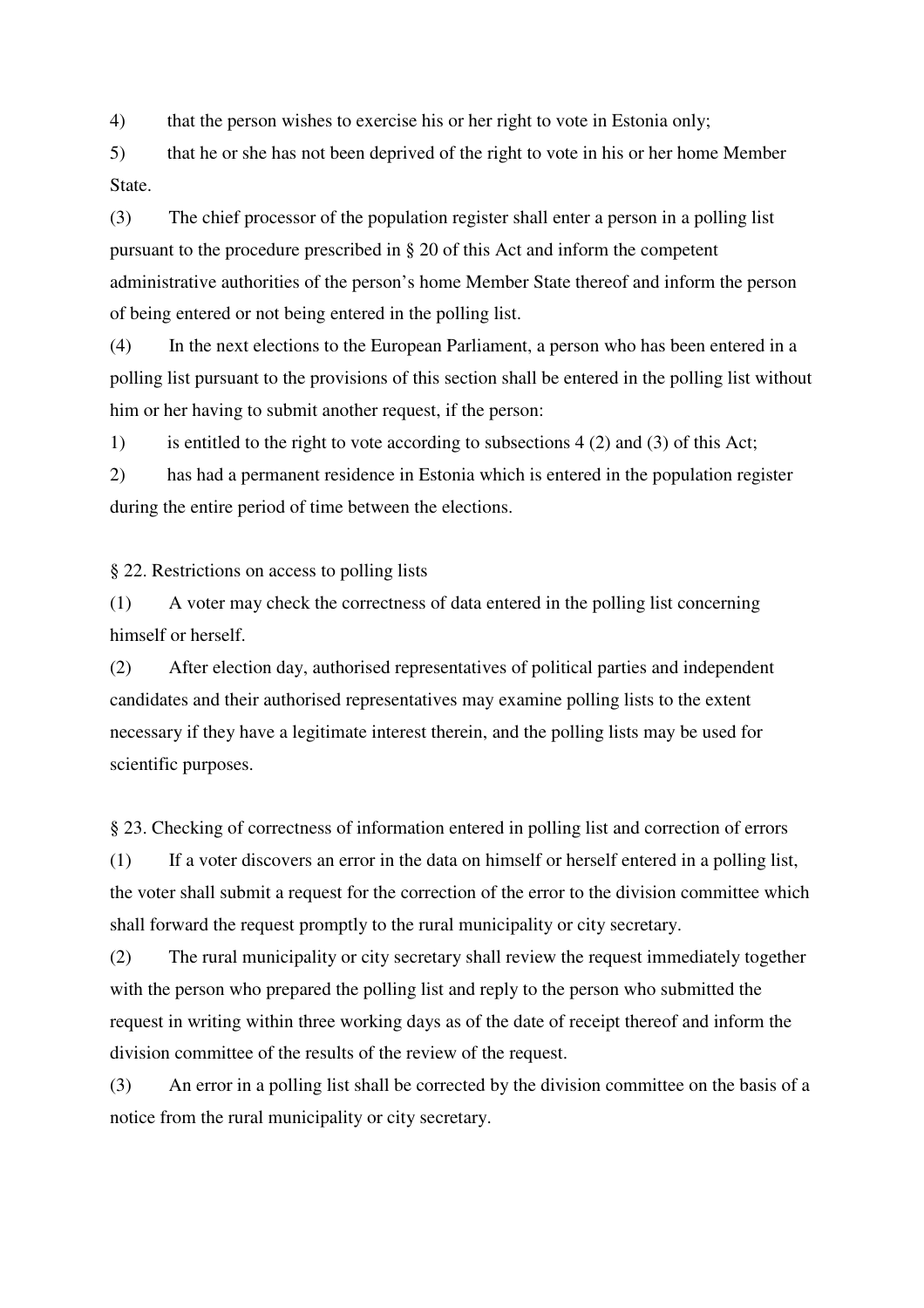(4) If it is evident from the documents submitted to a division committee that there is an error in the polling list, the division committee may correct the error by themselves. The rural municipality or city secretary shall be promptly informed of the correction of an error.

§ 24. Making amendments to polling list

(1) A polling list shall be amended only if:

1) a person who is not included in any polling list but who, pursuant to this Act, is entitled to the right to vote must be entered in the polling list;

2) a person who is not entitled to the right to vote must be deleted from the polling list;

3) a person who, according to a notice from the competent administrative authorities of another Member State of the European Union, has been entered in a polling list or electoral register of that Member State must be deleted from the polling list.

(2) In order to amend a polling list, a person shall submit an application to the rural municipality or city secretary for entry in the population register or amendment of the registry data which are the basis for registration of voters. The rural municipality or city secretary shall review the application together with the person who prepared the polling list and promptly reply to the applicant.

(3) If a person is entered in the population register or the registry data which are the basis for the registration of voters are amended in a manner resulting in the person being entered in a polling list, the rural municipality or city secretary shall notify the division committee thereof immediately.

(4) Amendments to a polling list shall be made by the division committee on the basis of a notice from the rural municipality or city secretary.

(5) If a rural municipality or city secretary denies an application specified in subsection (2) of this section, the applicant may file a complaint against the act of the rural municipality or city secretary to the administrative court of the applicant's residence. A complaint shall be filed with the rural municipality or city secretary who shall forward the complaint to the administrative court of his or her location together with a written explanation within twentyfour hours.

(6) An administrative court shall review a complaint and make a decision within three working days as of the date of receipt of the complaint.

(7) An administrative court shall make one of the following decisions:

1) to deny the complaint;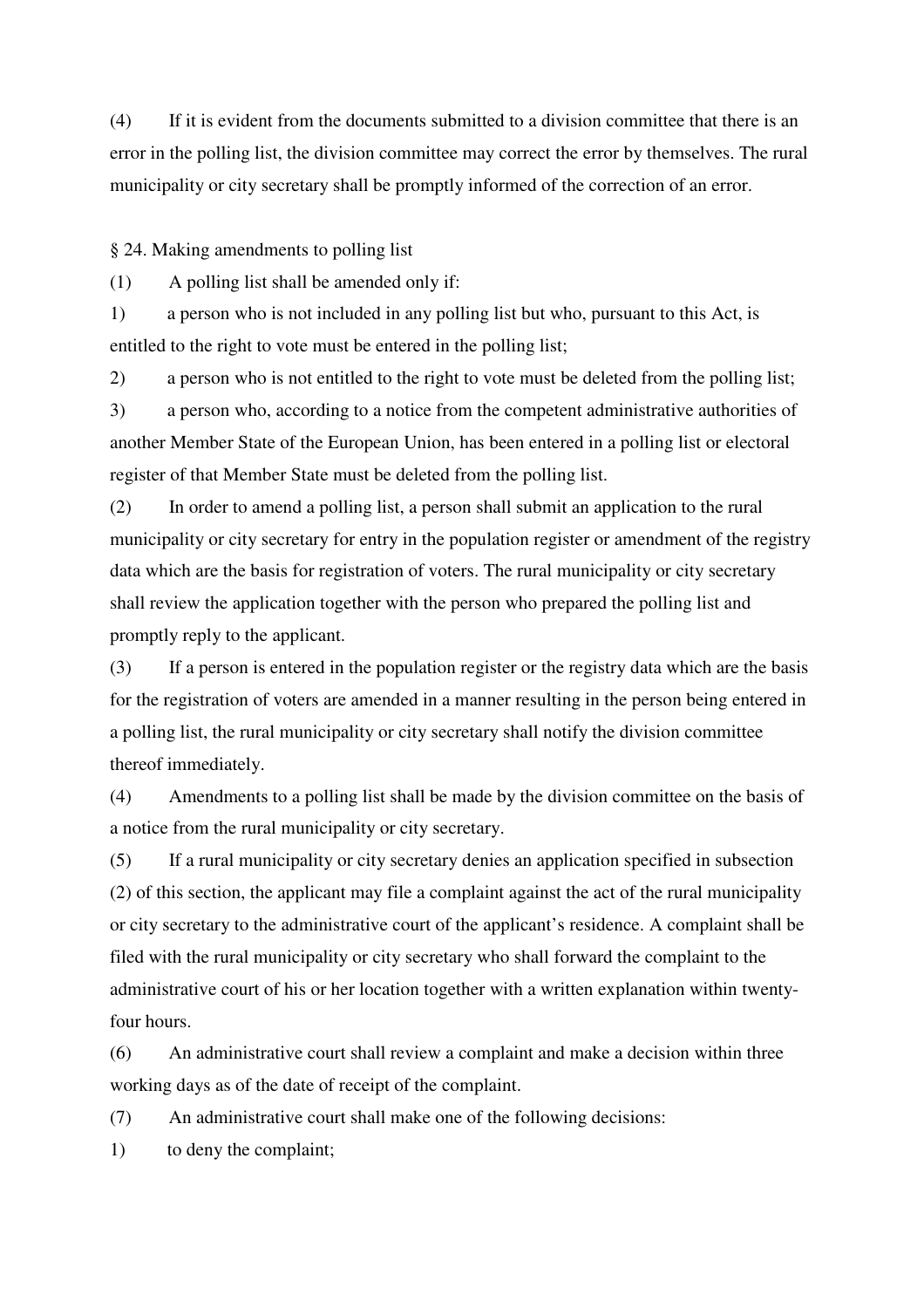2) to grant the complaint and issue a precept to the rural municipality or city secretary to organise the entry of data on the person in the population register or to amend the registry data which are the basis for the registration of voters.

(8) If an administrative court grants a complaint, data on the person shall be entered in the population register promptly or his or her data shall be amended and the division committee shall be notified thereof immediately.

(9) If a citizen of the European Union is deleted from a polling list, the chief processor of the population register shall notify the competent administrative authorities of the person's home Member State thereof.

#### Chapter 6

Presentation for Registration and Registration of Candidates

#### § 25. Political parties

(1) A political party entered in the non-profit associations and foundations register by the last date for presentation of candidates for registration may participate in elections to the European Parliament.

(2) The Minister of Justice shall send a list of political parties to the National Electoral Committee not later than on the seventieth day before election day. Political parties which are entered in the non-profit associations and foundations register not later than eighty days before election day shall be entered in the list.

(3) Political parties shall participate in elections to the European Parliament under their own name.

(4) Upon presentation of candidates for registration, a political party shall submit a written notice to the National Electoral Committee which sets out the names, personal identification codes, addresses and telecommunications numbers of the authorised representatives of the political party. A person entitled to represent the political party according to the Non-profit Associations Act or the articles of association of the political party shall sign the notice. If a political party is not included in the list referred to in subsection (2) of this section, the political party shall also submit a certificate which proves that the political party is entered in the non-profit associations and foundations register.

(5) A political party may authorise up to two persons to represent the political party. (6) Within two days after the last day for presentation of candidates for registration, the Minister of Justice shall send to the National Electoral Committee lists of members of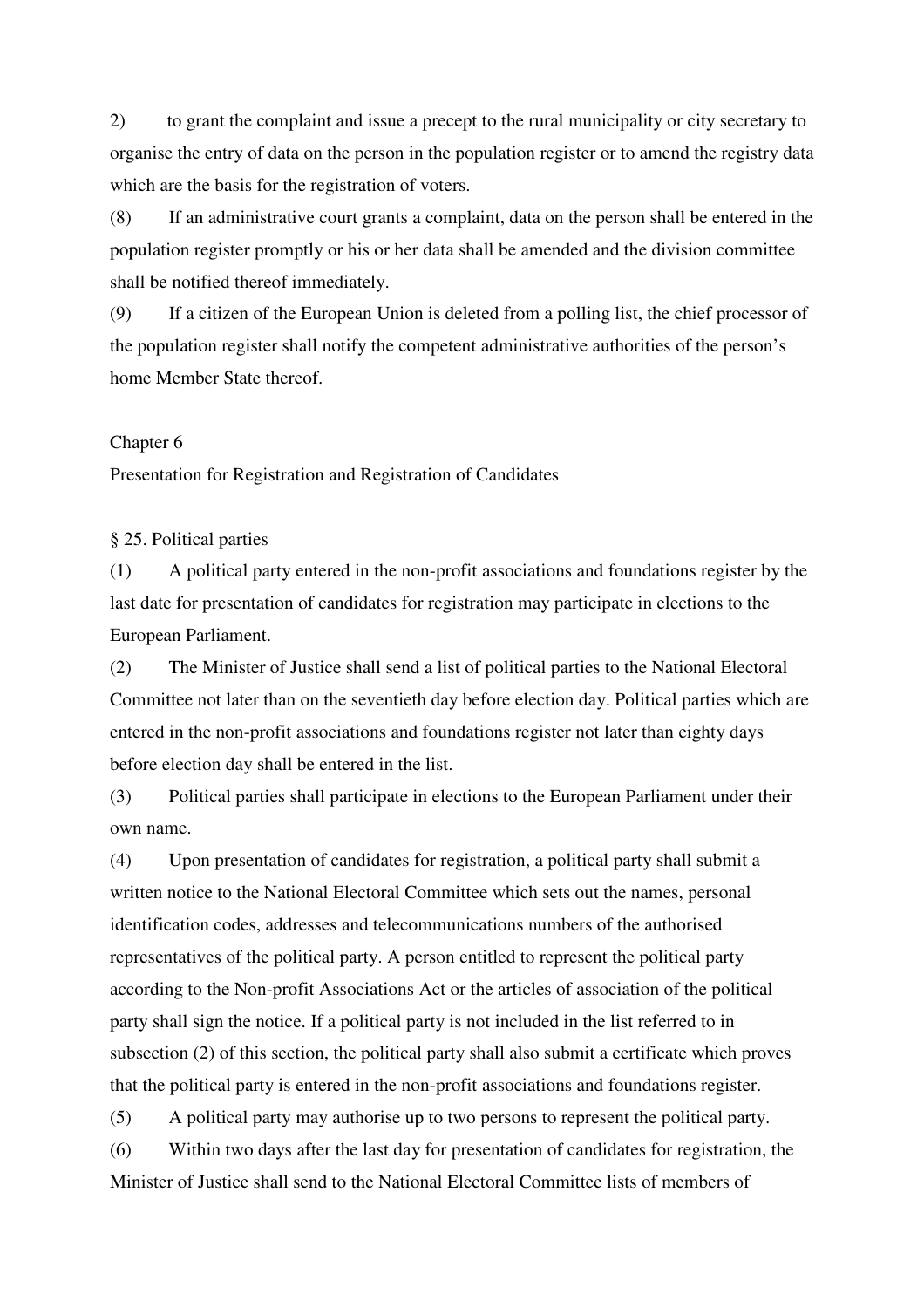political parties entered in the non-profit associations and foundations register as on the last day for presentation of candidates for registration in electronic form. The lists shall contain the names and personal identification codes of members and the dates of their joining the political party.

## § 26. Independent candidates

Any person who is entitled to stand as a candidate may present himself or herself for registration as an independent candidate and perform acts necessary for registration. Any person who is entitled to the right to vote pursuant to subsections  $4(1)-(3)$  of this Act may present another person for registration as an independent candidate and perform acts necessary for his or her registration on the basis of a corresponding authorisation document.

§ 27. Documents for standing as candidate

(1) Documents required to stand as a candidate are:

1) an application to stand as a candidate;

2) the personal data form of the candidate.

(2) In an application to stand as a candidate, a person shall:

1) state his or her wish to stand as a candidate in the candidate list of a political party or as an independent candidate;

2) confirm that he or she complies with the requirements for candidates for Member of the European Parliament set out in this Act;

3) confirm that he or she is not standing as a candidate for election as a Member of the European Parliament in any other Member State.

(3) The following data shall be entered in the personal data form of a candidate:

1) given name and surname;

2) personal identification code;

3) membership in a political party;

4) residential address;

5) telecommunications numbers.

(4) A citizen of the European Union shall also enter the following data in the personal data form of a candidate:

1) data on citizenship;

2) information on the local government or constituency in his or her home Member State in the electoral register of which his or her name was last entered.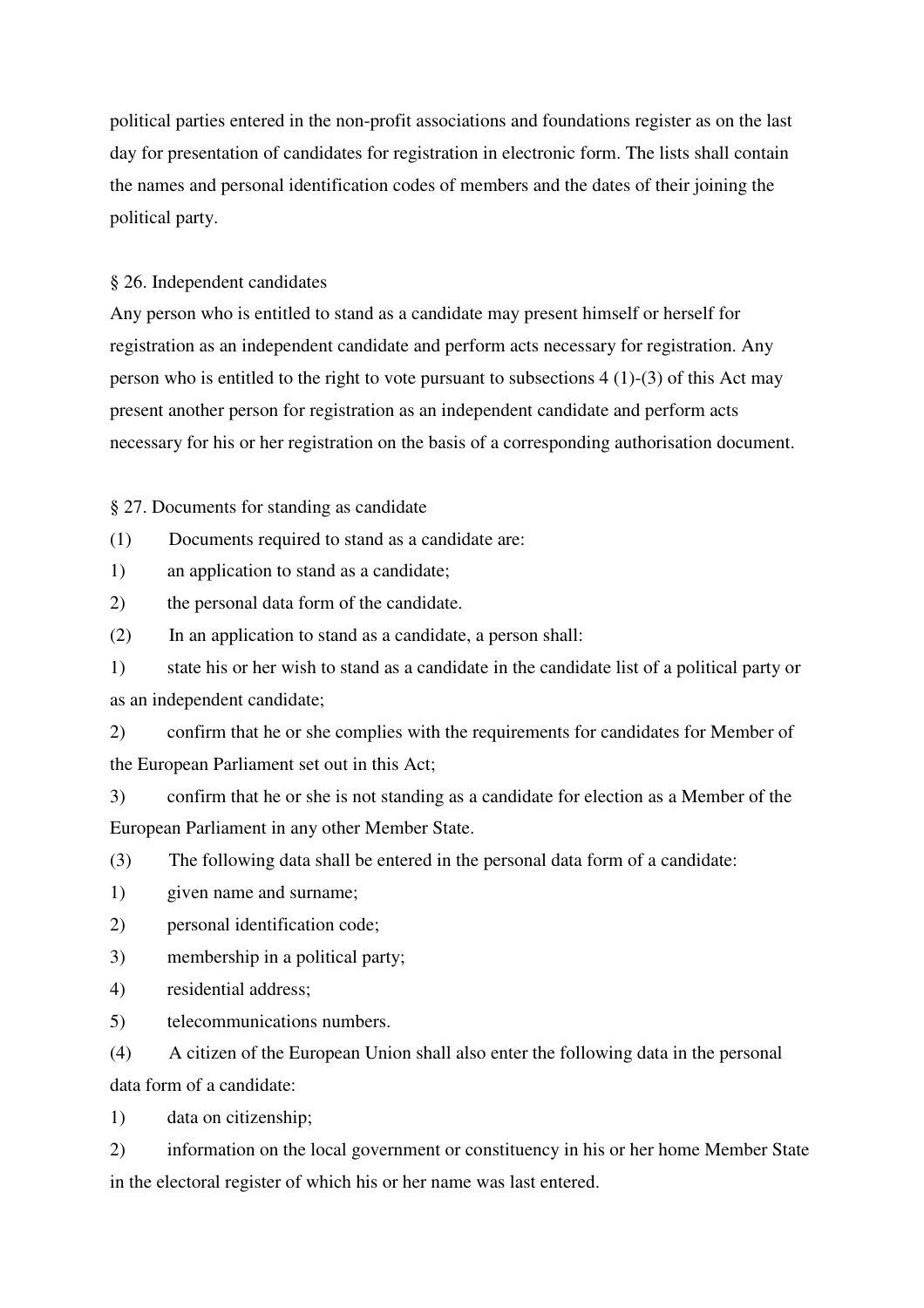(5) The following data may be entered in the personal data form of a candidate:

1) place of birth;

2) education and area of specialisation together with the name of the educational institution and date of graduation;

3) research degree;

4) place of employment;

5) position.

(6) When a citizen of the European Union submits the documents required to stand as a candidate, he or she must also produce an attestation from the competent administrative authorities of his or her home Member State certifying that he or she has not been deprived of the right to stand as a candidate in that Member State or that no such disqualification is known to those authorities.

(7) The National Electoral Committee shall not disclose the personal identification codes, residential addresses or telecommunications numbers of candidates.

(8) A candidate shall use only his or her given name and surname as his or her name when standing as a candidate.

(9) The chief processor of the population register shall immediately give notice of the submission of an application to stand as a candidate by a citizen of the European Union to the competent administrative authorities of his or her home Member State.

§ 28. List of candidates

(1) A political party shall prepare a list of candidates.

(2) A list of candidates may include up to twelve candidates.

(3) A person may stand as a candidate in the candidate list of only one political party. A person presented for registration as an independent candidate shall not stand as a candidate in a list of candidates and a member of a political party registered in Estonia shall not stand as a candidate in the list of candidates of another political party.

(4) A political party may present only one candidate list for registration.

(5) The order of candidates in a list shall be specified by the political party.

(6) A list of candidates shall be signed by all authorised representatives of the political party.

§ 29. Presentation of candidates for registration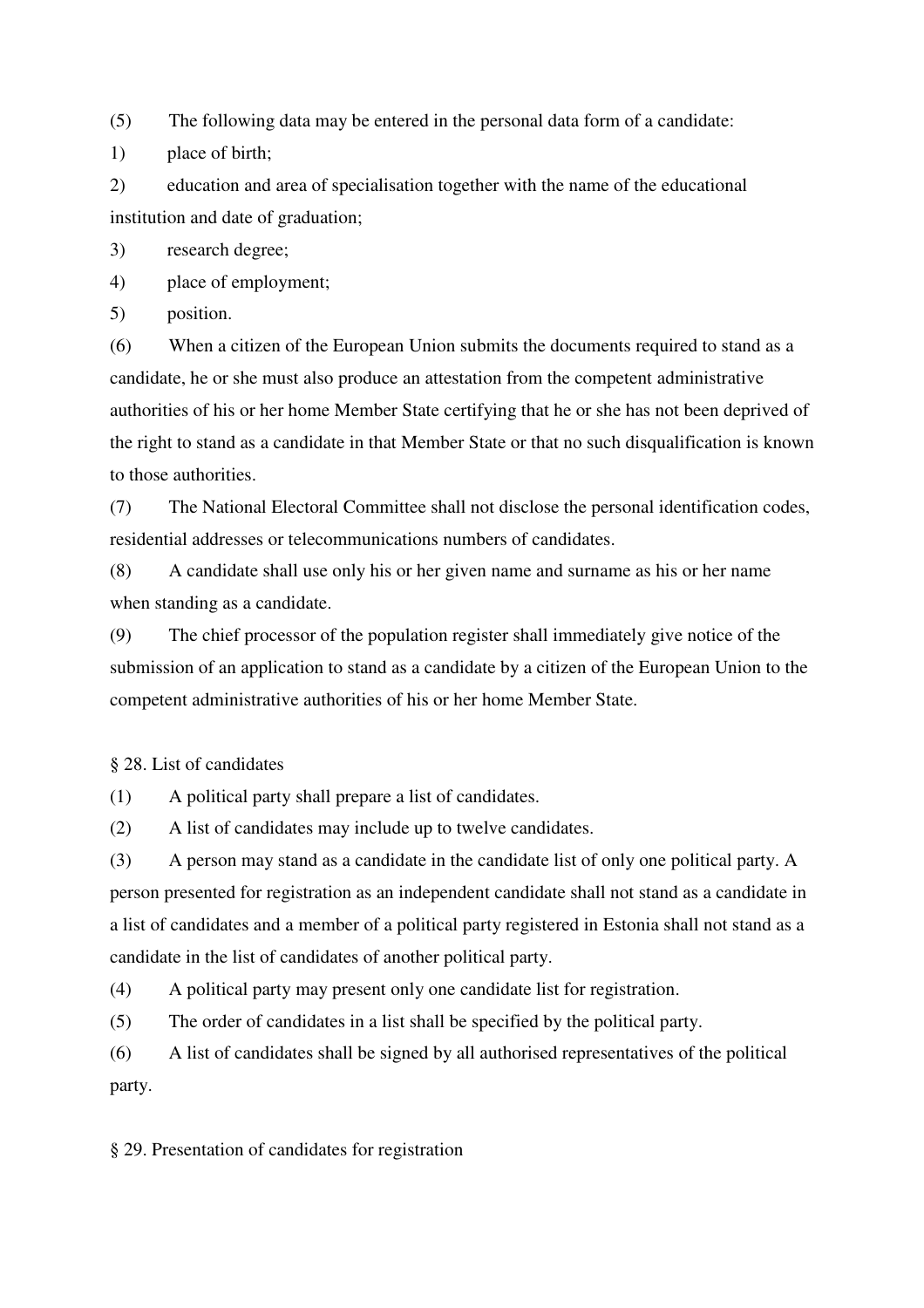(1) Presentation of candidates for registration shall begin on the sixtieth day before election day. A political party may present its candidates after the submission of the notice specified in subsection 25 (4) of this Act.

(2) Presentation of candidates for registration shall end at 6 p.m. on the forty-fifth day before election day.

(3) In order to register candidates, a political party shall submit the following to the National Electoral Committee:

1) an application for the registration of candidates;

2) a list of candidates;

3) a copy of the payment order certifying payment of the security;

4) documents required to stand as a candidate for each candidate (subsections 27 (1) and (6)).

(4) An independent candidate shall submit the following to the National Electoral Committee:

1) an application for the registration of the candidate;

2) a copy of the payment order certifying payment of the security;

3) documents required to stand as a candidate (subsections 27 (1) and (6)).

(5) Before the presentation of candidates for registration, a political party or independent candidate shall transfer an amount of five times the minimum monthly wage established by the Government of the Republic per each person presented for registration to the account of the National Electoral Committee as security.

§ 30. Acceptance and return of documents

(1) The National Electoral Committee shall maintain records on all candidates presented for registration.

(2) The registration documents of candidates shall be delivered by the authorised representative of the political party. The registration documents of an independent candidate shall be delivered by the independent candidate or his or her authorised representative.

(3) If all the required documents have not been submitted to the National Electoral Committee, submitted documents contain errors or omissions or they are not in conformity with the standard format established by the National Electoral Committee, the person who accepts documents shall propose to the person submitting the documents to submit the required documents or data, or documents conforming to the standard format, or to correct the errors. All submitted documents shall be returned.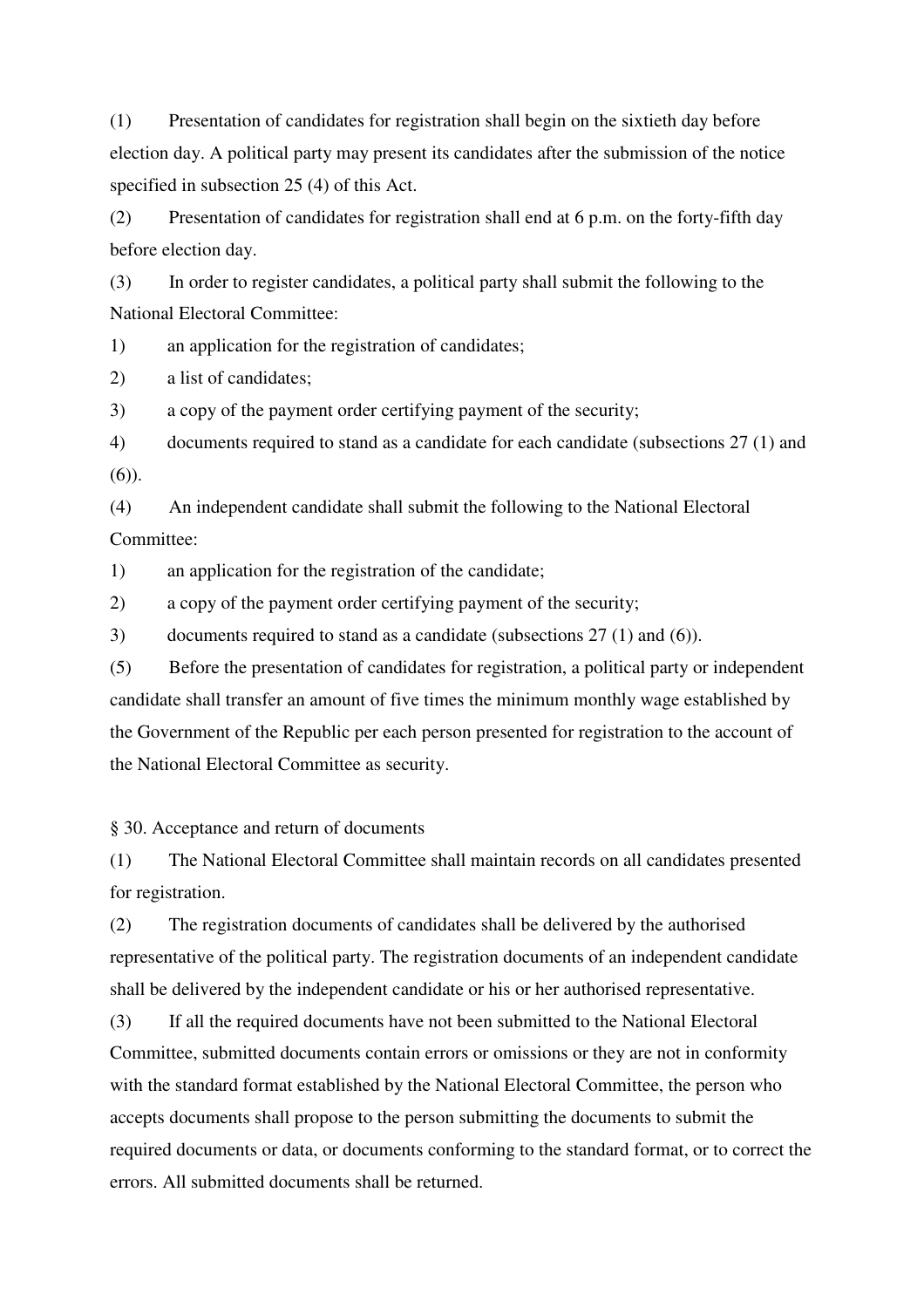(4) If a political party or independent candidate wishes to make amendments to the registration documents of the candidate or candidates, the National Electoral Committee shall return all submitted documents and if the documents are resubmitted, they shall be considered to be submitted for the first time.

(5) If a candidate is deleted from the list of candidates presented for registration on the basis of his or her personal application, the National Electoral Committee shall return all documents required to stand as a candidate to the candidate and notify the authorised representative of the political party or independent candidate thereof. The political party is not required to submit the registration documents of candidates again.

(6) If a political party or independent candidate submits the documents before 6 p.m. on the forty-fifth day before election day and it becomes evident that all the required documents are not submitted or the documents contain omissions or they are not in conformity with the standard format established by the National Electoral Committee or the submitted documents contain errors which cannot be immediately corrected, the documents shall be accepted. The person who accepts documents shall propose to the person submitting the documents to submit the missing documents or data, or documents in conformity with the standard format established by the National Electoral Committee, or to correct the errors. In such case, the political party or independent candidate must perform the required acts by 6 p.m. on the forty-third day before election day at the latest.

### § 31. Registration of candidates

(1) The National Electoral Committee shall, after expiry of the term for presentation of candidates for registration but not later than on the fortieth day before election day, register all persons presented for registration pursuant to the requirements of this Act in the order of their presentation for registration.

(2) Candidate lists and independent candidates shall be assigned registration numbers. Registration numbers shall begin at 101. Independent candidates shall be assigned registration numbers after the candidate lists have been assigned numbers. The sequence of assigning numbers between political parties and independent candidates shall be determined by way of drawing lots.

[RT I 2006, 55, 408, entered into force 23.12.2006]

(3) If, within the term specified in subsection 30 (6) of this Act, a political party or independent candidate fails to perform the acts required by the National Electoral Committee, the electoral committee shall not register: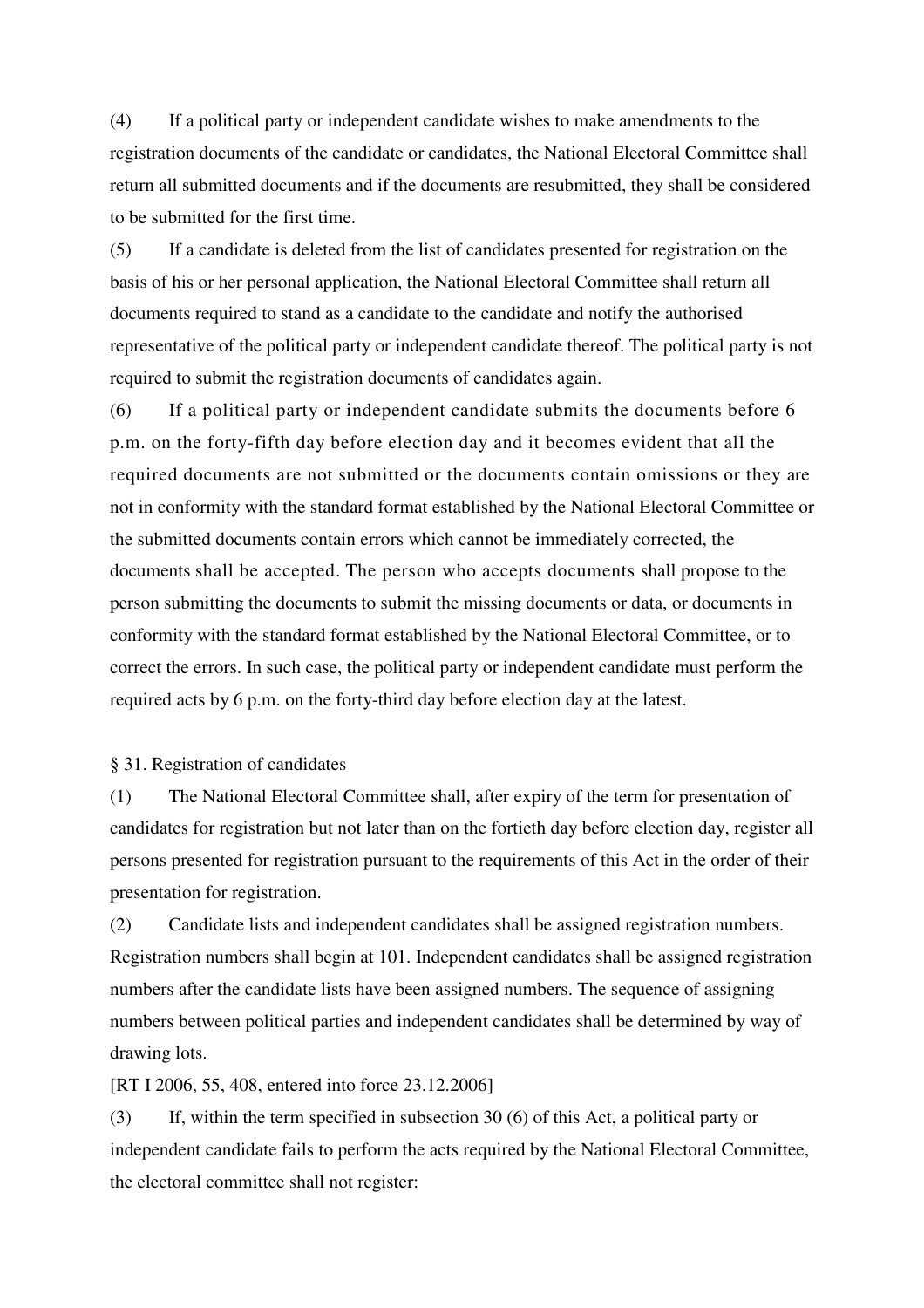1) any of the candidates presented for registration by the political party if documents specified in clauses 29 (3) 1), 2) or 3) of this Act are missing, contain errors or are not in conformity with the standard format;

2) the candidate whose documents or data are missing, whose documents contain errors or are not in conformity with the standard format.

(4) The National Electoral Committee shall make a reasoned decision not to register a candidate.

(5) The National Electoral Committee shall revoke the decision to register a candidate if:

1) the candidate declines to stand as a candidate on the basis of his or her personal written application which the candidate may submit within three days after registration;

2) the candidate dies;

3) it is proved that the candidate does not meet the requirements prescribed in subsections 4 (4)-(7) of this Act.

(6) The National Electoral Committee shall register, after expiry of the term specified in subsection (1) of this section, a person who was not registered earlier if the Committee finds that the person meets the requirements prescribed in subsections 4 (4)-(7) of this Act or if the decision of the National Electoral Committee not to register the candidate has been annulled by a judgment of the Supreme Court.

(7) A registration decision may be annulled and a person not registered may be registered not later than on the day before the beginning of advance polls.

§ 32. Consolidated list of candidates

(1) After the registration of candidates, the National Electoral Committee shall prepare a consolidated list of candidates.

(2) Candidates shall be entered in the consolidated list of candidates by the lists of candidates of political parties in the order of their registration numbers. The name of the political party which puts forward the list shall be indicated at the top of the list of candidates. Independent candidates shall be entered in the consolidated list of candidates in the order of their registration numbers after the lists of candidates of political parties.

[RT I 2006, 55, 408, entered into force 23.12.2006]

(3) The name of each candidate, for an independent candidate also his or her registration number shall be set out in the consolidated list of candidates. If several candidates with the same name stand as candidates, their dates of birth shall also be set out in the consolidated list.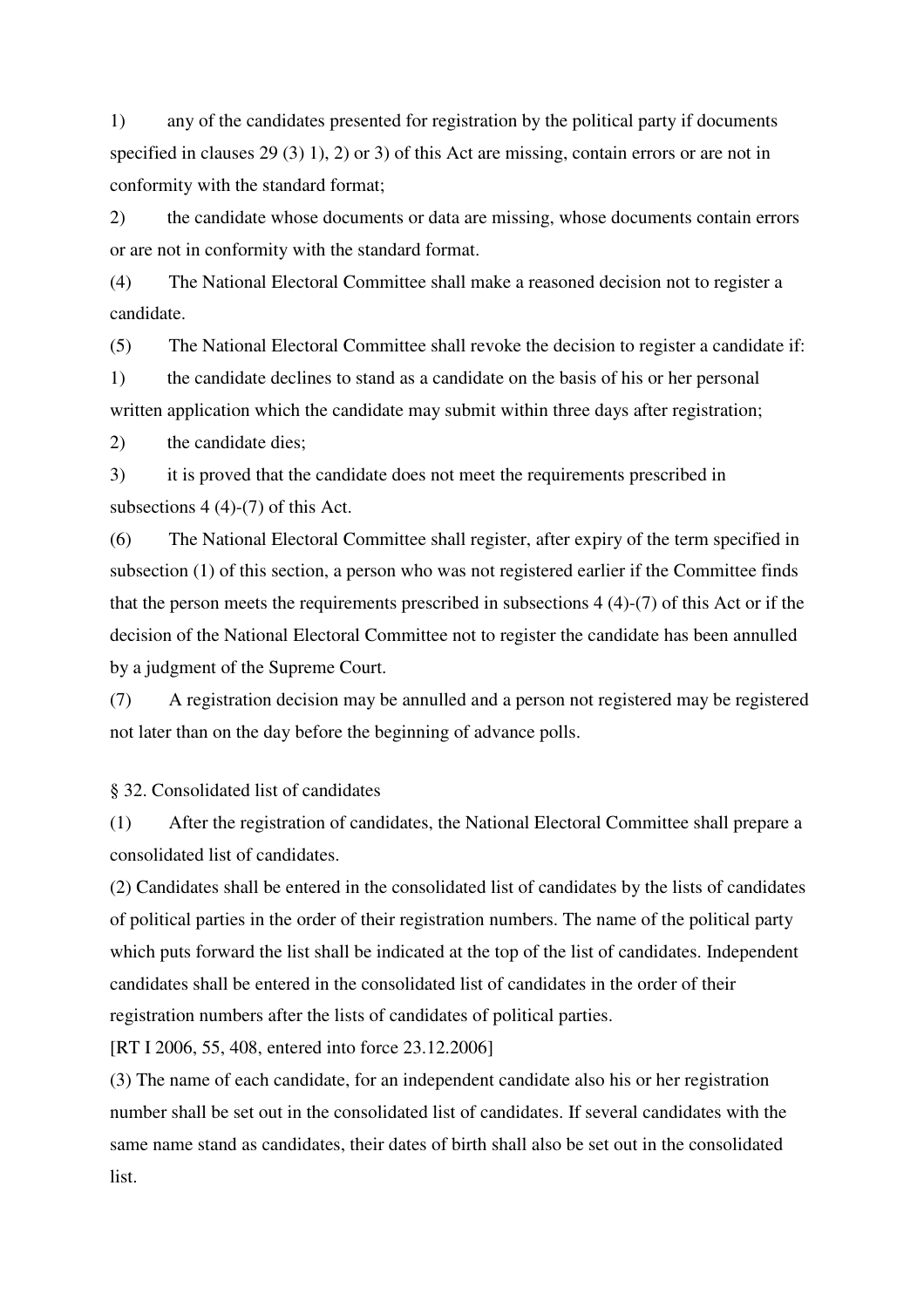### [RT I 2006, 55, 408, entered into force 23.12.2006]

(4) The National Electoral Committee shall give notice of all corrections and amendments to the consolidated list of candidates to electoral committees, representations and masters of ships who organise voting in foreign countries and they shall make the corresponding amendments and corrections to the consolidated list of candidates. The consolidated list of candidates shall not be amended after the start of advance polls.

Chapter 7

Voting Procedure

## § 33. Polling place

(1) Voting in a polling division shall be held in a polling place designated by the rural municipality government or city government. Different polling places may be designated for voting on election day and on advance poll days.

(2) A polling place shall have places for ballot paper distribution, voting booths and a ballot box. In a polling division where voting outside the polling divisions of voters' residences is held, the polling place shall have, during advance polls, a separate voting booth and ballot box for the voters who vote outside the polling division of their residence. The consolidated list of candidates shall be posted in the polling place.

(3) Order in a polling place shall be maintained by the division committee. The lawful oral orders of the members of the division committee are mandatory for all persons in the polling place.

## § 34. Voting booth

(1) A voting booth shall enable secret ballot.

(2) A voting booth shall have a table and a writing instrument. The consolidated list of candidates shall be on the wall of a voting booth.

## § 35. Ballot box

(1) Division committees shall inspect and seal ballot boxes before voting opens. Ballot boxes sealed before the start of advance polls shall only be used for advance polls.

(2) The opening of a ballot box shall be covered. It shall be opened only for deposit of a ballot paper in the box.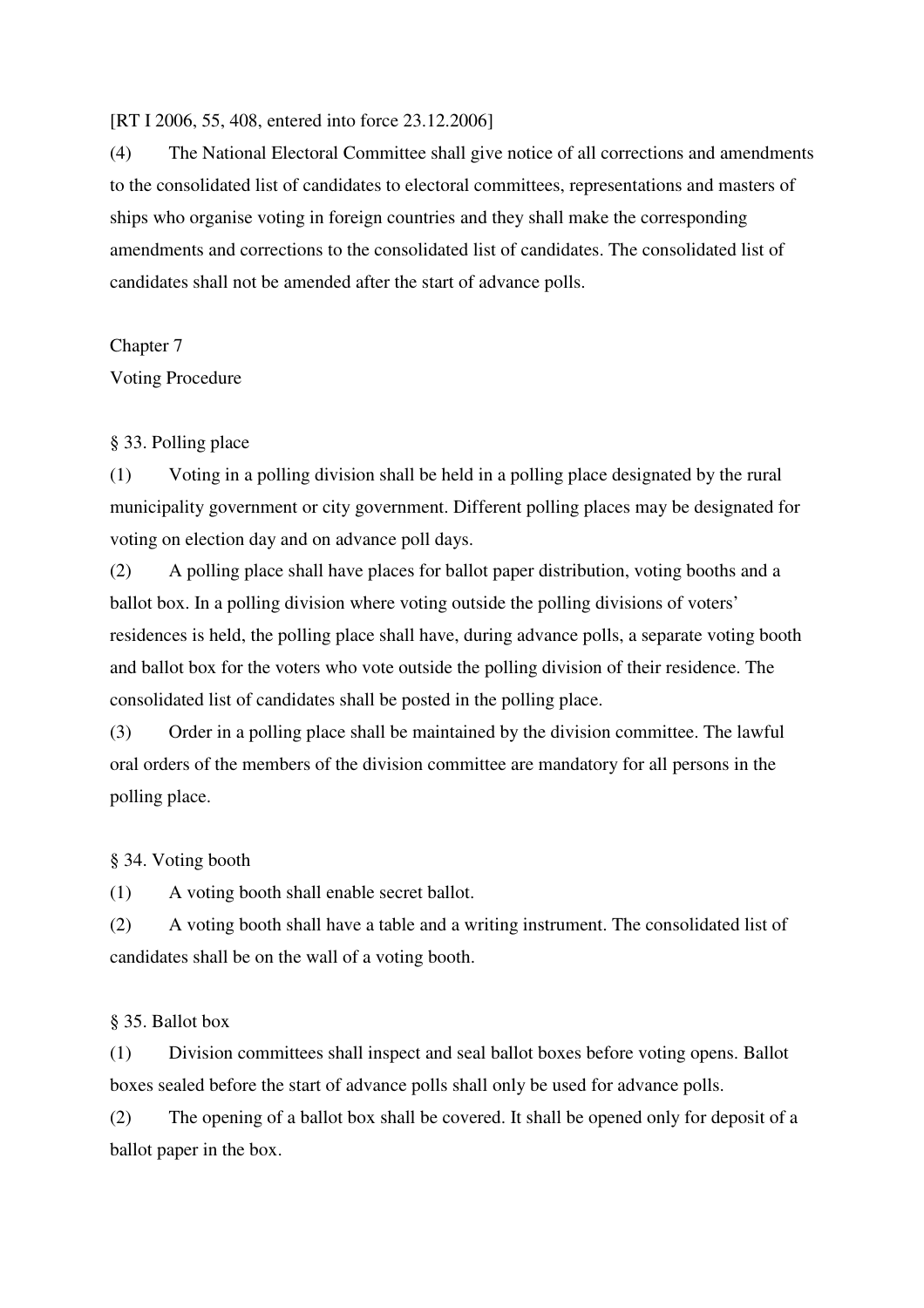(3) On advance poll days, division committees shall seal the openings of the ballot boxes used for advance polls after the close of voting.

## § 36. Ballot paper

(1) The National Electoral Committee shall establish the standard format of the ballot paper.

(2) The National Electoral Committee shall organise the preparation and delivery of ballot papers to the division committees.

(3) After the receipt of ballot papers, a division committee shall affix the seal of the division committee to the ballot papers. The National Electoral Committee shall affix the seal on ballot papers used for voting in foreign countries and on ships.

§ 37. Time of voting

(1) Voting on election day shall open at 9 a.m. and close at 8 p.m.

(2) Advance polls shall be held:

1) (Repealed - 1.12.2008 entered into force 16.01.200 - RT I 2009, 2, 5)

2) from the sixth day to the fourth day before election day in all polling divisions. Voting shall open at 12.00 a.m. and close at 8 p.m.;

3) from the tenth day to the fourth day before election day by electronic means. Voting opens on the sixth day before the day of election at 9.00 a.m. and lasts on 24-hour basis until the voting closes on the fourth day before the election day at 8.00 p.m.

[RT I 2009, 2, 5, entered into force 16.01.2009]

(3) Home voting shall be held on election day in the cases prescribed by this Act.

(4) (Repealed - 1.12.2008 entered into force 16.01.200 - RT I 2009, 2, 5)

## § 38. Voting

(1) A voter shall vote in the polling division in which he or she is entered in the polling list, except in the cases prescribed in §§ 41-44 and 46 and Chapter 8 of this Act.

(2) In order to receive a ballot paper, a voter shall present an identity document to the division committee. The voter shall sign the polling list against receipt of the ballot paper.

(3) A voter shall complete the ballot paper in a voting booth.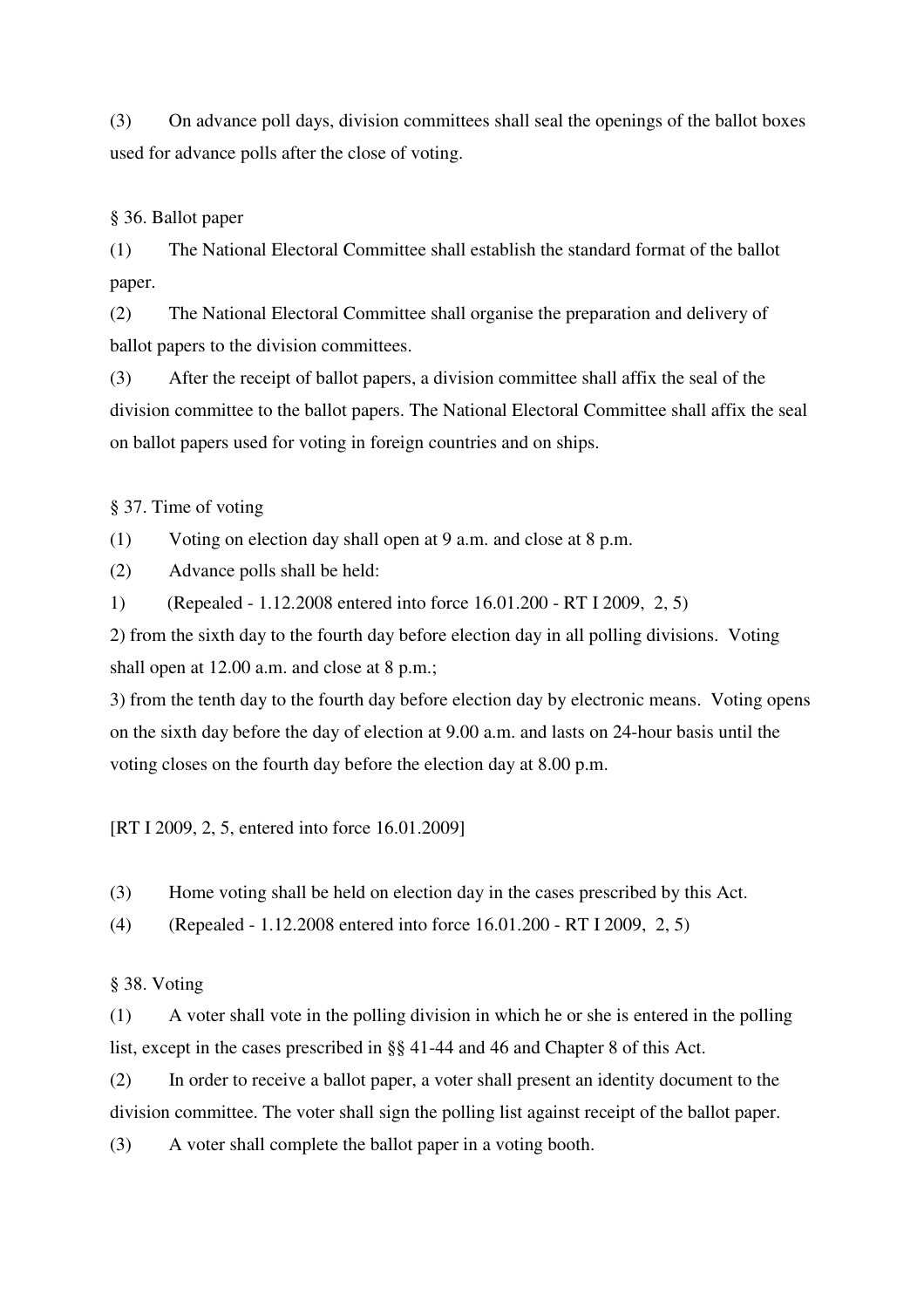(4) The voter shall write the registration number of the list of a political party or the independent candidate for whom he or she wishes to vote in the designated space on the ballot paper.

[RT I 2006, 55, 408, entered into force 23.12.2006]

(5) A voter shall complete the ballot paper himself or herself. If a voter, due to physical disability, is unable to complete the ballot paper himself or herself, the ballot paper may be completed, at the request and in the presence of the voter, by another voter, but not by a candidate for Member of the European Parliament.

(6) If a voter spoils the ballot paper, he or she has the right to receive another ballot paper from the division committee. In such case the voter shall return the spoilt ballot paper to the division committee.

(7) After completion of the ballot paper, a voter shall fold the ballot paper and present it to a member of the division committee who shall affix a seal of the division committee to the outside of the folded ballot paper.

(8) A voter shall deposit the ballot paper in the ballot box himself or herself. If a voter, due to physical disability, is unable to deposit the ballot paper in the ballot box himself or herself, another voter may do so at his or her request in the presence of the voter.

§ 39. Advance polls

(1) Advance polls shall be held pursuant to the procedure prescribed in § 38 of this Act.

(2) A voter entered in the polling list who has attained 18 of age by the advance poll day has the right to vote at the advance polls.

(3) At least three members of a division committee shall hold the advance polls.

(4) A member of the division committee shall mark the date of voting in the polling list concerning voters who have voted.

(5) On advance poll days and the following days, a division committee shall organise the safekeeping of the ballot box and election documents ensuring that only members of the division committee can access the box and the documents.

§ 40. Specifications for advance polls held outside polling division of residence (1) On advance polling days (§ 37(2)), voters may vote outside the polling division of their residence in a polling division designated by the the rural municipality or city government. [RT I 2009, 2, 5, entered into force 16.01.2009]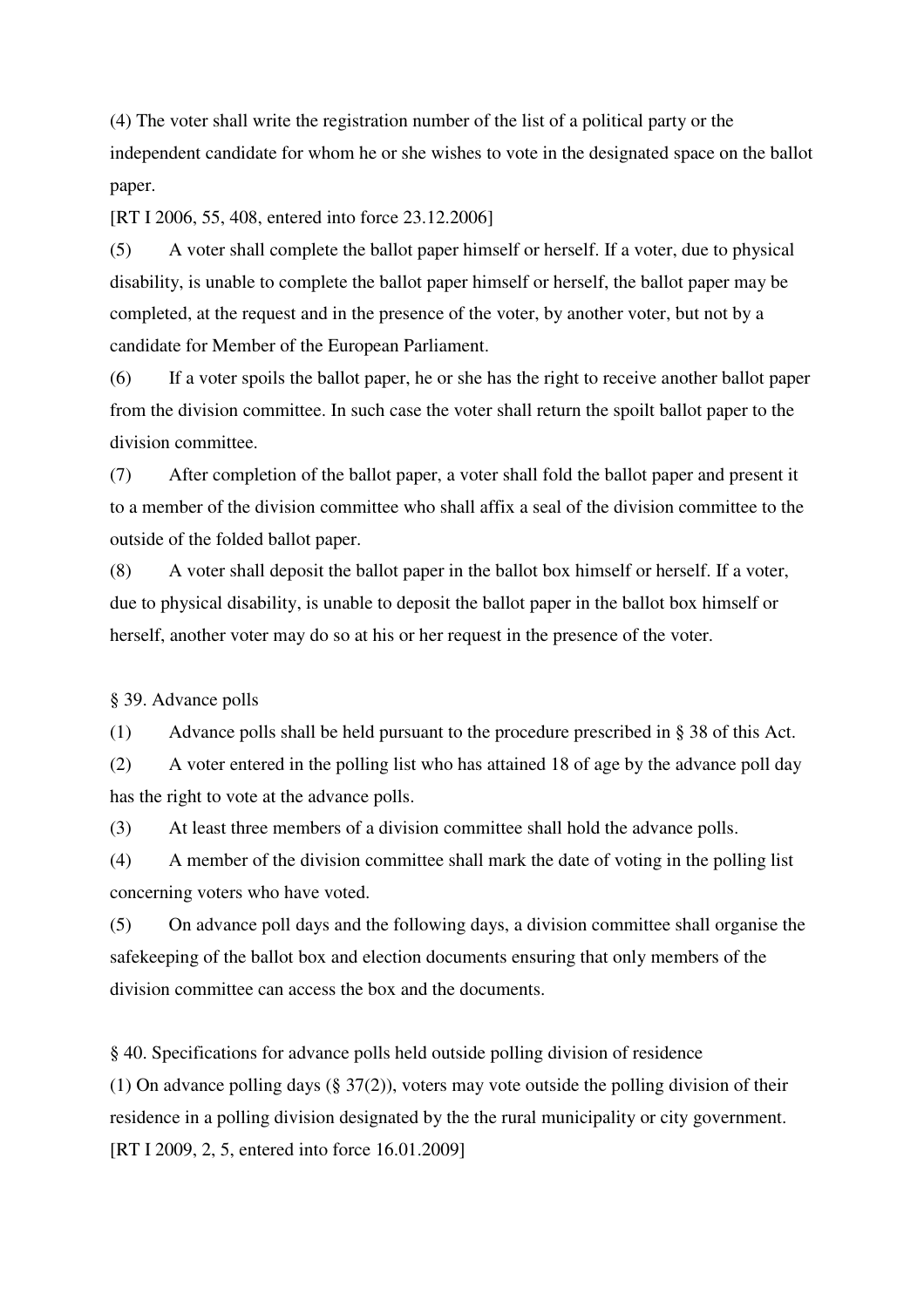(2) Voting outside the polling division of residence shall be held by a division committee designated by the rural municipality or city government. A rural municipality or city government may designate a division committee which, besides holding advance polls, holds voting only in penal institutions (§ 44) or only at locations of voters. (3) (Repealed - 1.12.2008 entered into force 16.01.200 - RT I 2009, 2, 5)

§ 41. Advance polls held outside polling division of residence in polling place

(1) A voter who wishes to vote in a polling place outside the polling division of his or her residence shall present an identity document to a member of the division committee and he or she shall be entered in the list of voters voting outside the polling division of their residence.

(2) A member of the division committee shall issue a ballot paper and two envelopes to the voter. The voter shall sign the list of voters voting outside the polling division of their residence against the receipt of a ballot paper.

(3) The voter shall complete the ballot paper pursuant to the provisions of subsections 38 (3)-(6) of this Act.

(4) The voter shall place the ballot paper in one of the envelopes given to him or her by a member of the division committee. The voter shall place the envelope in the other envelope given to him or her by the member of the division committee. The voter or a member of the division committee shall write the name, personal identification code and address of the voter on the outer envelope. The voter shall deposit the envelope in the ballot box prescribed for the ballot papers of voters who vote outside the polling division of their residence.

§ 42. Advance polls held outside of polling division of residence at location of voter

(1) If a voter who wishes to vote outside the polling division of his or her residence is unable to vote in the polling place located in the polling division due to his or her state of health or for another good reason, he or she may, until 4 p.m. on the last day of advance polls, submit an application in writing to the rural municipality or city government of his or her residence or to the division committee prescribed in subsection 40 (2) of this Act concerning voting at his or her location. The division committee shall register the application. The rural municipality or city government shall register the application and forward the application to the appropriate division committee.

(2) Voting shall be held by at least two members of the division committee pursuant to the provisions of subsections  $38(4)-(6)$  and subsections  $41(1)$ ,  $(2)$  and  $(4)$  of this Act.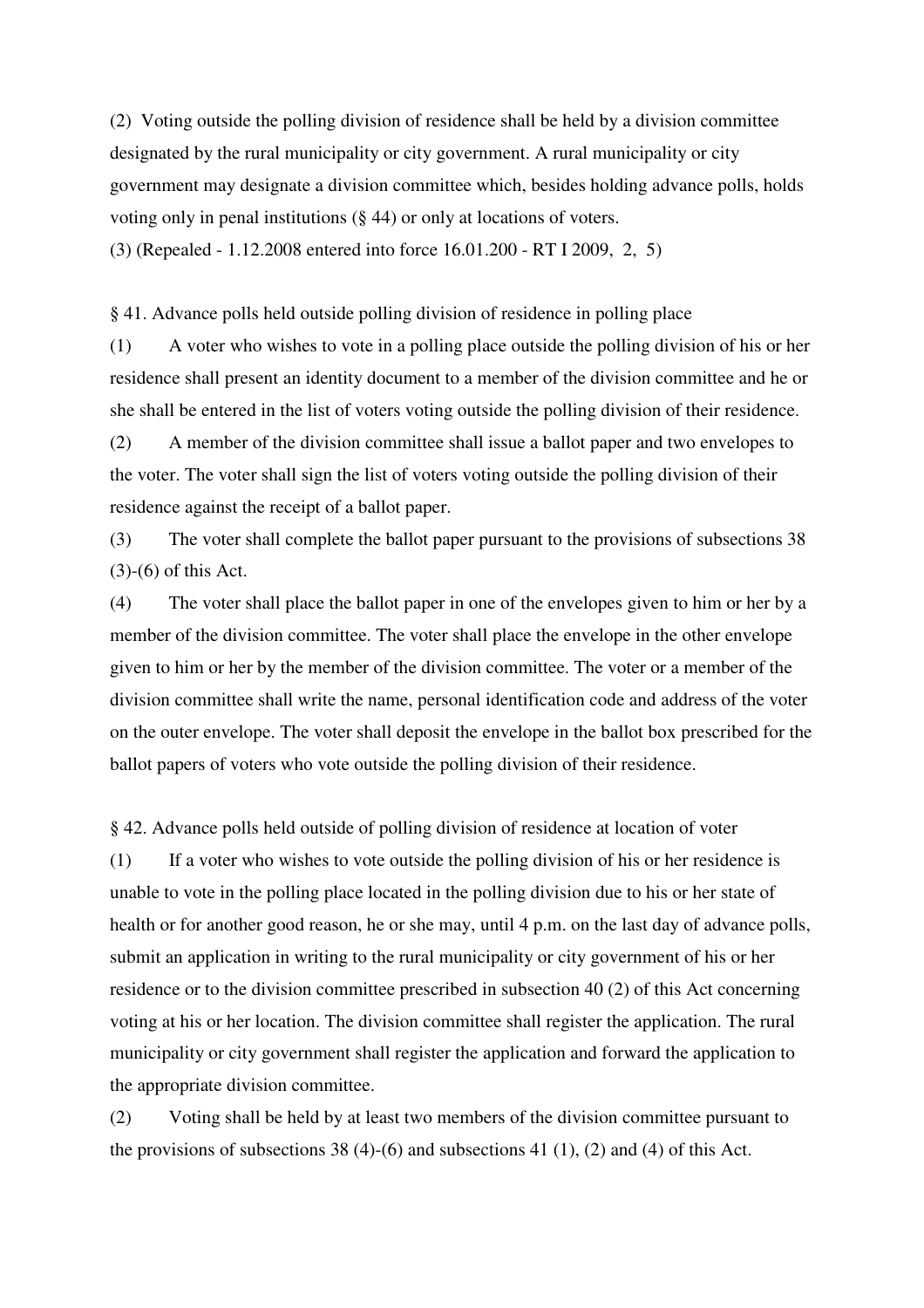§ 43. Electronic voting

(1) A voter may vote electronically on the webpage of the National Electoral Committee on days prescribed in clause 3 of § 37(2). A voter shall vote himself or herself.

(2) A voter shall identify himself or herself on the basis of a certificate on identity documents permitting digital authentication.

(3) After identification of the voter, the consolidated list of candidates shall be displayed to the voter on the webpage.

(4) The voter shall mark the list of a political party or name of the independent candidate in favour of whom he or she wishes to vote, and shall confirm the vote by giving a digital signature with the aid of a certificate permitting digital signing on the identity document. [RT I 2006, 55, 408, entered into force 23.12.2006]

(5) A notice that the vote has been accepted shall be displayed to the voter on the webpage.

(6) The voter may change his or her electronically given vote:

1) by voting again electronically at the time prescribed in clause 3 of § 37(2) of this Act;

2) by voting with a ballot paper from the sixth to the fourth day before election day pursuant to the procedure provided for in §§ 39–42, 44 or 46 of this Act.

§ 44. Voting in penal institutions

(1) Voting in a penal institution shall be held on the days prescribed in clause 37 (2) 2) of this Act.

(2) The administration of a penal institution shall submit an application to hold voting to the division committee prescribed in subsection 40 (2) of this Act.

(3) Voting shall be held by at least two members of the division committee pursuant to the provisions of subsections 38 (4)-(6) and subsections 41 (1), (2) and (4) of this Act.

(4) In the verification of voting results, the votes of voters who voted at the advance polls in penal institutions shall be calculated pursuant to the provisions of § 47 of this Act. [RT I 2004, 6, 32, entered into force 14.02.2004 ]

§ 45. Home voting

(1) If a voter is unable to vote in a polling place due to his or her state of health or for another good reason, he or she may apply to vote at his or her home.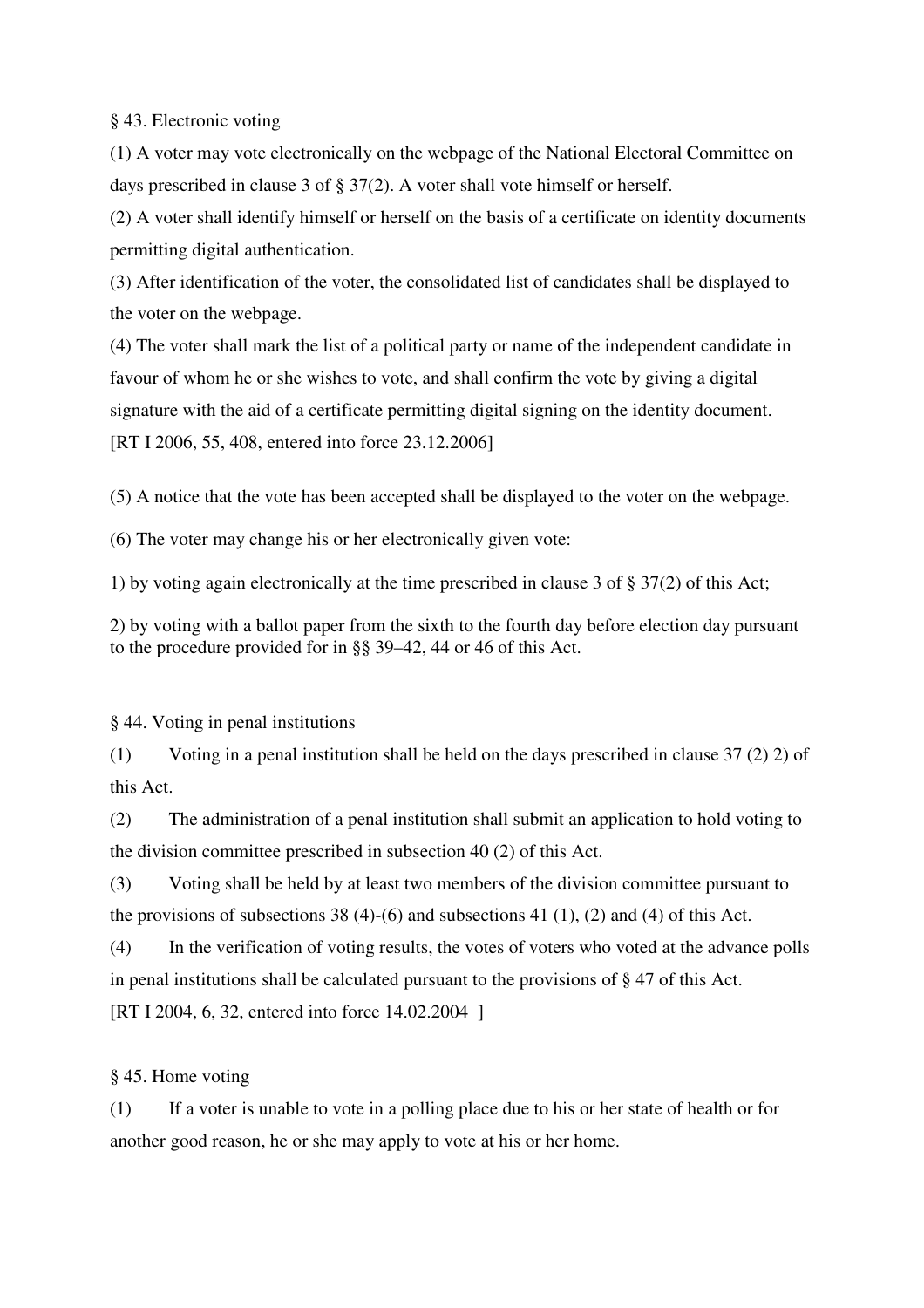(2) In order to vote at home, a voter shall submit a written application to the rural municipality or city government, or to the division committee of his or her residence by 4 p.m. on election day and the division committee shall register the application. If the application is submitted to the rural municipality or city government, the rural municipality or city government shall register the application and forward it to the corresponding division committee.

(3) Home voting shall be held by at least two members of the division committee pursuant to the provisions of subsections 38 (1), (2), (4)-(6) and (8) of this Act.

(4) A voter who votes at home shall sign the list of voters voting at home against the receipt of a ballot paper.

§ 46. Voting in Estonia of voters residing in foreign states

(1) A voter residing in a foreign state who is entered in the list of voters permanently residing in a foreign state and who has not voted pursuant to the procedure provided for in Chapter 8 of this Act may vote during advance polls in any polling division designated pursuant to the procedure provided for in the first sentence of subsection 40 (2) of this Act.

[RT I 2009, 2, 5, entered into force 16.01.2009]

(2) In order to receive a ballot paper, a voter shall present an identity document to the division committee and the voter shall be entered in the list of voters voting outside the polling division of their residence.

(3) A member of the division committee shall issue a ballot paper and two envelopes to the voter. The voter shall sign the list of voters voting outside the polling division of their residence against the receipt of a ballot paper.

(4) The voter shall complete the ballot paper pursuant to the provisions of subsections 38 (3)-(6) of this Act.

(5) The voter shall place the ballot paper in one of the envelopes given to him or her by a member of the division committee. The voter shall place the envelope in the other envelope given to him or her by the member of the division committee. The voter or a member of the division committee shall write the name, personal identification code and residential address of the voter on the outer envelope. The voter shall deposit the envelope in the ballot box prescribed for the ballot papers of voters who vote outside the polling division of their residence.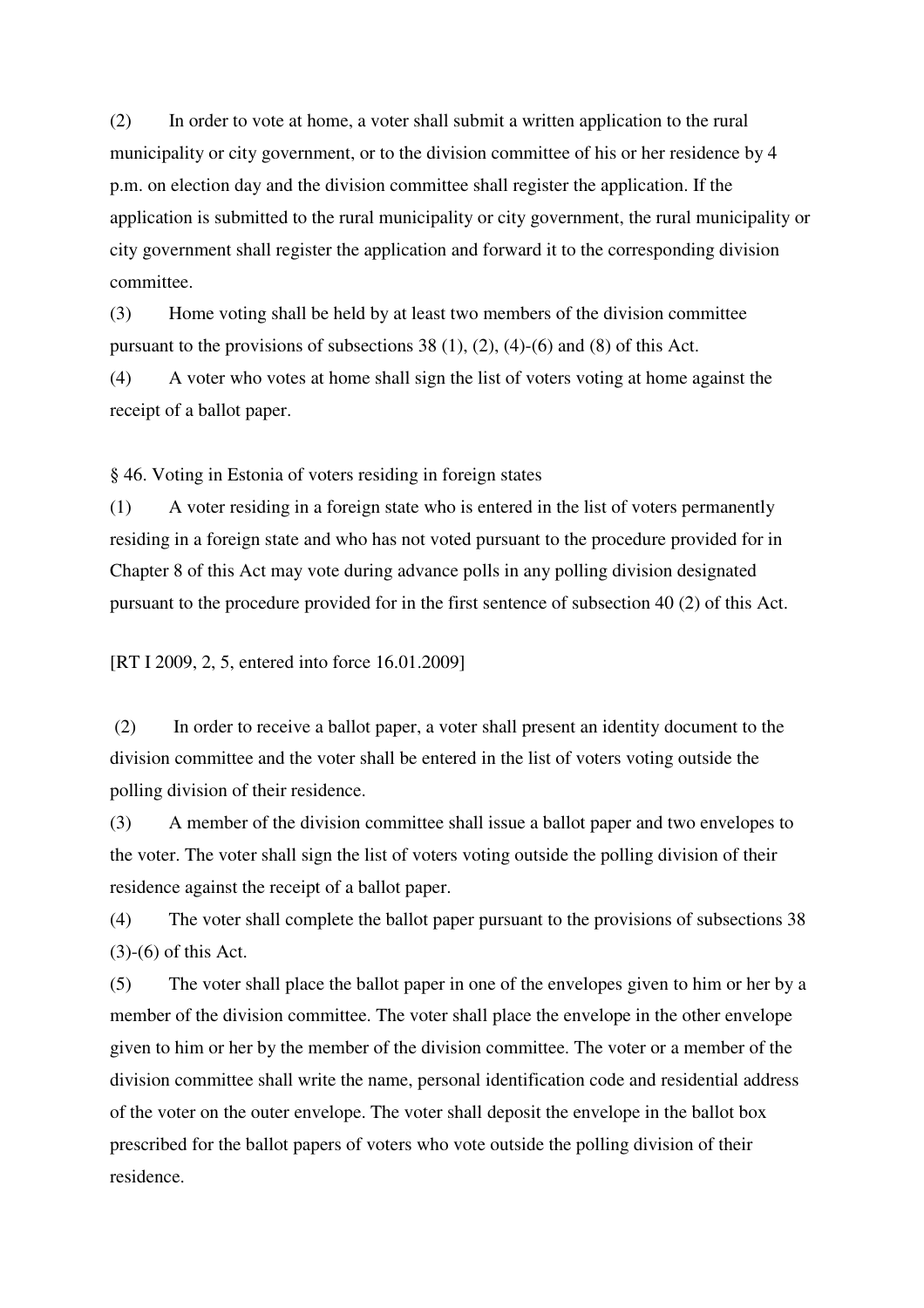(6) In the verification of election results, the votes cast pursuant to the procedure prescribed in subsection (1) of this section shall be calculated pursuant to the provisions of subsections 47 (1) and (2) and subsections 54 (2)-(6) of this Act.

§ 47. Calculation of votes cast during advance polls outside polling division of residence or using electronic means

(1) A division committee shall pack the envelopes with the ballot papers of electors who voted outside the polling division of their residence by the counties, and by the cities of Tallinn and Tartu, and shall forward the envelopes to the county electoral committee of their location.

(2) The county electoral committee shall forward the envelopes with ballot papers specified in subsection (1) of this section to the electoral committees of the appropriate counties through the National Electoral Committee not later than on the second day before election day.

(3) A county electoral committee shall forward the envelopes with ballot papers received from other county electoral committees pursuant to the procedure provided for in subsection (2) of this section to the corresponding division committees not later than on the day preceding election day.

(4) After receipt of the envelopes with ballot papers pursuant to the procedure provided for in subsection (3) of this section, the division committees shall check whether a voter has been entered in the polling list of the polling division and whether he or she has not voted in the polling division of his or her residence. At least three members of the division committee shall be present during the verification.

(5) If a voter has not been entered in the polling list of the polling division or has voted outside the polling division of his or her residence several times, the division committee shall reject all envelopes with ballot papers of the voter.

(6) If a voter has voted once, a member of the division committee shall make a notation in the polling list concerning voting at the advance polls.

(7) After performing the acts prescribed in subsections (4)–(6) of this section, the division committee shall open the outer envelopes, deposit the inner envelopes with ballot papers in the ballot box used at the advance polls and seal the opening of the ballot box again. [RT I 2006, 30, 231, entered into force 14.07.2006]

**47 1 .** Counting of electronically given votes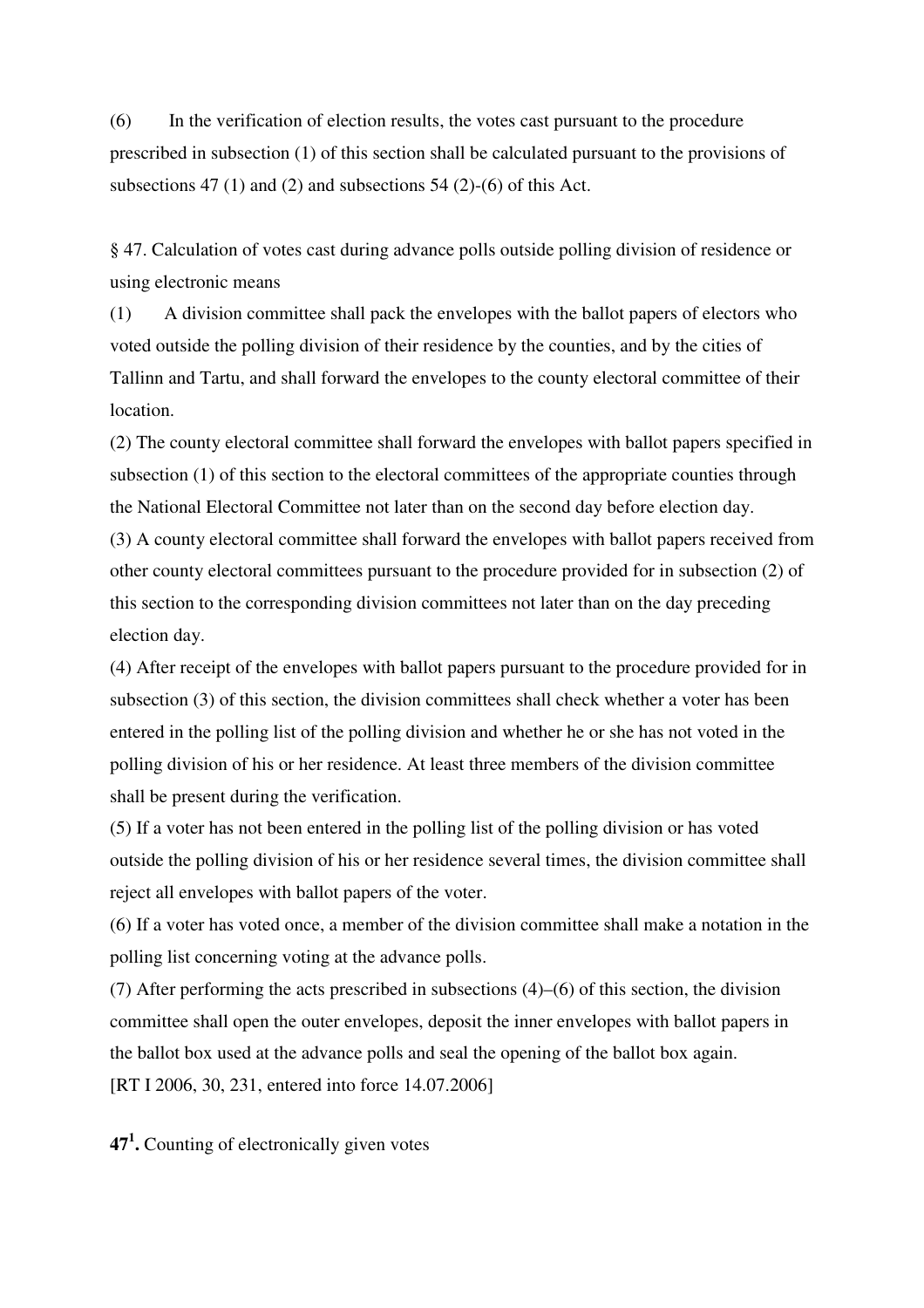(1) In case of several electronically given vote  $(\S 43(6))$ , the last vote shall be taken into account.

(2) After the close of electronic voting, the National Electoral Committee shall prepare a list of persons who voted electronically by polling divisions and shall forward the list to the county electoral committees not later than on the second day before the day of the referendum. A county electoral committee shall forward the list to division committees not later than on the day preceding the election day.

(3) If a voter has voted electronically, a member of the division committee shall make a notation in the polling list concerning voting electronically.

(4) If a voter has voted electronically as well as with a ballot paper, the ballot paper of the voter shall be taken into account. The division committee shall send an appropriate communication to the National Electoral Committee, whereby the National Electoral Committee shall annul the electronically given vote of the voter.

(5) If a voter has voted several times outside the polling division of his or her residence, and electronically, all envelopes with ballot papers of the voter as well as the electronically given vote shall be rejected. The division committee shall send an appropriate communication to the National Electoral Committee, whereby the National Electoral Committee shall annul the electronically given vote of the voter.

[RT I 2006, 30, 231, entered into force 14.07.2006]

Chapter 8

Voting in Foreign States

§ 48. Preparation of voting

(1) Voting in foreign states by voters permanently residing in a foreign state and voters temporarily staying in a foreign state shall be organised by representations of the Republic of Estonia.

(2) The Government of the Republic may designate an honorary consulate where the honorary consul is an Estonian citizen to conduct voting. In such case, the honorary consulate shall perform the acts prescribed in this Chapter.

(3) Voting shall be held by the head of a representation or an official designated by him or her. In the case prescribed in subsection (2) of this section, voting shall be held by the honorary consul or a person designated by him or her. The person who holds voting must be entitled to the right to vote pursuant to subsections 4 (1) and (3) of this Act.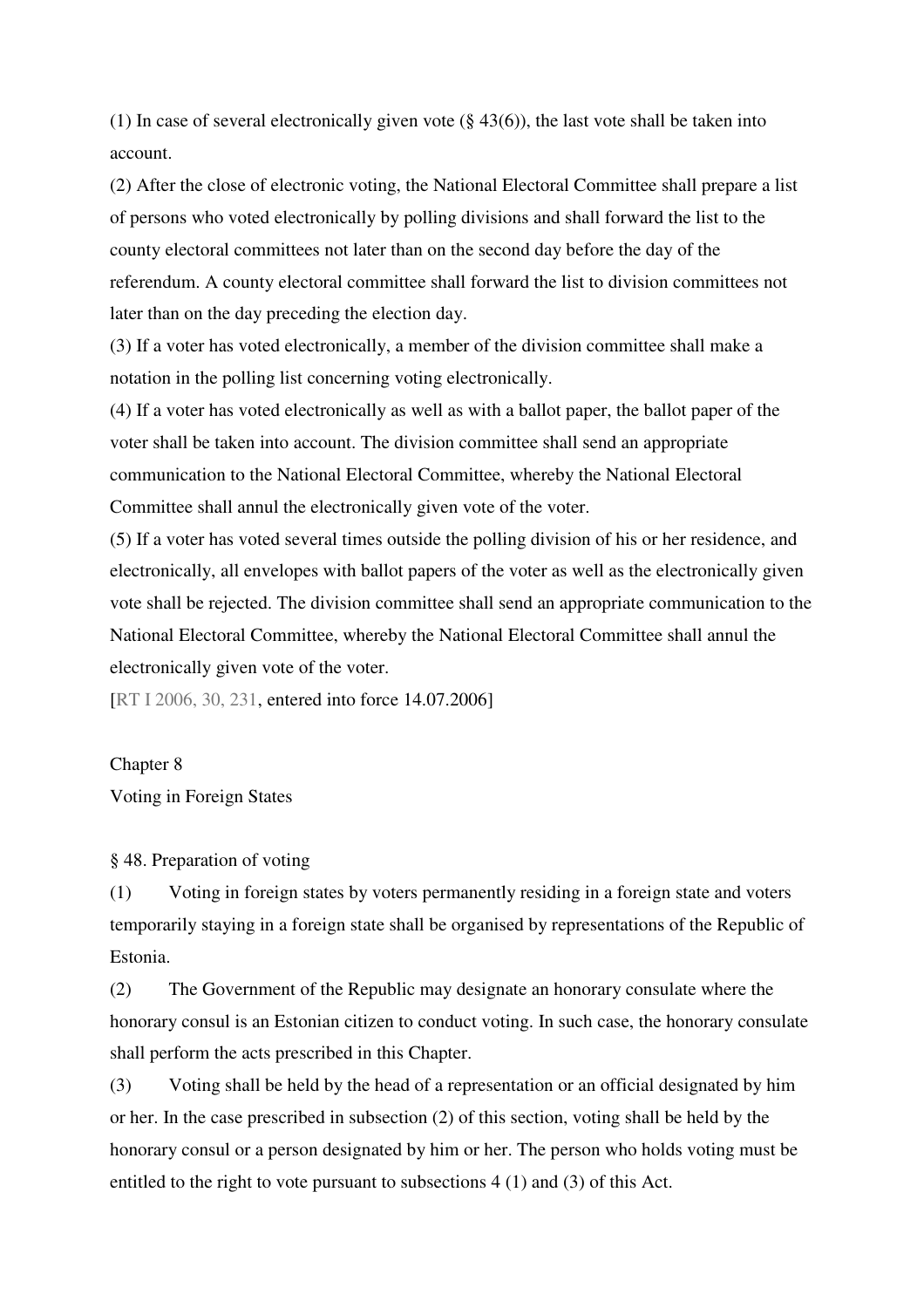(4) The chief processor of the population register shall organise the forwarding of lists of voters permanently residing in a foreign state to representations of Estonia. The following information shall be entered in a list:

1) given name and surname;

2) personal identification code;

3) address details of residence, if known.

(5) If the address of a voter who resides permanently in a foreign state or is staying in a foreign state temporarily is known, the representation shall send the voter card to him or her by post or e-mail not later than eighty-five days before election day.

(6) The following shall be entered in a voter card:

1) the given name and surname of the voter;

2) the date of birth of the voter;

3) the address of the voter;

4) the address of the representation;

5) the procedure for the submission of an application to vote by post, for voting by post and for voting at a representation;

6) the due date for the receipt of applications to vote by post at the representation;

7) the due date for the receipt of ballot papers sent by post at the representation;

8) the time when voting is held at the representation.

9) the time of electronic voting.

[RT I 2006, 30, 231, entered into force 14.07.2006]

§ 49. Submission of application to vote

(1) If a voter wishes to vote by post, he or she shall send a corresponding application to the Estonian representation in the country of his or her habitual residence. If Estonia does not have a representation in the country of habitual residence of a voter, the voter shall send the application to the closest representation of Estonia.

(2) A voter who is entered in the list of voters permanently residing in a foreign state shall:

1) append a copy of the page of an identity document with personal data thereon to the application;

2) indicate his or her residential address in the foreign state in the application.

(3) A voter who is not included in the list of voters permanently residing in a foreign state shall: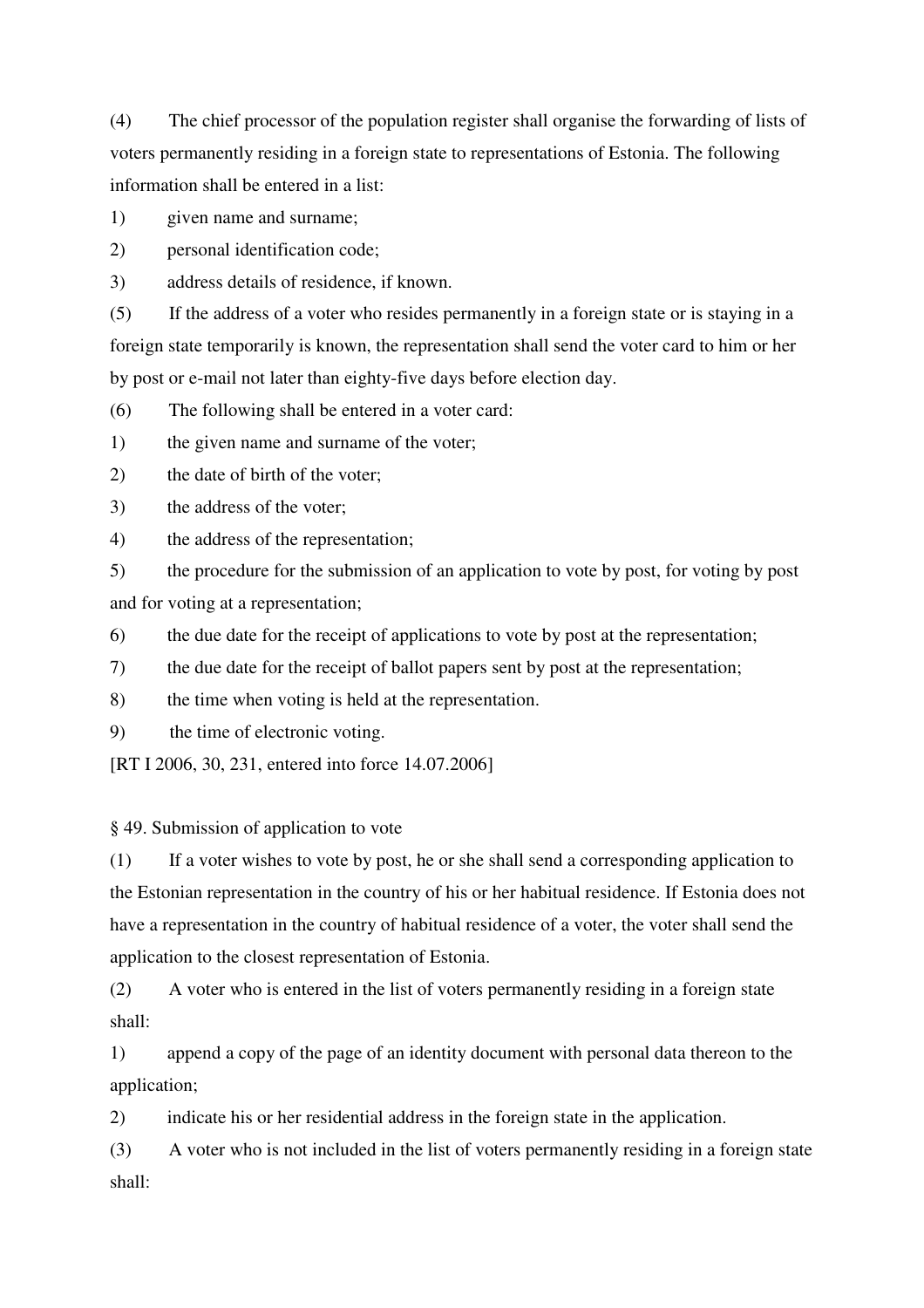1) append copies of documents which certify his or her identity and that he or she has the right to vote in accordance with  $\S$  4(1) of this Act;

2) indicate his or her residential address in the foreign state;

3) indicate his or her last residence in Estonia (county, city district in Tallinn or the city of Tartu). If a voter permanently residing in a foreign state has not had a residence in Estonia, he or she shall indicate the last residence of his or her parents or grandparents in Estonia.

(4) A voter temporarily staying in a foreign state shall indicate his or her residential address in Estonia in addition to the information prescribed in clauses (2) 1) and 2) of this section.

(5) Applications must be received by representations not later than on the thirtieth day before election day.

[RT I 2006, 30, 231, entered into force 14.07.2006]

§ 50. Sending of election documents to voter

A representation of Estonia shall send, at the earliest opportunity, the following to voters who sent in applications in due time and who comply with the requirements of this Act:

1) a ballot paper;

2) the consolidated list of candidates;

3) two envelopes.

§ 51. Voting by post

(1) A voter shall complete the ballot paper pursuant to the provisions of this Act. The voter shall place the completed ballot paper in one of the envelopes sent by the representation. The voter shall place the envelope in the other envelope sent by the representation. The voter shall write his or her name and personal identification code on the outer envelope. A voter temporarily staying in a foreign state shall also write his or her residential address in Estonia on the outer envelope. Thereafter the voter shall send the ballot paper to the representation.

(2) The ballot papers sent by post must be received by a representation not later than by the date determined by the representation so that the National Electoral Committee would receive the ballot papers not later than on the fourth day before election day.

(3) Representations shall prepare lists of voters who voted by post and forward the lists to the National Electoral Committee so that the National Electoral Committee would receive the lists not later than on the fourth day before election day.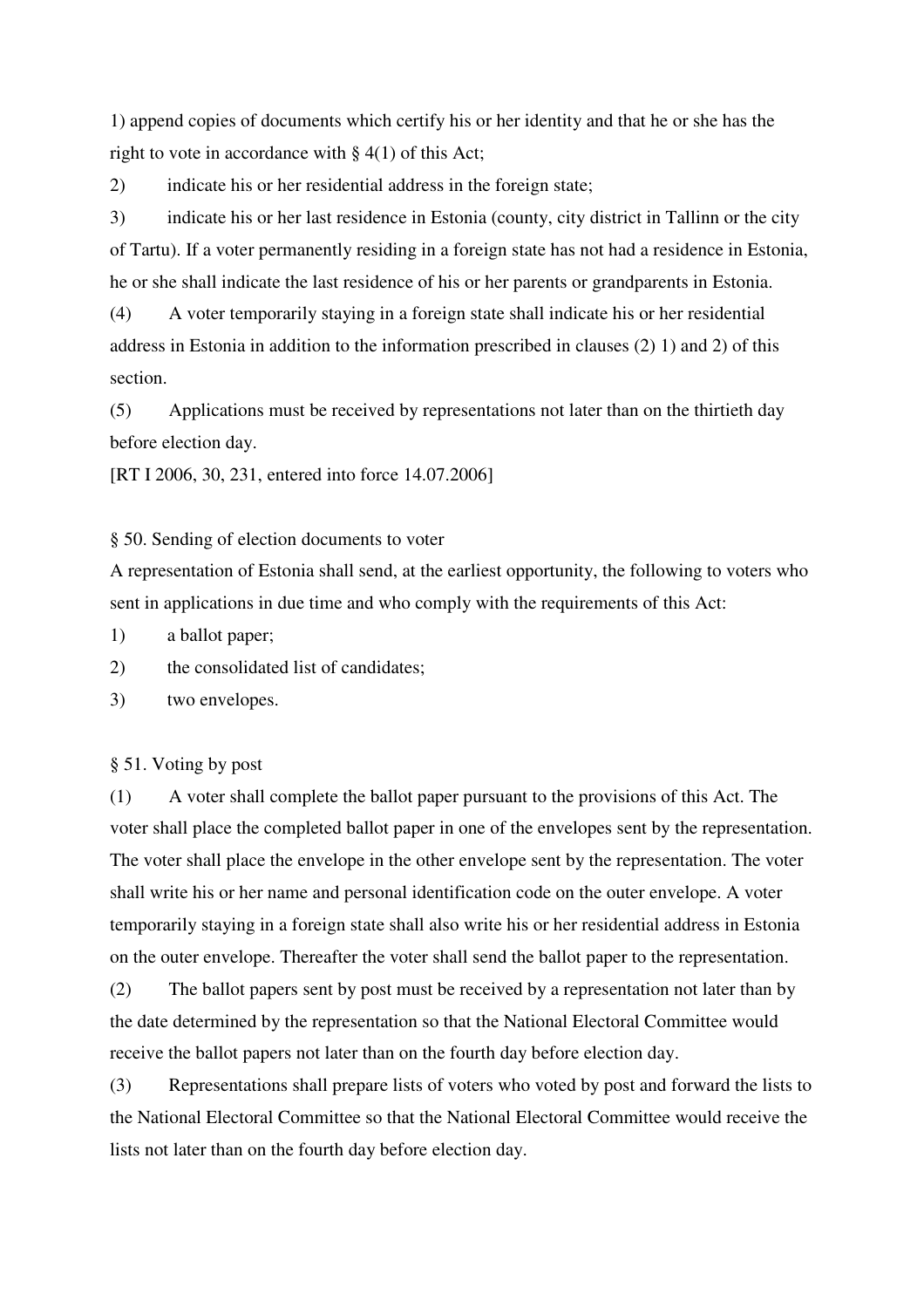(4) Upon voting by post, the costs related to acts specified in subsection 49 (1) of this Act and subsection (1) of this section shall be borne by the voters.

§ 52. Electronic voting in foreign states

(1) A voter who has been entered in the list of voters permanently residing in a foreign state or who is temporarily staying in a foreign state may vote on the webpage of the National Electoral Committee.

(2) Votes can be submitted using electronic means at the time prescribed in subsection 37 (2) of this Act and pursuant to the procedure prescribed in § 43 of this Act. [RT I 2006, 30, 231, entered into force 14.07.2006]

§ 53. Voting at representations

(1) If a voter does not submit an application to vote by post within the term prescribed in subsection 49 (5) of this Act, or does not send a ballot paper to a representation of Estonia by the due date prescribed in subsection 51 (2) of this Act, he or she may vote at the representation at a time determined by the latter.

(2) A representation shall allow voting at the representation on at least two days in the interim between fifteen days and ten days before election day.

(3) A voter shall complete a ballot paper at a representation pursuant to the provisions of this Act. Thereafter the voter shall place the completed ballot paper in an envelope. The voter shall place the envelope in another envelope. The voter or the person who holds voting shall write the name and personal identification code of the voter on the outer envelope. A voter temporarily staying in a foreign state shall also write his or her residential address in Estonia on the outer envelope.

(4) A voter voting at a representation shall sign the list of voters voting at the representation against the receipt of a ballot paper.

§ 54. Calculation of ballot papers in verification of voting results

(1) The ballot papers received by a representation shall be calculated in the verification of voting results if such ballot papers are received by the National Electoral Committee not later than on the fourth day before election day.

(2) Having received the envelopes with the ballot papers of voters permanently residing in a foreign state, the National Electoral Committee shall check whether a voter who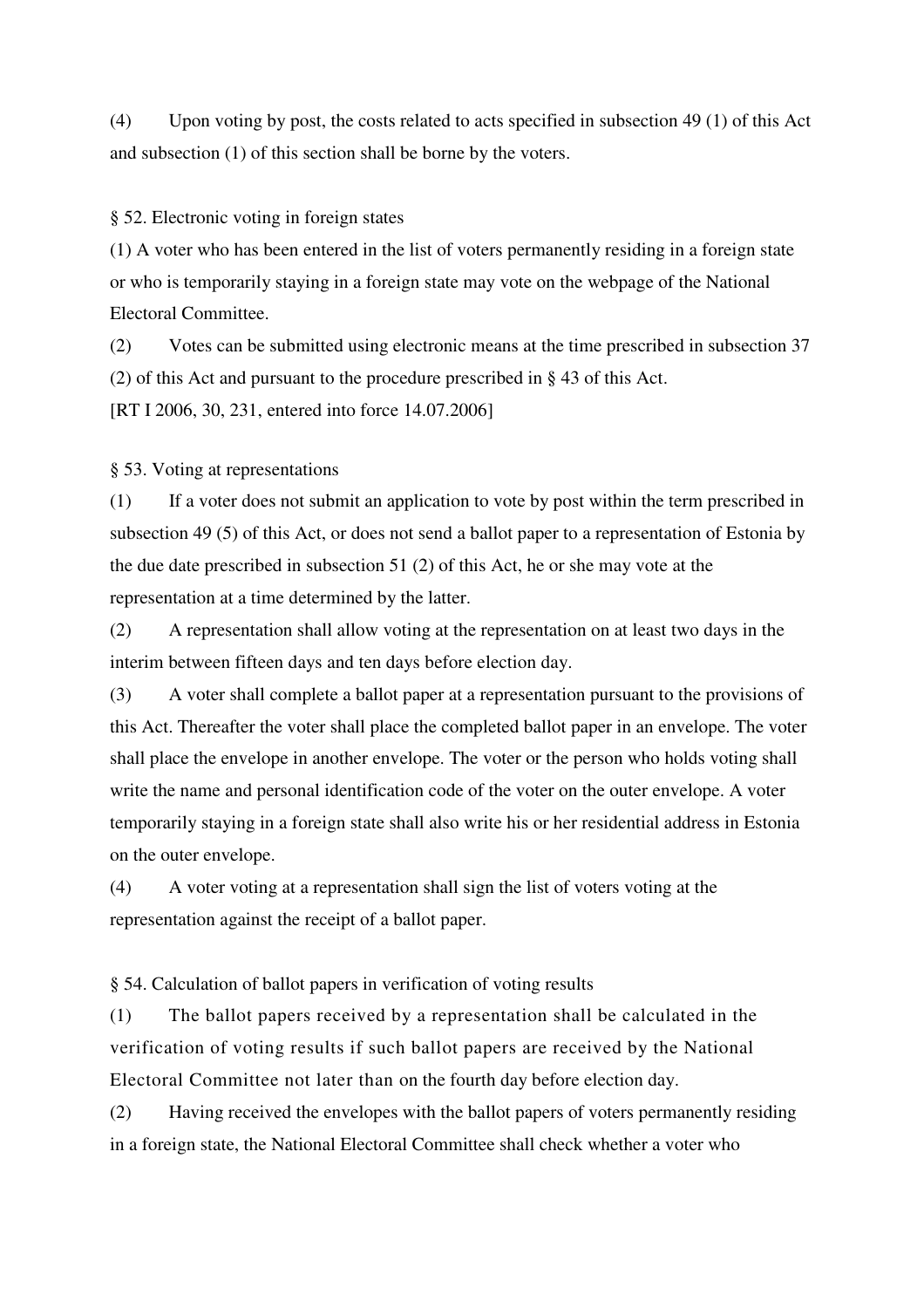permanently resides in a foreign state voted only once and whether a voter who permanently resides in a foreign state is entered in the list of voters permanently residing in a foreign state. (3) If a voter permanently residing in a foreign state has voted several times or has not been entered in the list of voters permanently residing in a foreign state, the National Electoral Committee shall not take into account any of the envelopes with ballot papers of the voter. If a voter has voted electronically as well as with a ballot paper, the ballot paper of the voter shall be taken into account. If a voter has voted several times with a ballot paper and electronically, none of the envelopes with ballot papers of the voter as well as the electronically given vote shall be taken into account.

(4) The National Electoral Committee shall designate a county electoral committee which shall verify the voting results of voters permanently residing in a foreign state.

(5) The National Electoral Committee shall forward the ballot papers of voters permanently residing in a foreign state to the electoral committee designated in subsection (4) of this section not later than on the second day before election day.

(6) Envelopes with the ballot papers of voters permanently residing in a foreign state shall remain with the county electoral committee and they shall be opened on election day in order to verify voting results.

(7) Envelopes with the ballot papers of voters temporarily staying in a foreign state shall be forwarded by the National Electoral Committee to the appropriate division committees not later than on the day preceding election day where the ballot papers shall be calculated in the verification of voting results pursuant to the provisions of subsections 47 (4)-(7) of this Act. [RT I 2006, 30, 231, entered into force 14.07.2006]

§ 55. Voting on board ship flying national flag of Republic of Estonia and located in international waters or waters of foreign state

(1) If a ship flying the national flag of the Republic of Estonia which has voters on board is located in international waters or waters of a foreign state on advance poll days or election day, the master of the ship may submit an application to the National Election Committee to hold voting on board the ship.

(2) Voting on board a ship shall be held by the master of the ship pursuant to the provisions of this Act. Voters shall vote on a ship pursuant to the provisions of subsections 38 (3)-(6) and subsection 41 (4) of this Act. Votes cast on board a ship shall be calculated in the verification of voting results pursuant to the provisions of subsections 54 (1) and (7) of this Act.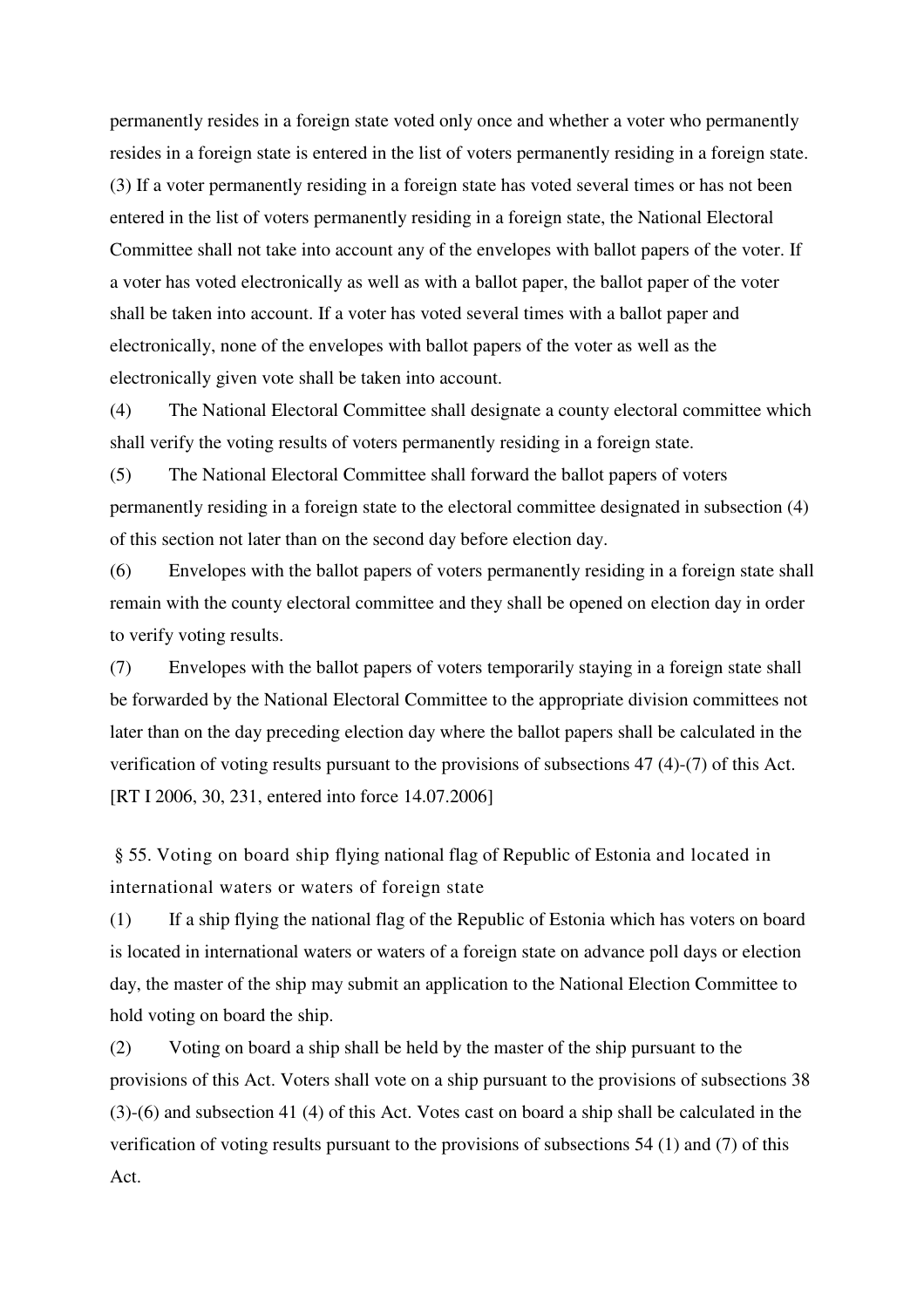### Chapter 9

Verification of Voting Results and Election Results

§ 56. Time of verification of voting results

The counting of votes shall begin on election day after the close of voting in Estonia. Voting results shall not be disclosed before the close of voting in all Member States of the European Union.

(14.04.2004 entered into force 01.05.2004 - RT I 2004, 30, 208)

§ 57. Verification of voting results in division committee

(1) If the counting of votes does not begin immediately after the close of voting, the division committee shall seal the ballot box.

(2) Before the opening of ballot boxes, the division committee shall count and cancel all ballot papers which were not issued to voters and spoiled ballot papers which were returned by voters. Ballot papers shall be cancelled by cutting off a corner of the ballot paper.

(3) Before the opening of ballot boxes, the division committee shall, on the basis of the polling lists, verify and enter in the standard format record the number of voters entered in the lists and, on the basis of the signatures in the polling lists given in receipt of a ballot paper, the number of voters who received ballot papers.

(4) Upon opening the ballot box, the state of the seal on the ballot box shall be checked. More than one-half of the members of the division committee shall be present at the opening. (14.04.2004 entered into force 01.05.2004 - RT I 2004, 30, 208)

(5) The seal of the division committee shall be affixed to the outside of ballot papers of voters who voted at home, and the ballot papers shall be placed among the ballot papers of voters who voted in the polling place.

(6) The seal of the division committee shall be affixed to the outside of the ballot papers of voters who voted outside the polling division of their residence, and the ballot papers, together with the ballot papers of voters who voted at the advance polls, shall be placed among the ballot papers of voters who voted in the polling place.

(7) The division committee shall verify the number of ballot papers extracted from the boxes, including the number of invalid ballot papers and the number of votes cast for political parties and independent candidates, and shall enter these numbers in a standard format record.

[RT I 2006, 55, 408, entered into force 23.12.2006]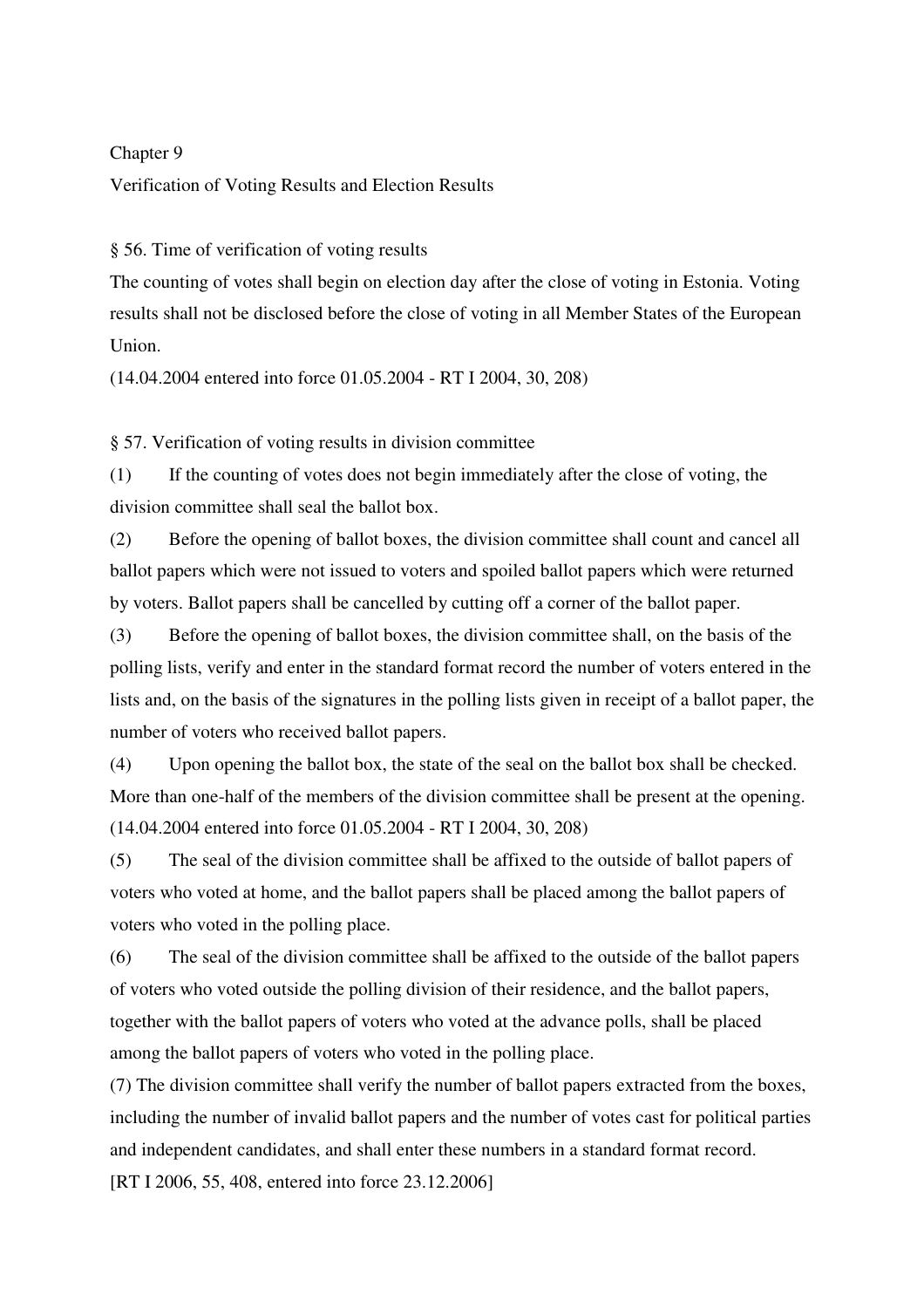(8) A ballot paper shall be deemed to be invalid if:

1) it does not bear two seals of the division committee;

2) no political party or candidate registration number or more than one registration number has been written on the ballot paper;

[RT I 2006, 55, 408, entered into force 23.12.2006]

3) the registration number written on the ballot paper has been changed;

4) the registration number written on the ballot paper is illegible.

(9) If no political party or independent candidate registration number has been written on a ballot paper but the will of the voter is clear and unambiguous, the ballot paper shall be deemed to be valid.

[RT I 2006, 55, 408, entered into force 23.12.2006]

(10) A standard format record shall be prepared concerning the verification of the voting results. The chairman of the committee shall sign the record. The date and time of preparation of the record shall be indicated therein.

(11) After verification of voting results, the valid ballot papers shall be packaged by political parties and independent candidates; invalid ballot papers, ballot papers which were not issued to electors and spoiled ballot papers returned by electors shall be packaged separately. The polling division from which the ballot papers originate and the type and number of ballot papers in the pack shall be marked on the pack. The chairman of the division committee shall sign the label.

[RT I 2006, 55, 408, entered into force 23.12.2006]

(12) Ballot papers, polling lists, records of voting results and dissenting opinions of the members of the committee shall be forwarded to the county electoral committee immediately.

(13) Voting results shall be verified publicly in a division committee. Persons who are present at the counting of votes shall follow the oral orders of the members of the division committee. Persons who are present at the counting of votes shall not leave the room where the votes are counted or use means of telecommunications before the close of voting in all Member States of the European Union.

§ 58. Verification of voting results with regard to voters permanently residing in foreign state (1) The county electoral committee designated pursuant to subsection 54 (4) of this Act shall begin the counting of votes of voters permanently residing in a foreign state at the time prescribed in § 56 of this Act. At least three members of the county electoral committee shall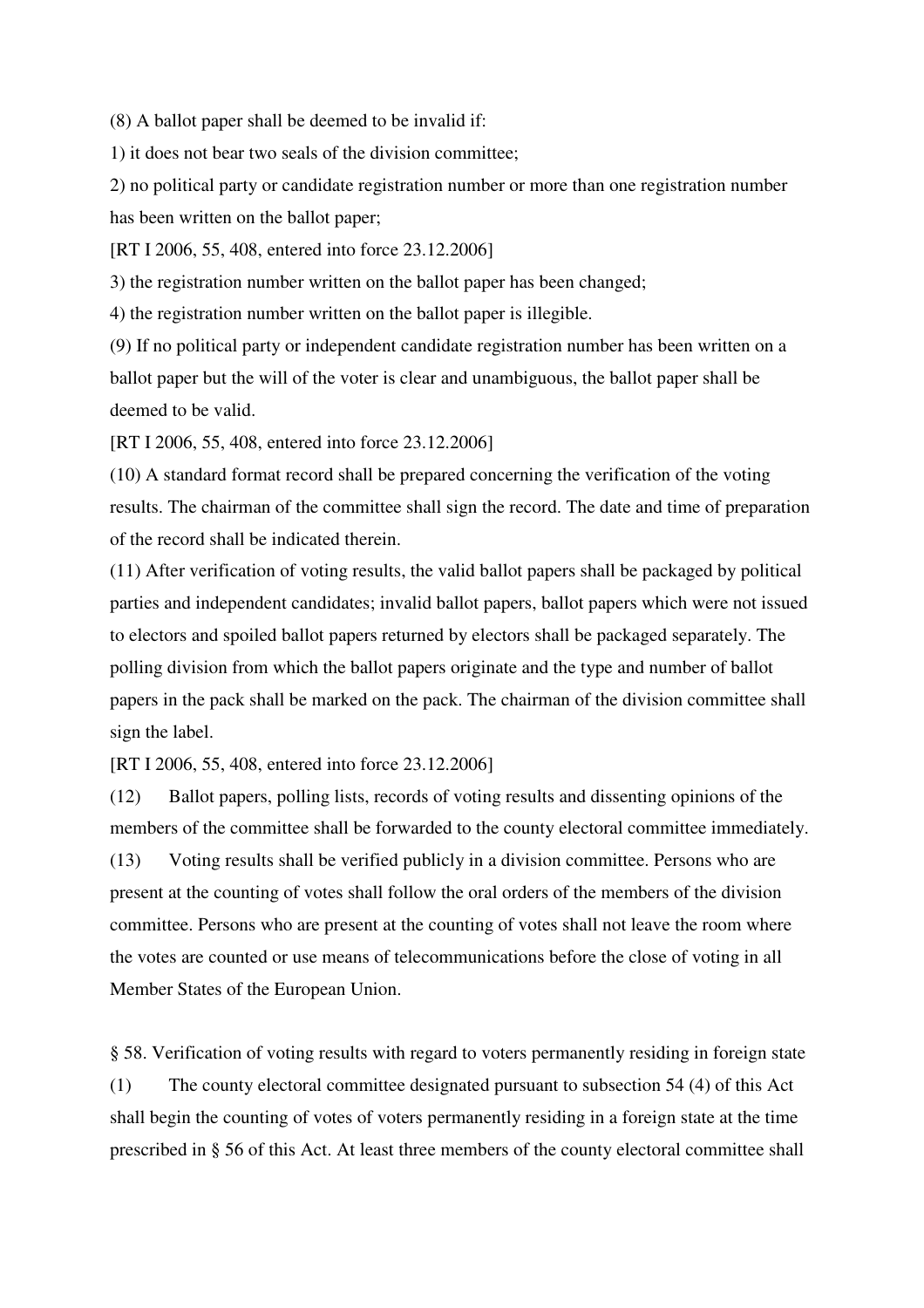be present at the opening of envelopes, including the chairman or deputy chairman of the committee.

(2) The inner envelopes containing the ballot papers of voters permanently residing in a foreign state shall be opened and a seal shall be affixed to the outside of the ballot papers. (3) On the basis of the ballot papers, the county electoral committee shall verify the number of voters permanently residing in a foreign state who participated in the voting, the number of invalid ballot papers and the number of votes cast for political parties and independent candidates. A ballot paper shall be declared invalid pursuant to the provisions of § 57(8) and (9) of this Act.

[RT I 2006, 55, 408, entered into force 23.12.2006]

(4) A standard format record shall be prepared concerning the verification of voting results of voters permanently residing in a foreign state. The chairman of the committee shall sign the record. The date and time of preparation of the record shall be indicated therein.

(5) Voting results of voters permanently residing in a foreign state shall be verified publicly, taking into account the restrictions prescribed in subsection 57 (13) of this Act.

§ 59. Verification of voting results at county electoral committee

(1) On the basis of the records received from the division committees, the county electoral committees shall verify the number of voters entered in the lists, the number of voters who were given a ballot paper, the number of ballot paper extracted from the polling boxes including the number of invalid ballot papers and the number of votes cast for political parties and independent candidates. The result obtained shall be checked by recounting the ballot papers.

[RT I 2006, 55, 408, entered into force 23.12.2006]

(2) If the figures obtained by recounting the ballot papers differ from the figures in the records of a division committee, the county electoral committee shall set out the differences and the circumstances which caused such differences in an appendix to the record. Records of the division committee shall not be amended. The county electoral committee shall adopt a decision concerning the final voting results.

(3) A county electoral committee shall prepare a record concerning voting results in the county, in Tallinn and in Tartu which shall be signed by the chairman of the committee. The date and time of preparation of the record shall be indicated therein.

(4) Voting results shall be verified publicly in the county electoral committee.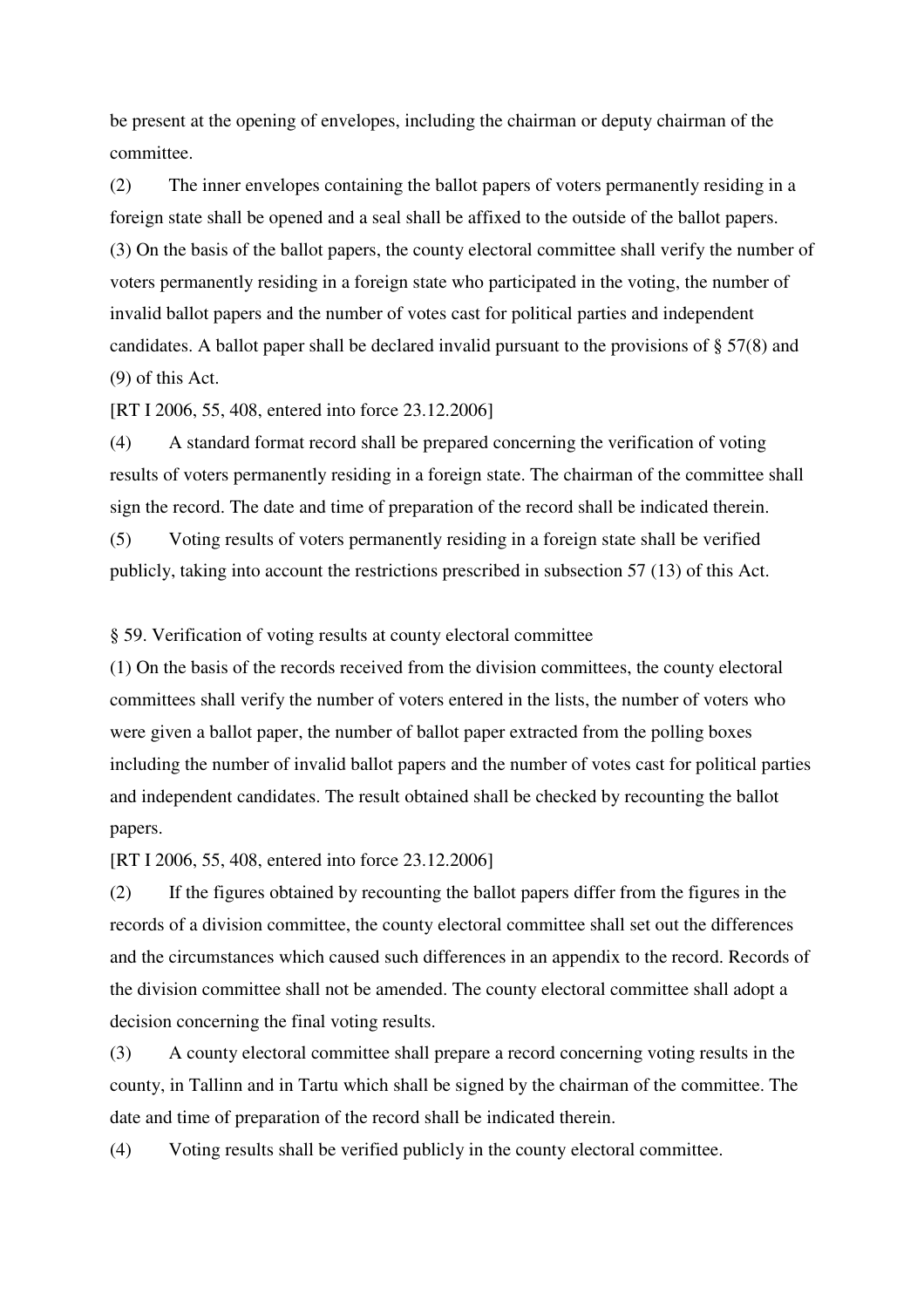**59 1 .** Counting of electronically given votes

(1) National Electoral Committee shall verify the results of electronic voting after 8 p.m. on election day.

(2) At least one-half of the members of the National Electoral Committee, including the Chairman or Deputy Chairman of the Committee shall be present at the counting of votes. (3) Voting results shall be verified in the National Electoral Committee in public, taking into account the restrictions provided for in  $\S$  57(13) of this Act.

[RT I 2006, 30, 231, entered into force 14.07.2006]

### § 60. Verification of voting results in National Electoral Committee

(1) On the basis of the record concerning the voting results of voters in counties and voters permanently residing in a foreign state which are received from the county electoral committees and on the basis of the voting results of voters who voted electronically, the National Electoral Committee shall verify the number of voters entered in the polling lists, the number of voters who were given a ballot paper, the number of voters who participated in voting, the number of invalid ballot papers and the number of votes cast for political parties and independent candidates.

[RT I 2006, 55, 408, entered into force 23.12.2006]

(2) The National Electoral Committee shall prepare a record concerning the voting results which shall be signed by the Chairman of the Committee. The date and time of preparation of the record shall be indicated therein.

(3) Verification of voting results at the National Electoral Committee shall be public.

§ 61. Verification of election results

(1) Mandates shall be distributed using the d'Hondt distribution method with the distribution series of 1, 2, 3, 4 etc. The comparative figure of an independent candidate shall be the total number of votes cast in favour of the candidate. A mandate shall be received by the political party or independent candidate whose comparative figure is higher. If the comparative figures of at least two political parties or independent candidates are equal, the mandate shall be received by the political party or independent candidate registered first. (2) In the list of a political party, the mandate shall be given to the candidate who higher up in the list.

(3) No political party shall receive more mandates than there are candidates in the list of the party.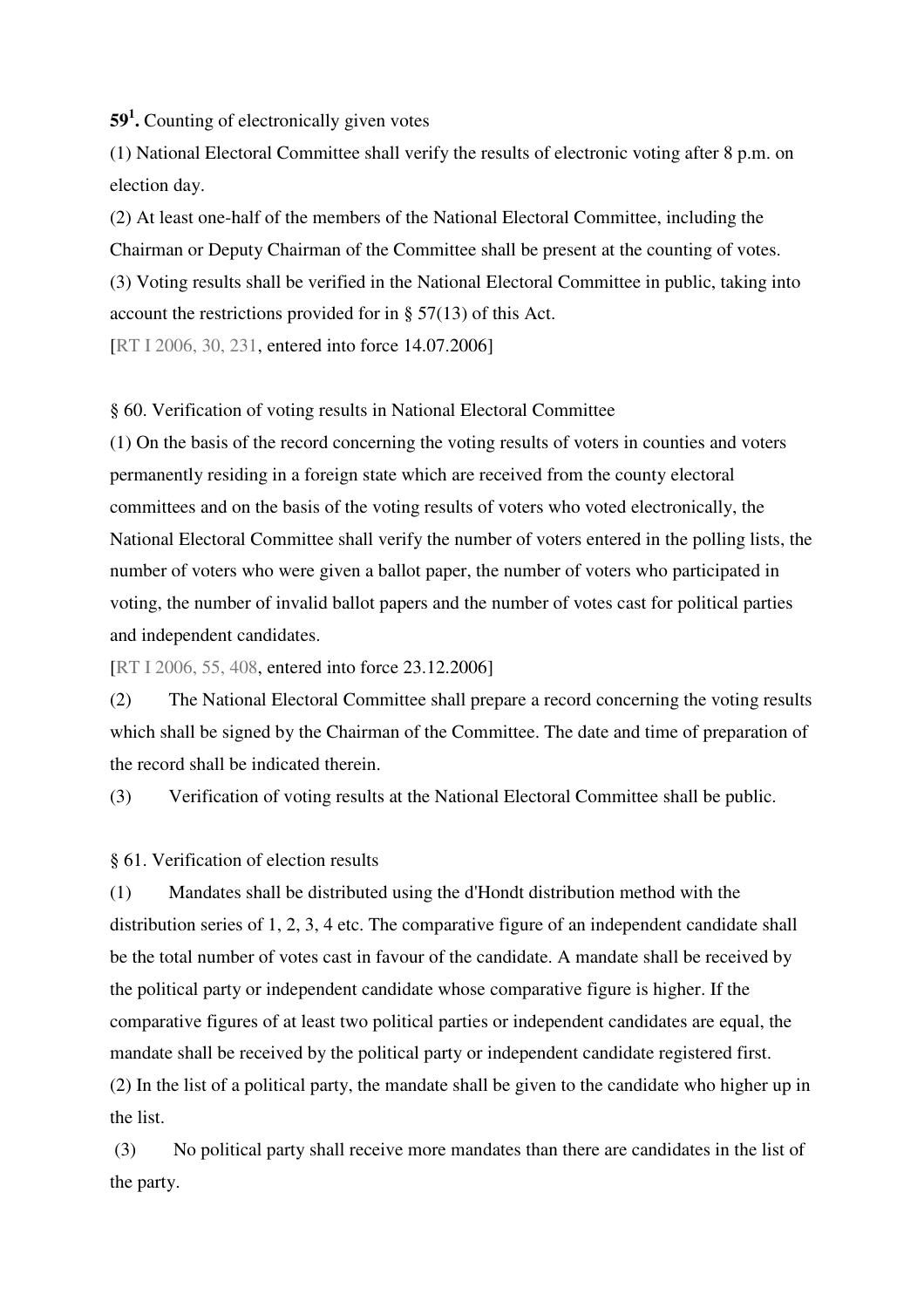((4) If a resolution to register an independent candidate is revoked or if he or she dies, the votes cast for him or her shall not be taken into account in the verification of election results. [RT I 2006, 55, 408, entered into force 23.12.2006]

(5) The National Electoral Committee shall prepare a record concerning the election results which shall be signed by the Chairman of the Committee. The date and time of preparation of the record shall be indicated therein.

(6) Election results shall be verified publicly in the National Electoral Committee.

### Chapter 10

### Election Expenditure

§ 62. Expenditure for organisation of election

(1) Expenditure for the preparation and holding of elections to the European Parliament shall be covered from the state budget.

(2) The National Electoral Committee shall prepare a draft budget of election expenditure.

(3) The National Electoral Committee shall decide the distribution of budget expenditure based on the amount of allocations specified in the state budget.

(4) Expenditure related to the registration of voters (Chapter 5) shall be covered from funds so allocated from the state budget to the budget of the Ministry of Internal Affairs.

§ 63. Report on financing of election campaign of political party and independent candidate (1) A political party and an independent candidate shall, within one month after election day, submit a report to the Riigikogu committee specified in subsection 14 (2) of the Anticorruption Act concerning expenses incurred and sources of funds used for the conduct of the election campaign (hereinafter report). The Riigikogu committee specified in subsection 14 (2) of the Anti-corruption Act shall disclose the reports.

(2) If a person who stood as a candidate in the list of a political party incurred expenses for the election campaign separately from the expenses of the campaign incurred by the political party, the report must also include information concerning such expenses. The provisions concerning reports of political parties apply to the above-mentioned expenses.

(3) (Repealed - 18.12.2003 entered into force 01.01.2004 - RT I 2003, 90, 601)

(4) A report shall consist of a part on the sources of funds and a part on expenses.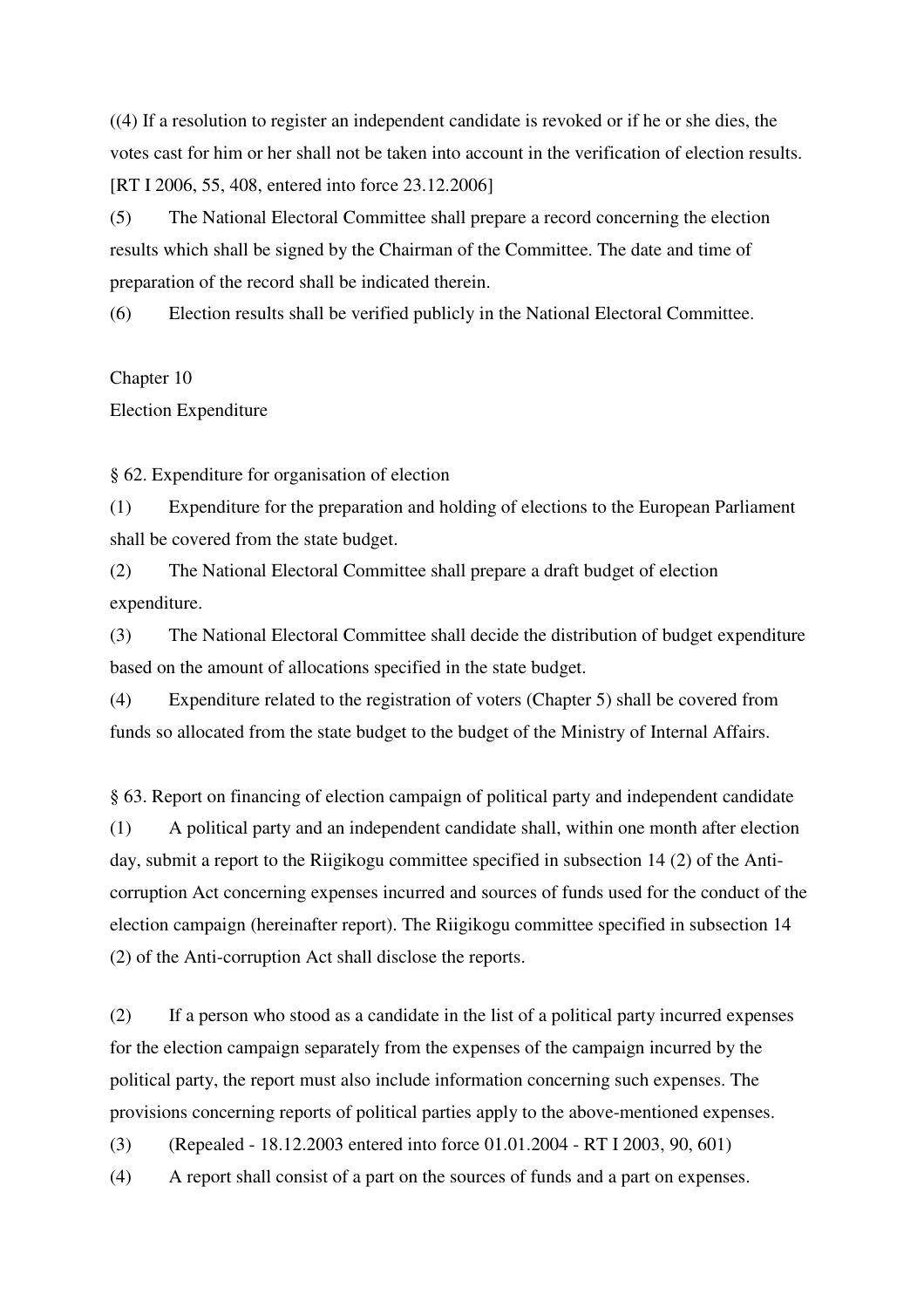§ 64. Funds used for election campaign

(1) A political party and an independent candidate shall indicate the following in a report:

1) the date of receipt of funds;

2) the type of funds;

3) the value of funds in kroons;

4) the name and personal identification code or registry code of the person who allocated the funds.

- (2) The types of funds received by political parties are:
- 1) membership fees established by the articles of association of the political parties;
- 2) donations from natural persons;
- 3) allocations from the state budget;
- 4) income earned on the assets of the political party;
- 5) loans or credit under the conditions provided for in subsection  $12<sup>1</sup>$  (4) of the Political

Parties Act (RT I 1994, 40, 654; 1996, 37, 739; 42, 811; 1998, 59, 941; 1999, 27, 393; 2002,

21, 117; 29, 174; 42, 264; 57, 355; 102, 602; 2003, 4, 22; 90, 601).

(21.01.2004 entered into force 14.02.2004 - RT I 2004, 6, 32)

- (3) The types of funds received by independent candidates are:
- 1) donations (monetary donations, non-monetary gifts and activity support);
- 2) estate;
- 3) loans;
- 4) personal funds.
- (4) Anonymous and concealed donations are not permitted.

(21.01.2004 entered into force 14.02.2004 - RT I 2004, 6, 32)

§ 65. Expenses of election campaign

(1) A political party and an independent candidate shall indicate the following in a report:

1) the date on which an expense is incurred;

2) the name and personal identification code or registry code of the recipient of the payment;

3) the number of the invoice which is the basis for the payment;

- 4) the type of expenditure;
- 5) the amount of the payment in kroons.
- (2) The types of expenses are: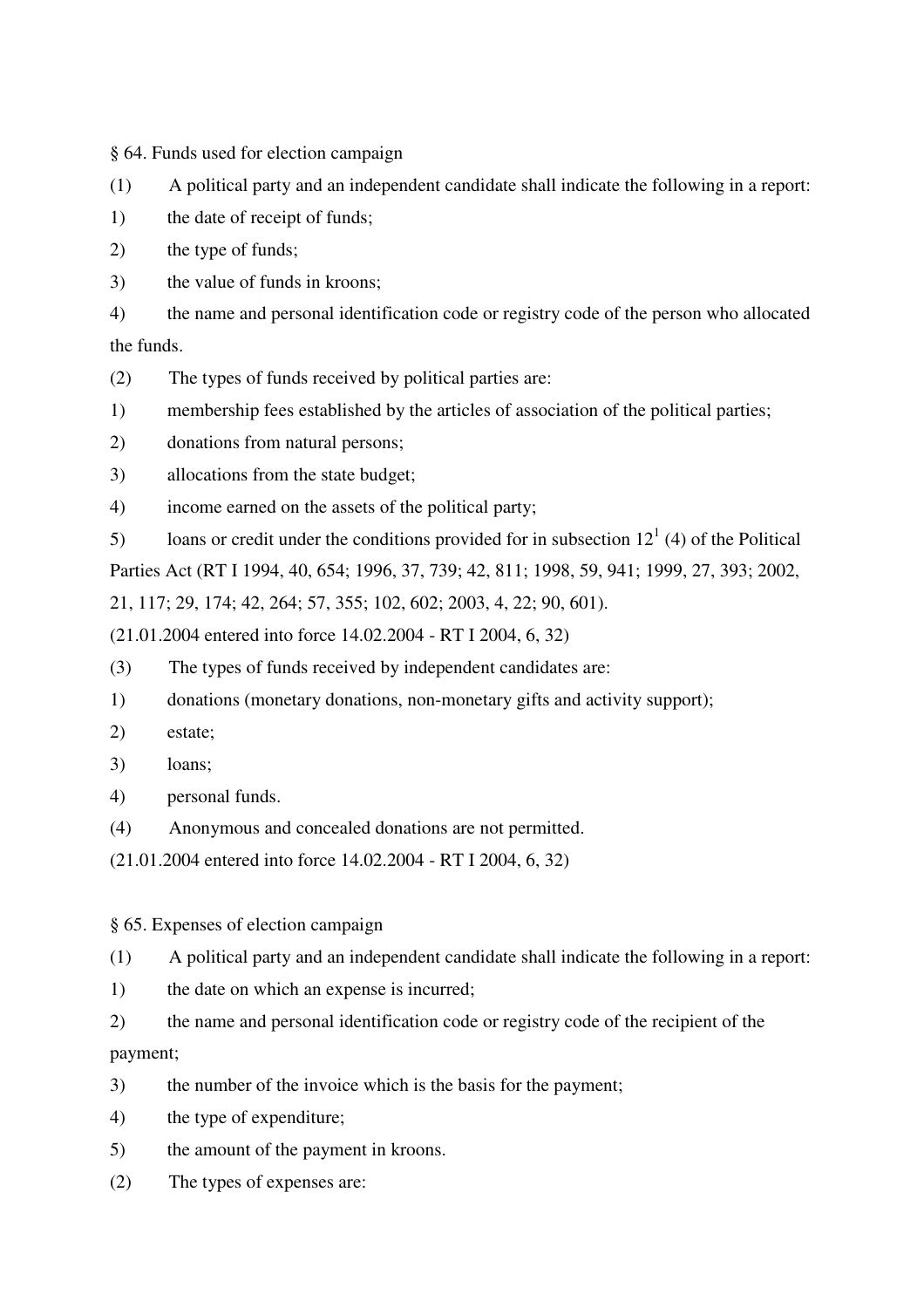1) advertising costs (expenses on printed matter, television and radio advertising and advertising in newspapers and magazines shall be indicated separately);

- 2) public relations costs;
- 3) the costs of publications;
- 4) transport costs;
- 5) rent charges;
- 6) the costs of organising public events;
- 7) communications costs;
- 8) postal charges;
- 9) other expenses.

(3) Information concerning contractual payments which have not been made and unpaid bills shall also be included in a report on expenses. A political party and an independent candidate shall submit an additional report concerning contractual payments which have not been made and unpaid bills.

## Chapter 11

Complaints

## § 66. Definition of complaint

For the purposes of this Act, a complaint is a request for a decision of an electoral committee to be reviewed and declared invalid or for an act of an electoral committee to be declared unlawful which is filed with a county electoral committee or the National Electoral Committee and is prepared according to the requirements of this Act.

§ 67. Requirements for complaints

- (1) A complaint shall be prepared in writing and the following shall be set out therein:
- 1) the name of the body to whom the complaint is submitted;
- 2) the name, postal address and telecommunications numbers of the complainant;
- 3) information concerning the contested decision or a description of the contested act;
- 4) a clearly expressed request;
- 5) reasons for the complaint;
- 6) the date.

(2) A complaint shall be signed by the complainant. A complaint from a political party shall be signed by the authorised representative of the political party.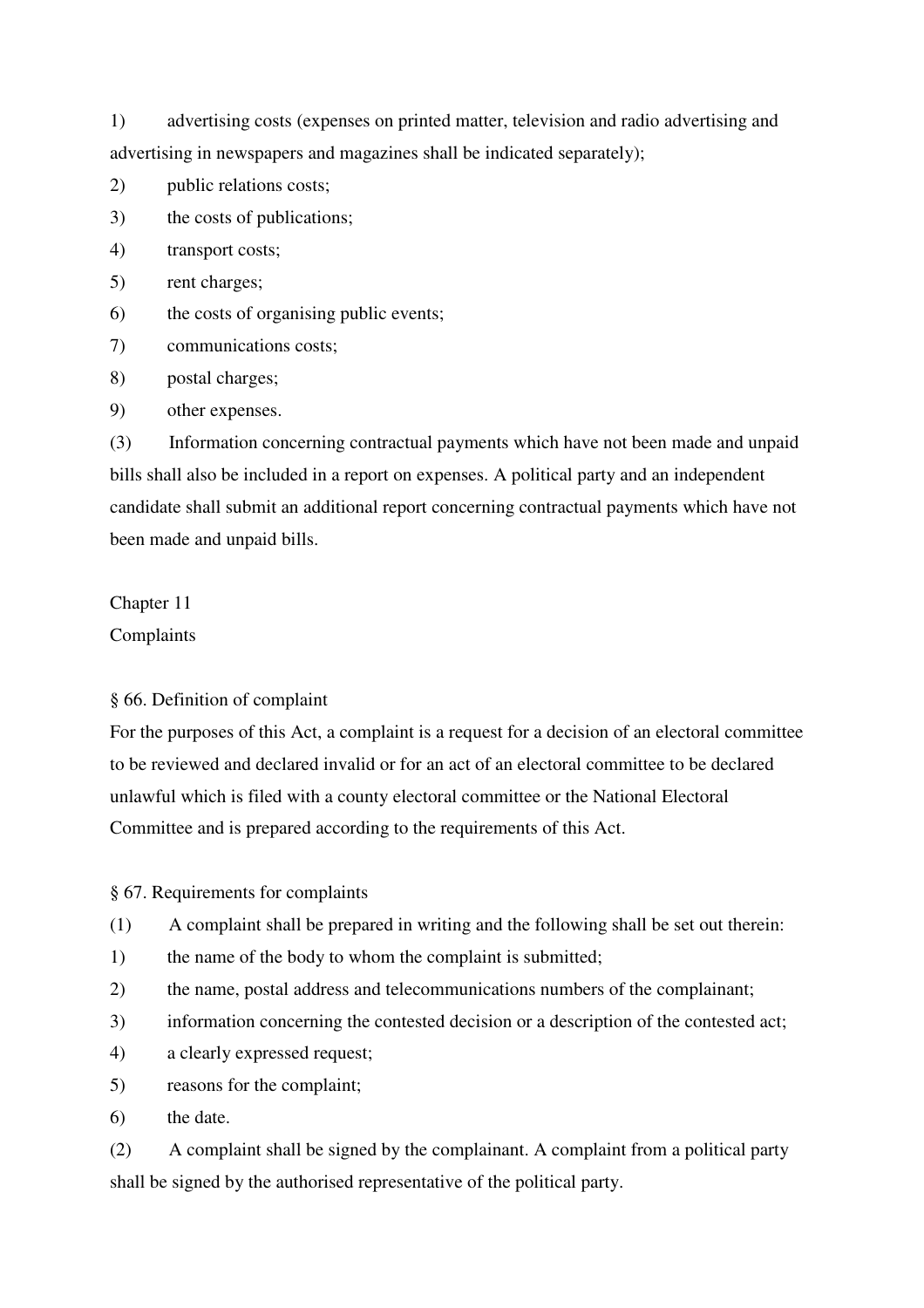(3) If a complaint does not comply with the requirements prescribed in subsections (1) and (2) of this section or a complaint is filed in violation of the procedure prescribed in §§ 68 and 69 of this Act, the body to whom the complaint is submitted may refuse to review the complaint and return the complaint to the complainant.

§ 68. Procedure for submission of complaints against act of division committee and for review of complaints

(1) If an individual, candidate or political party (hereinafter interested person) finds that the rights of the interested person are violated by an act of a division committee, the person may submit a complaint to the county electoral committee.

(2) A complaint must be submitted to the county electoral committee within three days after the performance of the act specified in subsection (1) of this section.

(3) A county electoral committee shall review a complaint and make a decision regarding the complaint within three working days as of the receipt of the complaint. The county electoral committee shall forward the decision to the complainant immediately.

(4) Complaints shall be reviewed publicly. The county electoral committee shall notify the complainant of the time and place of review of the complaint.

(5) The county electoral committee shall make one of the following decisions:

1) to deny the complaint;

2) to grant the complaint;

3) to grant the complaint in part.

(6) If a country electoral committee satisfies the complaint the committee may decide to perform acts prescribed in § 14(2) of this Act.

[RT I 2006, 30, 231, entered into force 14.07.2006]

§ 69. Procedure for submission of complaints against decision or act of county electoral committee and for review of complaints

(1) If an interested person finds that the rights of the interested person are violated by a decision or act of a county electoral committee, the person may submit a complaint to the National Electoral Committee. A person whose complaint against an act of a division committee is dismissed by a county electoral committee may file a complaint against the act of the division committee with the National Electoral Committee.

(2) The complaint shall be filed with the county electoral committee which made the decision or performed the act against which the complaint is filed or which reviewed the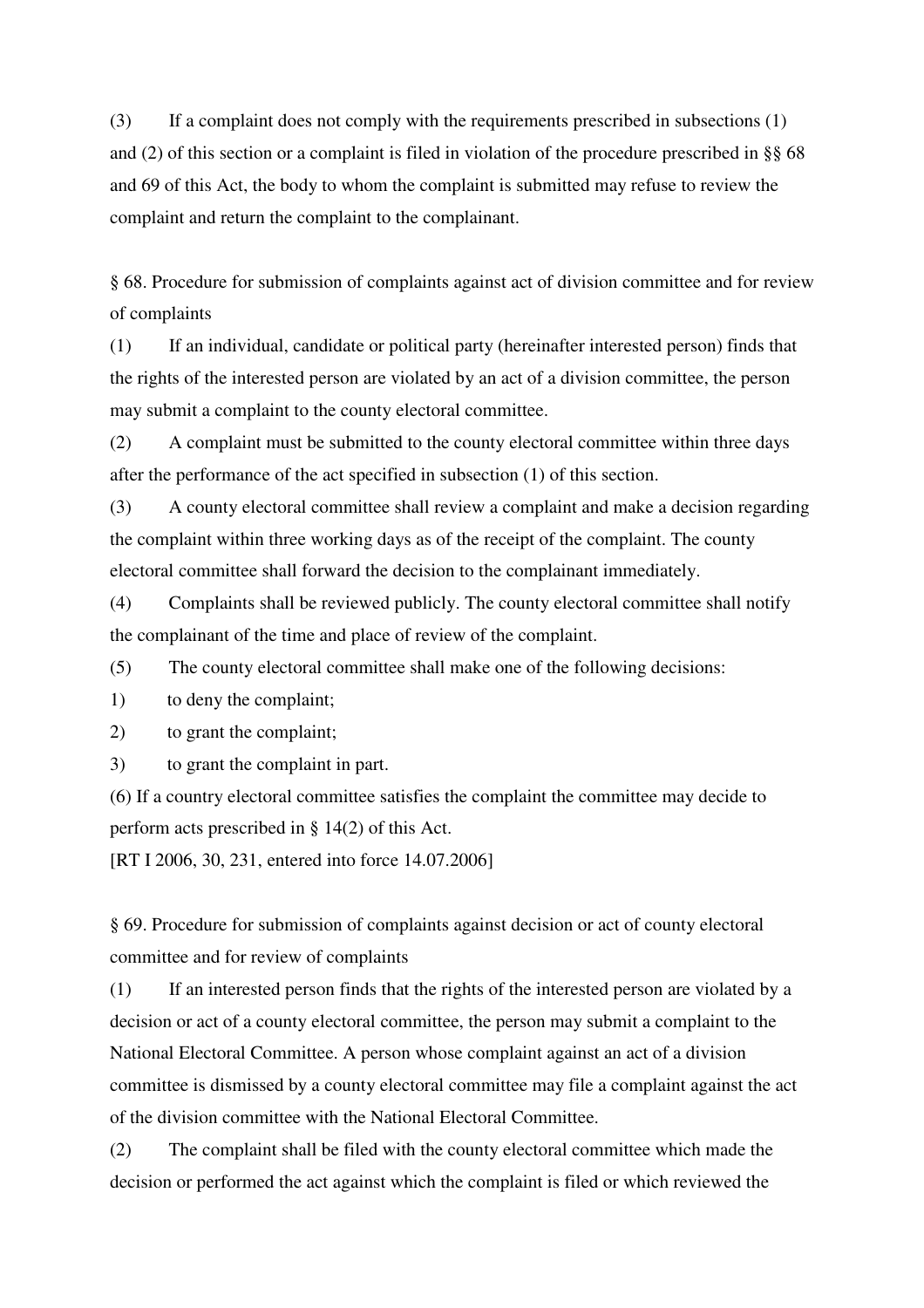complaint filed against an act within three days after the decision or act specified in subsection (1) of this section was made or performed. The county electoral committee shall forward the complaint together with its written explanation promptly to the National Electoral Committee.

(3) The National Electoral Committee shall review a complaint and make a decision regarding the complaint within three working days as of the receipt of the complaint. The National Electoral Committee shall forward the decision to the complainant immediately.

(4) Complaints shall be reviewed publicly. The National Electoral Committee shall notify the complainant of the time and place of review of the complaint.

(5) The National Electoral Committee shall make one of the following decisions:

1) to deny the complaint;

2) to grant the complaint;

3) to grant the complaint in part.

(6) If the National Electoral Committee satisfies the complaint the committee may decide to perform acts prescribed in § 13(2) of this Act.

[RT I 2006, 30, 231, entered into force 14.07.2006]

§ 70. Filing of complaints against decision or act of National Electoral Committee

(1) If an interested person finds that an act of a division committee, a decision or act of a county electoral committee or a decision or act of the National Electoral Committee violates his or her rights, the person may file an appeal with the Supreme Court pursuant to the procedure prescribed in the Constitutional Review Court Procedure Act (RT I 2002, 29, 174; 2003, 4, 22; 24, 148).

(2) An appeal against a decision or act of an electoral committee may be filed with the Supreme Court after adjudication of the matter in the National Electoral Committee. The appeal shall be filed with the Supreme Court through the National Electoral Committee within three days after the decision or act of the National Electoral Committee is announced or performed.

§ 71. Declaration of voting results invalid

(1) If the National Electoral Committee or the Supreme Court has declared the voting results in a division, an electoral district, a county, the city of Tallinn or Tartu or the state invalid, the National Electoral Committee shall determine a new election day and a repeat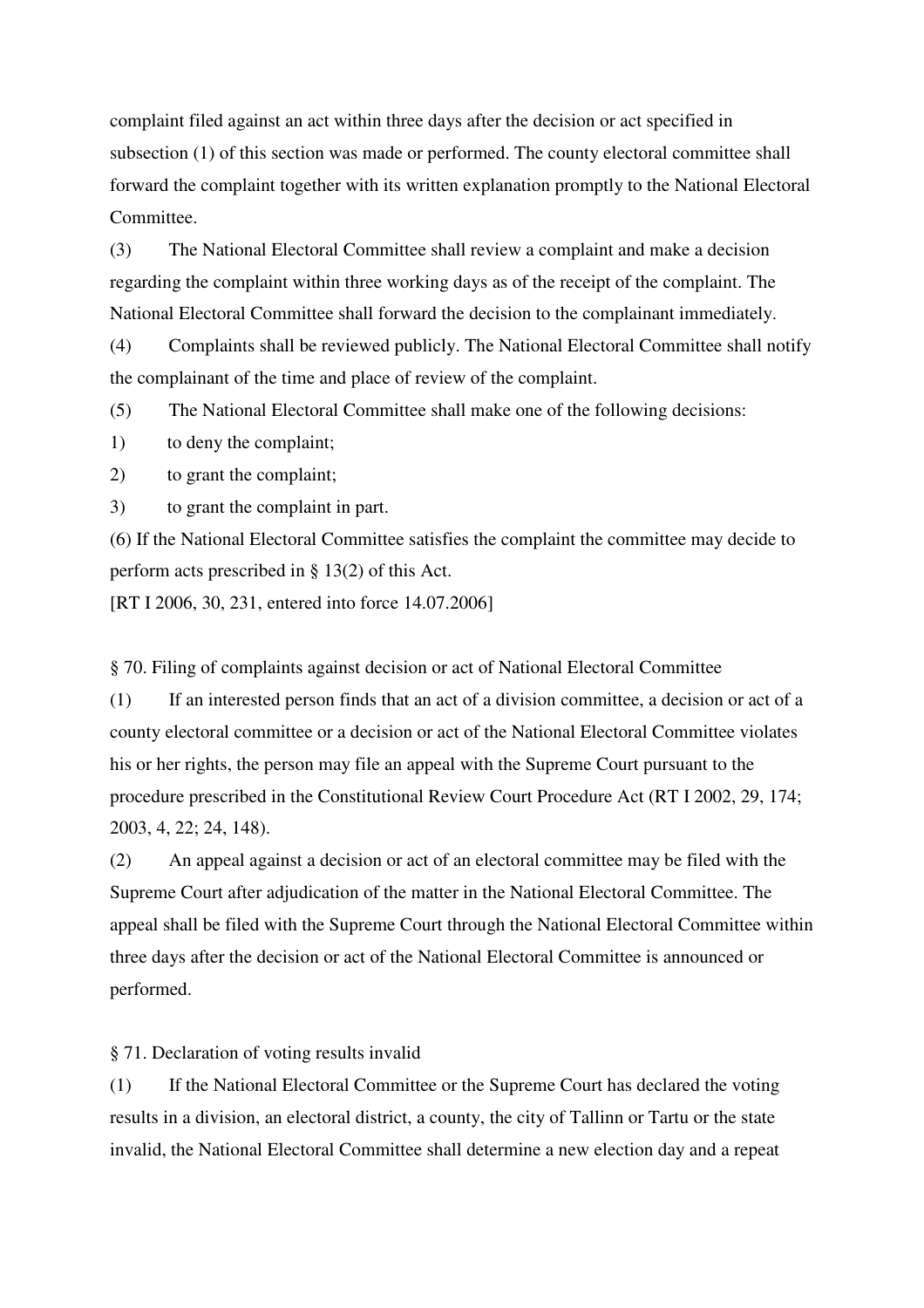vote shall be held in the appropriate division, electoral district or county, in the city of Tallinn or Tartu or in the whole state.

 $(1<sup>1</sup>)$  Repeat vote shall not be held if the National Electoral Committee has declared the results of electronic voting invalid and invited the persons who voted electronically to vote on election day pursuant to the procedure provided for in § 38 or § 45 of this Act.

(2) The provisions of §§ 39–44 and 46 and Chapter 8 of this Act do not apply to a repeat vote. RT I 2006, 30, 231, entered into force 14.07.2006]

Chapter  $11<sup>1</sup>$ 

#### Responsibility

[RT I 2005, 37, 281, entered into force 10.07.2005]

 $\S 71<sup>1</sup>$ . Violation of the restrictions established on political outdoor advertising

(1) Violation of the restrictions established on political outdoor advertising is punishable by a fine of up to 300 fine units.

(2) The same act, if committed by a legal person, is punishable by a fine of up to 50,000 kroons.

(3) Pursuant to the procedure provided for in this Act, the following shall be responsible for the failure to fulfil the requirements established on political outdoor advertising or violation of the established restrictions, as the publishers of advertising:

1) party who orders advertising if the advertising ordered by him or her violates the requirements or restrictions established for advertising pursuant to this Act, except in cases provided for in clauses 2 and 4 of this section;

2) mediator or producer of advertising, if his or her activities violate the requirements or restrictions established for advertising pursuant to this Act;

3) person who presents advertising to the public, person who exhibits advertising to the public or person who transmits advertising to the public, if his or her activities violate the restrictions established for advertising pursuant to this Act;

4) the advertisers mentioned in clauses 1–3 of this section solidarily if their activities violate the requirements or restrictions established for advertising pursuant to this Act and it is impossible to identify their separate liabilities.

(4) The provisions of the General Part of the Penal Code (RT I 2001, 61, 364; 2002, 86, 504; 82, 480; 105, 612; 2003, 4, 22; 83, 557; 90, 601; 2004, 7, 40; 46, 329; 54, 387; 56, 401; 88, 600; 2005, 20, 126) and of the Code of Misdemeanour Procedure (RT I 2002, 50, 313; 110,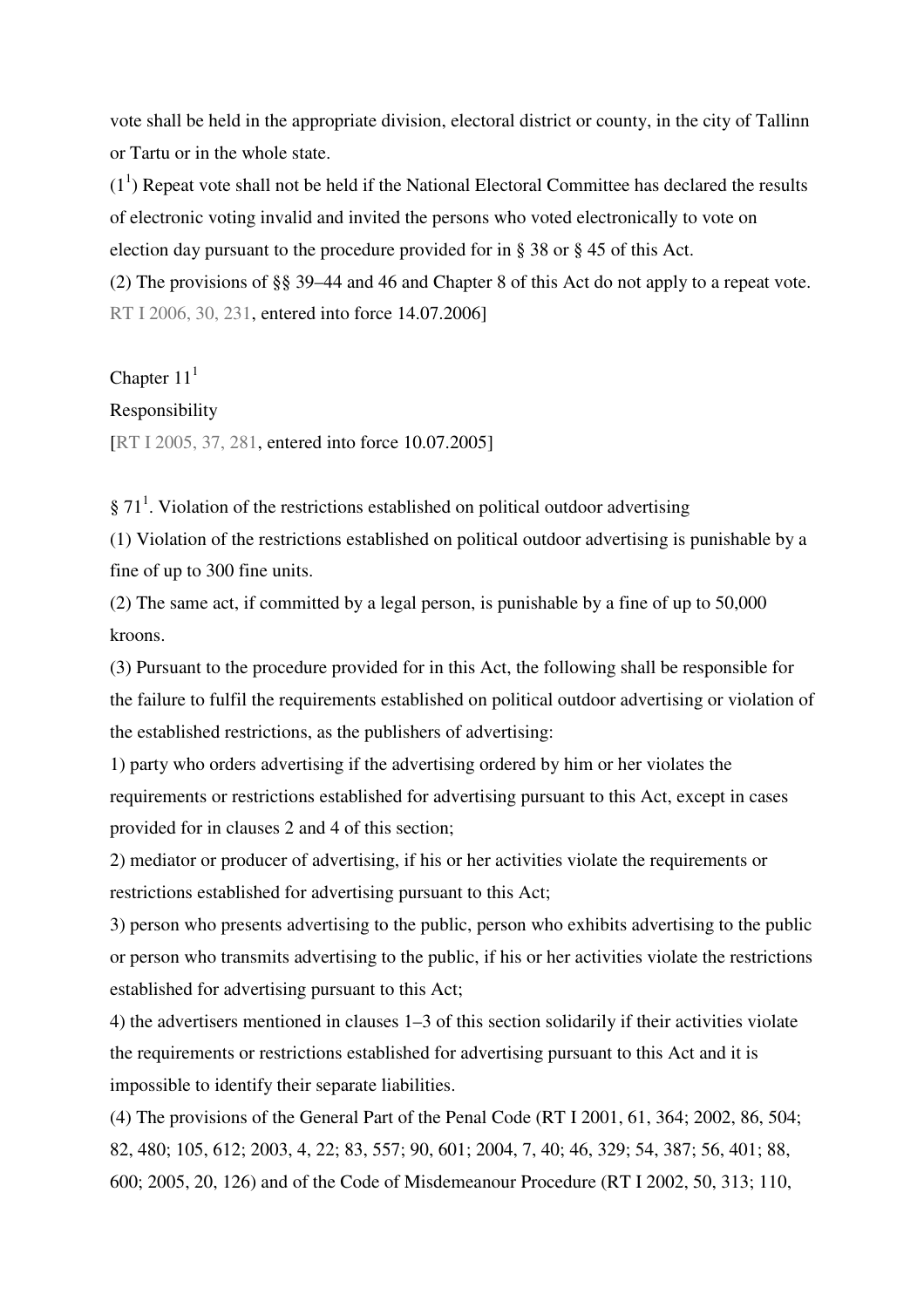654; 2003, 26, 156; 83, 557; 88, 590; RT III 2004, 9, 96; RT I 2004, 46, 329; 54, 387 and 390;

56, 403) apply to the misdemeanour provided in subsections (1) and (2) of this section.

(5) A police prefecture is the extra-judicial body which conducts proceedings in matters of misdemeanours provided for in subsections (1) and (2) of this section.

(6) County or city courts shall hear misdemeanour matters provided for in subsections (1) and (2) of this section.

[RT I 2005, 37, 281, entered into force 10.07.2005]

§ 71<sup>2</sup>. Taking ballot papers outside the polling place

(1) Violation of prohibition to take ballot papers outside the polling place is punishable by a fine of up to 20 fine units.

(2) The provisions of the General Part of the Penal Code and of the Code of Misdemeanour Procedure apply to the misdemeanour provided in subsection (1) of this section.

(3) Police prefectures shall conduct extra-judicial proceedings in the matters of

misdemeanours provided in subsection (1) of this section.

[RT I 2006, 30, 231, entered into force 14.07.2006]

#### Chapter 12

#### Final Provisions

§ 72. Registration of Members of European Parliament and declaration of election results

(1) The National Electoral Committee shall register the elected Members of the European Parliament by its decision not later than on the twentieth day after election day.

(2) If voting results have been declared invalid in the case specified in § 71 of this Act, the National Electoral Committee shall make the decision to register the elected Members of the European Parliament after the results of the repeat vote become clear.

(3) The election results are deemed to be declared on the date following publication of the decision of the National Electoral Committee specified in subsection (1) or (2) of this section in the *Riigi Teataja*. The National Electoral Committee shall forward the decision to the European Parliament.

(4) If a candidate who is elected holds an office listed in clause 75 2), 4), 5), 7) or 8) of this Act at the time of declaration of election results, he or she must notify the National Electoral Committee, within ten days after the date of declaration of election results, whether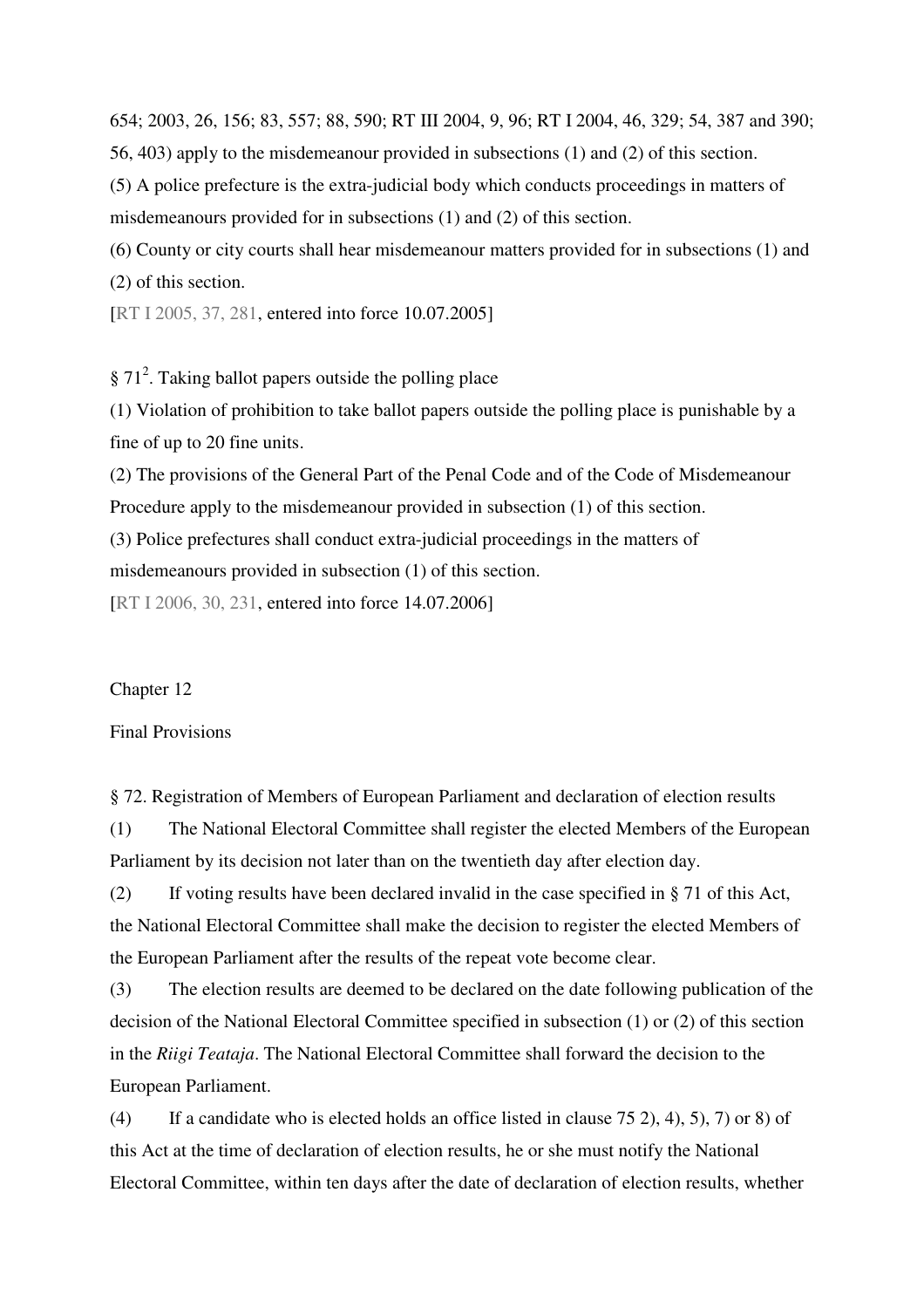he or she agrees to participate in the work of the European Parliament or wishes to continue in his or her current office and decline the mandate. If the elected candidate agrees to participate in the work of the European Parliament, he or she must submit a copy of his or her letter of resignation from his or her current office to the National Electoral Committee.

(5) If a candidate who is elected declines the mandate to the European Parliament, he or she shall be replaced by an alternate member. The replacement of a candidate who is elected shall be formulated by a decision of the National Electoral Committee which shall be forwarded to the European Parliament.

§ 73. Registration of alternate members of European Parliament

(1) The alternate member of a Member of the European Parliament shall be the first candidate not elected to the European Parliament in the election from among the candidates in the same list in which the resigning Member of the European Parliament or the person who declined the mandate stood as a candidate.

(2) The National Electoral Committee shall register the alternate members of the European Parliament by its decision.

(3) The candidates not elected in the list of the political party shall be registered as alternate members in the order specified in the list of the political party.

[RT I 2006, 55, 408, entered into force 23.12.2006]

§ 74. Registration of additional mandates

(1) If a Member of the European Parliament to be substituted stood as an independent candidate or if there were no more candidates in the same list, the alternate member designated on the basis of an additional mandate which is distributed between the lists and independent candidates and registered with the National Electoral Committee shall become a Member of the European Parliament.

(2) Additional mandates are distributed on the basis of a table of comparative figures of political parties and independent candidates approved by a decision of the National Electoral Committee.

(3) The table of comparative figures sets out the comparative figures calculated for political parties and independent candidates (subsection 61 (1)) in decreasing order beginning with the first comparative figure which was not counted in the distribution of mandates. (4) If at least two comparative figures are equal, the comparative figure of the political party or independent candidate which received more votes from voters shall receive a higher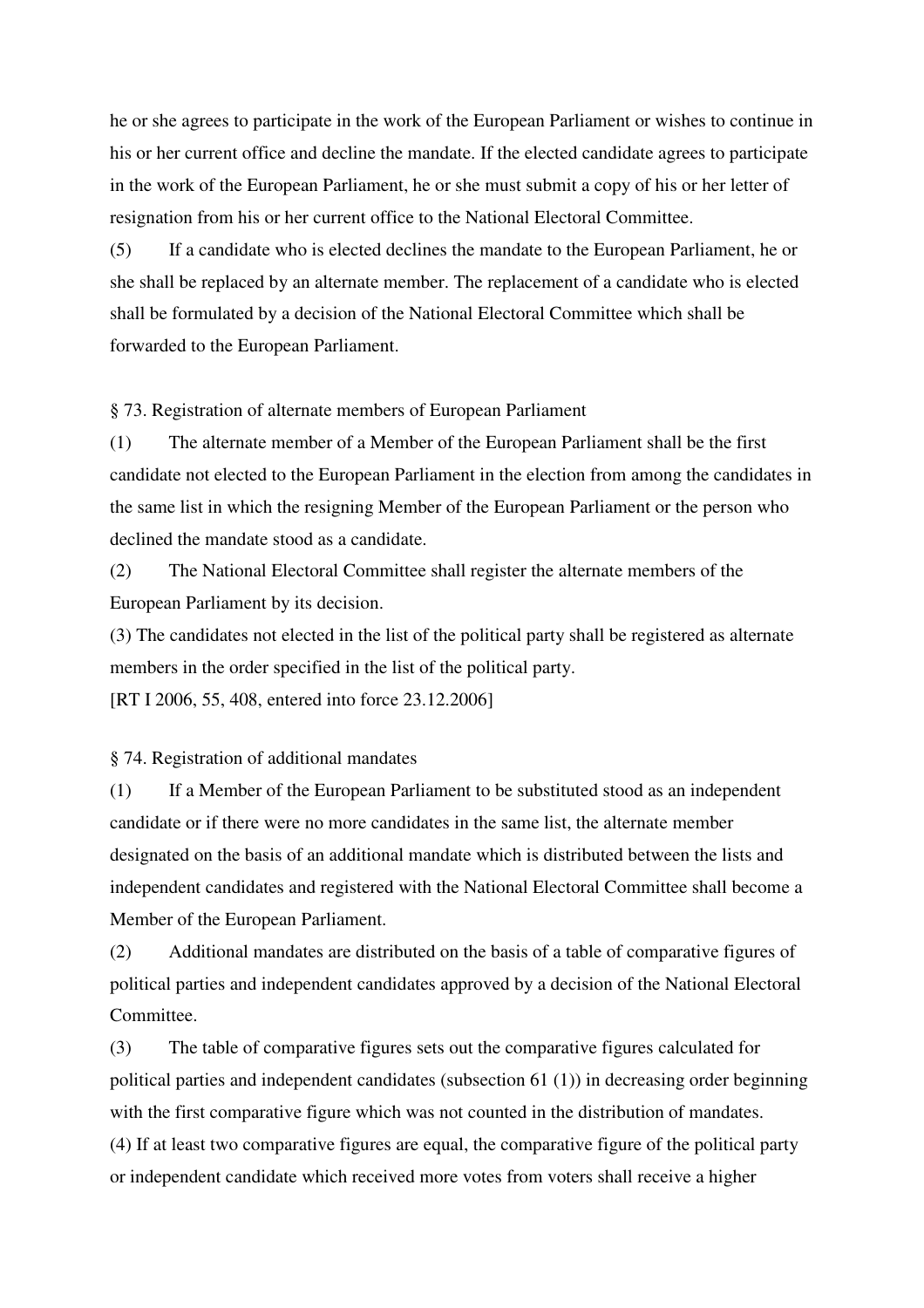ranking. If the number of votes of independent candidates or political parties is equal, the independent candidate or political party who was further towards the bottom of the consolidated list of candidates shall receive a higher ranking.

[RT I 2006, 30, 231, entered into force 14.07.2006]

§ 75. Incompatibility of office of Member of European Parliament

The following shall not be Members of the European Parliament:

- 1) members of the Riigikogu<sup>2</sup>;
- 2) the President of the Republic;
- 3) members of the Government of the Republic;

4) persons serving in offices appointed by the Riigikogu, the President of the Republic, the Government of the Republic, the Prime Minister or the head of a government agency or another state agency, except the chairman of a board if the appointment is made by the Riigikogu pursuant to law;

- 5) the Chairman of the Board of the Bank of Estonia;
- 6) regular members of the Defence Forces;
- 7) a rural municipality or city mayor;
- 8) members of a rural municipality or city council;
- 9) members of the Commission of the European Communities;
- 10) Judges, Advocates-General and the Registrar of the European Court of Justice and the

Court of First Instance of the European Communities;

11) members of the Board of Directors of the European Central Bank;

- 12) members of the Court of Auditors of the European Communities;
- 13) the Ombudsman of the European Communities;
- 14) members of the Economic and Social Committee of the European Economic

Community and European Atomic Energy Community;

15) members of the Committee of the Regions;

16) members of committees or other bodies set up pursuant to the Treaties establishing the European Economic Community and the European Atomic Energy Community for the purpose of managing the Communities'funds or carrying out a permanent direct administrative task;

17) members of the Board of Directors, Management Committee or staff of the European Investment Bank;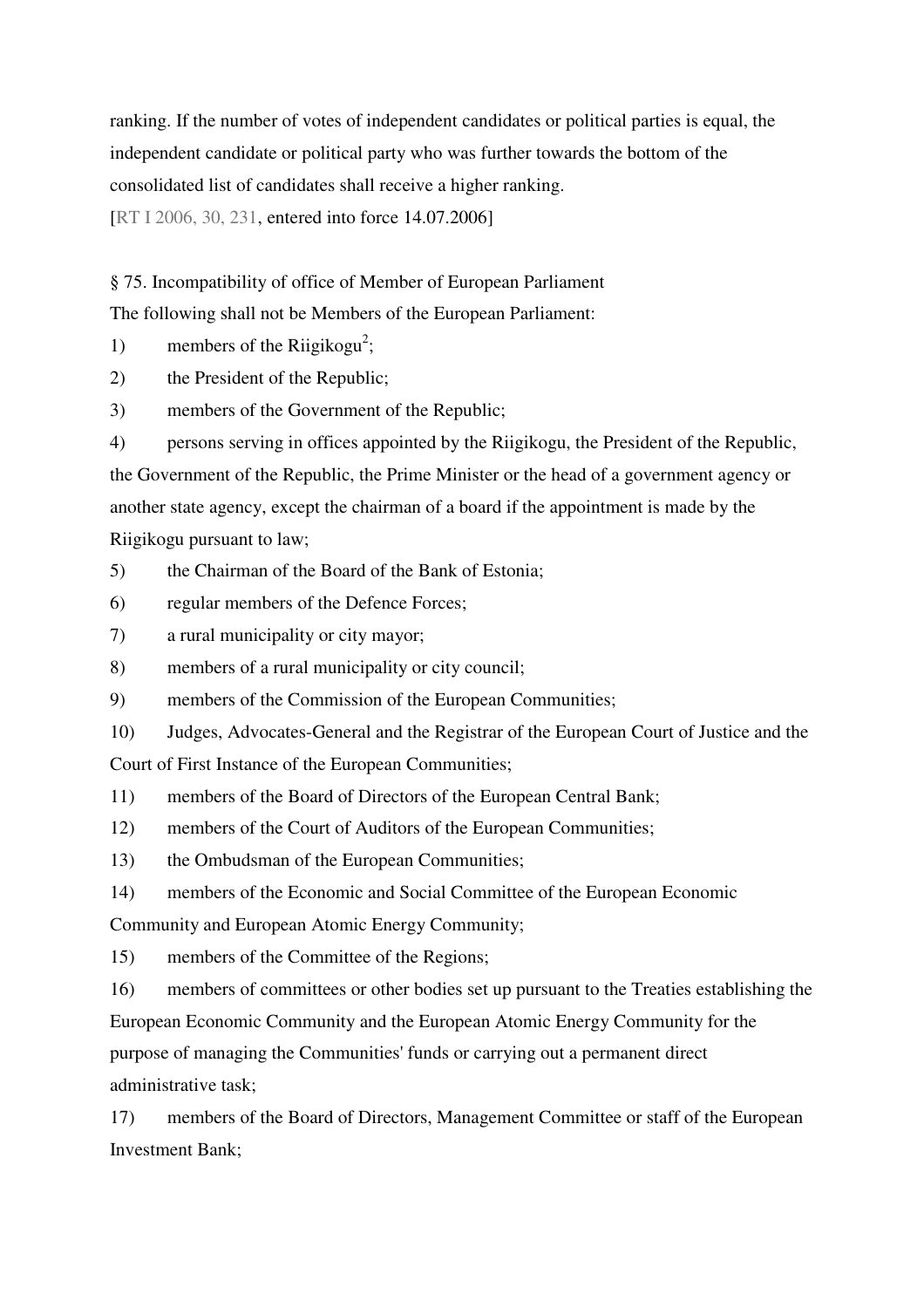18) active officials or servants of the institutions of the European Communities or of the specialised bodies attached to them or of the European Central Bank.

§ 76. Premature termination of authority of Member of European Parliament

(1) The authority of a Member of the European Parliament shall terminate prematurely:

1) if he or she assumes an office listed in § 75 of this Act;

2) upon his or her resignation;

3) if, according to a decision of the National Electoral Committee, the Member of the European Parliament does not meet the requirements provided for in subsections 4 (4)-(7) of this Act;

4) upon the entry into force of a conviction of an intentionally committed criminal offence, if the person is sentenced to imprisonment;

5) upon his or her death;

6) if he or she is not elected as the result of a repeat vote upon entry into force of the decision of the National Electoral Committee specified in subsection 72 (2) of this Act.

(2) The National Electoral Committee shall immediately notify the European Parliament of assumption of office specified in clause 75 2), 4), 5), 6), 7) or 8) of this Act by a Member of the European Parliament or of any circumstances specified in clauses (1) 3)-6) of this section or of such circumstances becoming known. Upon the resignation of a Member of the European Parliament, the Member of the European Parliament shall submit the request to the President of the European Parliament.

(3) Upon premature termination of the authority of a Member of the European Parliament, he or she shall be replaced by an alternate member. The replacement of a Member shall be formulated by a decision of the National Electoral Committee which shall be forwarded to the European Parliament.

## § 77. Refund of security

An independent candidate or political party shall receive a refund for their security if the independent candidate or political party receives at least 5 per cent of the votes nationally. The National Electoral Committee shall transfer unreturned security into state revenues.

§ 78. Implementation of electronic voting

Electronic voting shall not be implemented before 2005.